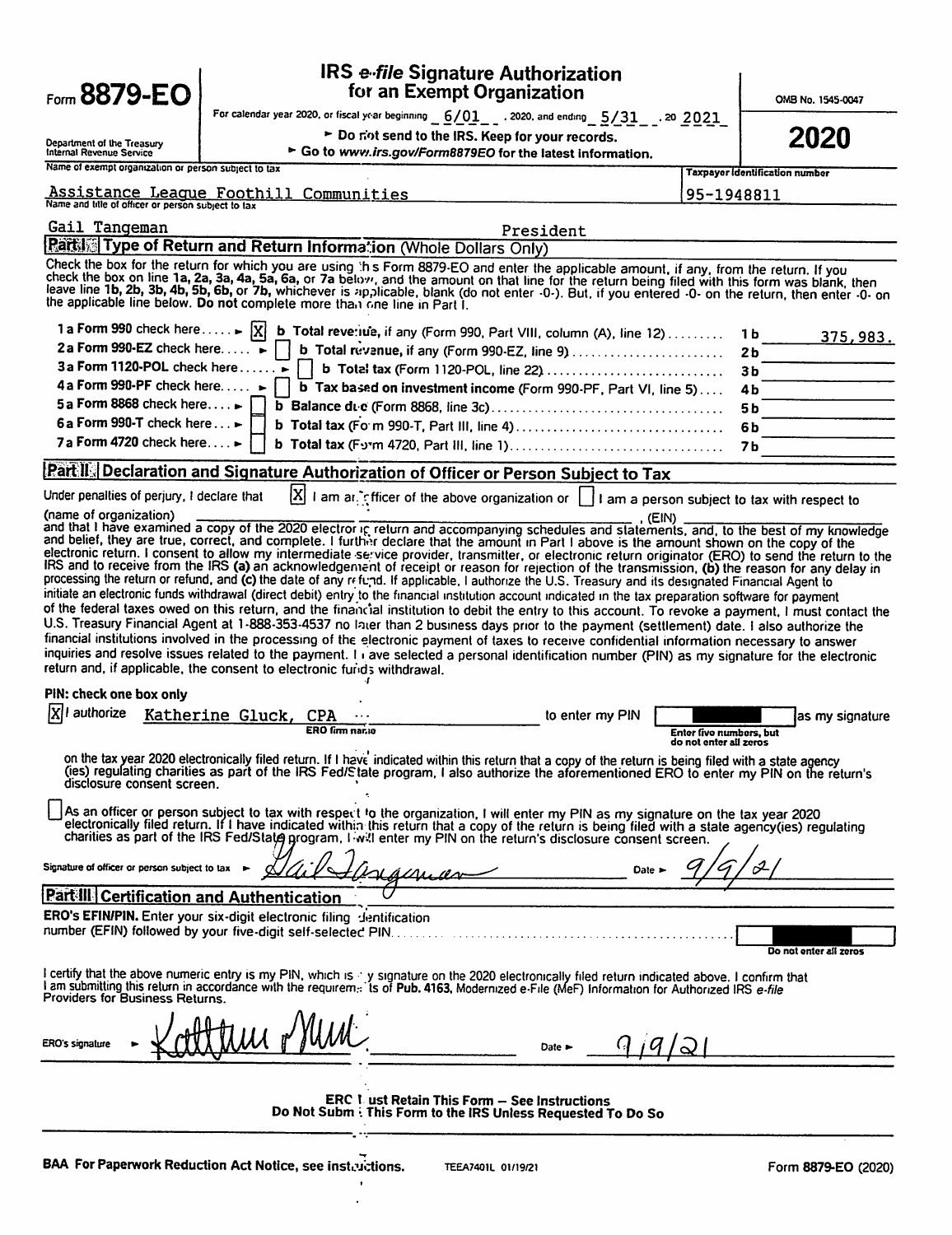| Form $\boldsymbol{J}$ | <b>90</b> |
|-----------------------|-----------|
|                       |           |

| <b>Return of Organization Exempt From Income Tax</b>                                               | 2020 |
|----------------------------------------------------------------------------------------------------|------|
| Under section 501(c), 527, or 4947(a)(1) of the Internal Revenue Code (except private foundations) |      |
|                                                                                                    |      |

Open to Public<br> **Do not enter social security numbers on this form as it may be made public.** 

OMB No. 1545-0047

|                           | Department of the Treasury<br>Internal Revenue Service              |                                                                                   |                                                                                                                                                                                                                                   | • Go to www.irs.gov/Form990 for instructions and the latest information. |                             |                           |      |                                                                                 |                       | Inspection                       |                   |
|---------------------------|---------------------------------------------------------------------|-----------------------------------------------------------------------------------|-----------------------------------------------------------------------------------------------------------------------------------------------------------------------------------------------------------------------------------|--------------------------------------------------------------------------|-----------------------------|---------------------------|------|---------------------------------------------------------------------------------|-----------------------|----------------------------------|-------------------|
|                           |                                                                     |                                                                                   | For the 2020 calendar year, or tax year beginning                                                                                                                                                                                 | 6/01                                                                     |                             | $, 2020,$ and ending      | 5/31 |                                                                                 |                       | ,20 20 21                        |                   |
| в                         | Check if applicable:                                                | C                                                                                 |                                                                                                                                                                                                                                   |                                                                          |                             |                           |      |                                                                                 |                       | D Employer identification number |                   |
|                           |                                                                     | Address change                                                                    | Assistance League Foothill Communities                                                                                                                                                                                            |                                                                          |                             |                           |      |                                                                                 | 95-1948811            |                                  |                   |
|                           |                                                                     | Name change                                                                       | PO Box 927                                                                                                                                                                                                                        |                                                                          |                             |                           |      | E Telephone number                                                              |                       |                                  |                   |
|                           | Initial return                                                      |                                                                                   | Upland, CA 91785                                                                                                                                                                                                                  |                                                                          |                             |                           |      |                                                                                 |                       | 909.987.2813                     |                   |
|                           |                                                                     | Final return/terminated                                                           |                                                                                                                                                                                                                                   |                                                                          |                             |                           |      |                                                                                 |                       |                                  |                   |
|                           |                                                                     | Amended return                                                                    |                                                                                                                                                                                                                                   |                                                                          |                             |                           |      | G Gross receipts $\$$                                                           |                       |                                  | 631,536.          |
|                           |                                                                     | Application pending                                                               | F Name and address of principal officer: Gail Tangeman                                                                                                                                                                            |                                                                          |                             |                           |      | H(a) Is this a group return for subordinates?                                   |                       | Yes                              | $X_{\mathsf{No}}$ |
|                           |                                                                     |                                                                                   | Same As C Above                                                                                                                                                                                                                   |                                                                          |                             |                           |      | H(b) Are all subordinates included?<br>If "No," attach a list. See instructions |                       | Yes                              | No                |
|                           |                                                                     | Tax-exempt status:                                                                | $X$ 501(c)(3)<br>$501(c)$ (                                                                                                                                                                                                       | $\sqrt{ }$ (insert no.)                                                  | $4947(a)(1)$ or             | 527                       |      |                                                                                 |                       |                                  |                   |
| J                         | Website: ►                                                          |                                                                                   | www.assistanceleague.org/foothill-com                                                                                                                                                                                             |                                                                          |                             |                           |      | $H(c)$ Group exemption number $\blacktriangleright$                             |                       |                                  |                   |
| ĸ                         |                                                                     | Form of organization:                                                             | X Corporation<br>Trust                                                                                                                                                                                                            | Association                                                              | Other $\blacktriangleright$ | L Year of formation: 1954 |      |                                                                                 |                       | M State of legal domicile: CA    |                   |
|                           | Part I                                                              | Summary                                                                           |                                                                                                                                                                                                                                   |                                                                          |                             |                           |      |                                                                                 |                       |                                  |                   |
|                           | 1                                                                   |                                                                                   | Briefly describe the organization's mission or most significant activities: Assistance League volunteers                                                                                                                          |                                                                          |                             |                           |      |                                                                                 |                       |                                  |                   |
|                           |                                                                     |                                                                                   | transforming the lives of children and adults through community programs.                                                                                                                                                         |                                                                          |                             |                           |      |                                                                                 |                       |                                  |                   |
|                           |                                                                     |                                                                                   |                                                                                                                                                                                                                                   |                                                                          |                             |                           |      |                                                                                 |                       |                                  |                   |
|                           |                                                                     |                                                                                   |                                                                                                                                                                                                                                   |                                                                          |                             |                           |      |                                                                                 |                       |                                  |                   |
| Governance                | 2                                                                   | Check this box $\blacktriangleright$                                              | if the organization discontinued its operations or disposed of more than 25% of its net assets.                                                                                                                                   |                                                                          |                             |                           |      |                                                                                 |                       |                                  |                   |
|                           | 3                                                                   |                                                                                   | Number of voting members of the governing body (Part VI, line 1a)                                                                                                                                                                 |                                                                          |                             |                           |      |                                                                                 | 3                     |                                  | 10                |
|                           | 4                                                                   |                                                                                   | Number of independent voting members of the governing body (Part VI, line 1b)                                                                                                                                                     |                                                                          |                             |                           |      |                                                                                 | 4                     |                                  | 10                |
| <b>Activities &amp;</b>   | 5                                                                   |                                                                                   | Total number of individuals employed in calendar year 2020 (Part V, line 2a)                                                                                                                                                      |                                                                          |                             |                           |      |                                                                                 | 5                     |                                  |                   |
|                           | 6                                                                   |                                                                                   |                                                                                                                                                                                                                                   |                                                                          |                             |                           |      |                                                                                 | 6                     |                                  | 194               |
|                           |                                                                     |                                                                                   |                                                                                                                                                                                                                                   |                                                                          |                             |                           |      |                                                                                 | $\overline{7a}$<br>7b |                                  | $0$ .             |
|                           |                                                                     |                                                                                   |                                                                                                                                                                                                                                   |                                                                          |                             |                           |      | <b>Prior Year</b>                                                               |                       | <b>Current Year</b>              | 0.                |
|                           | 8                                                                   |                                                                                   |                                                                                                                                                                                                                                   |                                                                          |                             |                           |      |                                                                                 |                       |                                  |                   |
|                           | 9                                                                   |                                                                                   |                                                                                                                                                                                                                                   |                                                                          | 354,490.                    |                           |      | 261,537.                                                                        |                       |                                  |                   |
| Revenue                   | Investment income (Part VIII, column (A), lines 3, 4, and 7d)<br>10 |                                                                                   |                                                                                                                                                                                                                                   |                                                                          |                             |                           |      | 17,485.                                                                         |                       |                                  | 59,543.           |
|                           | 11                                                                  |                                                                                   | Other revenue (Part VIII, column (A), lines 5, 6d, 8c, 9c, 10c, and 11e)                                                                                                                                                          |                                                                          | 133, 150.                   |                           |      | 95,583.                                                                         |                       |                                  |                   |
|                           | 12                                                                  |                                                                                   | Total revenue - add lines 8 through 11 (must equal Part VIII, column (A), line 12)                                                                                                                                                |                                                                          |                             |                           |      | 505, 125.                                                                       |                       |                                  | 416,663.          |
|                           | 13                                                                  |                                                                                   | Grants and similar amounts paid (Part IX, column (A), lines 1-3)                                                                                                                                                                  |                                                                          |                             |                           |      | 269,617.                                                                        |                       |                                  | 154,231.          |
|                           | 14                                                                  |                                                                                   | Benefits paid to or for members (Part IX, column (A), line 4)                                                                                                                                                                     |                                                                          |                             |                           |      |                                                                                 |                       |                                  |                   |
|                           | 15                                                                  | Salaries, other compensation, employee benefits (Part IX, column (A), lines 5-10) |                                                                                                                                                                                                                                   |                                                                          |                             |                           |      |                                                                                 | 24,260.               |                                  | 25,804.           |
|                           |                                                                     | <b>16a</b> Professional fundraising fees (Part IX, column (A), line 11e)          |                                                                                                                                                                                                                                   |                                                                          |                             |                           |      |                                                                                 |                       |                                  | 750.              |
| Expenses                  |                                                                     |                                                                                   | <b>b</b> Total fundraising expenses (Part IX, column (D), line 25) $\blacktriangleright$                                                                                                                                          |                                                                          |                             | 107,046.                  |      |                                                                                 |                       |                                  |                   |
|                           |                                                                     |                                                                                   | Other expenses (Part IX, column (A), lines 11a-11d, 11f-24e)                                                                                                                                                                      |                                                                          |                             |                           |      |                                                                                 |                       |                                  |                   |
|                           | 17                                                                  |                                                                                   | Total expenses. Add lines 13-17 (must equal Part IX, column (A), line 25)                                                                                                                                                         |                                                                          |                             |                           |      | 228, 151.                                                                       |                       |                                  | 229,130.          |
|                           | 18<br>19                                                            |                                                                                   | Revenue less expenses. Subtract line 18 from line 12                                                                                                                                                                              |                                                                          |                             |                           |      | 522,028.                                                                        |                       |                                  | 409, 915.         |
|                           |                                                                     |                                                                                   |                                                                                                                                                                                                                                   |                                                                          |                             |                           |      | $-16,903.$                                                                      |                       |                                  | 6,748.            |
| ਨ 8ੂ                      | 20                                                                  |                                                                                   |                                                                                                                                                                                                                                   |                                                                          |                             |                           |      | <b>Beginning of Current Year</b><br>1,744,511                                   |                       | <b>End of Year</b>               | 1,865,195.        |
|                           | 21                                                                  |                                                                                   |                                                                                                                                                                                                                                   |                                                                          |                             |                           |      | 11,850.                                                                         |                       |                                  | 13,684.           |
| Net Assets<br>Fund Balanc | 22                                                                  |                                                                                   | Net assets or fund balances. Subtract line 21 from line 20                                                                                                                                                                        |                                                                          |                             |                           |      |                                                                                 |                       |                                  |                   |
|                           | Part II                                                             | <b>Signature Block</b>                                                            |                                                                                                                                                                                                                                   |                                                                          |                             |                           |      | 1,732,661                                                                       |                       |                                  | 1,851,511.        |
|                           |                                                                     |                                                                                   |                                                                                                                                                                                                                                   |                                                                          |                             |                           |      |                                                                                 |                       |                                  |                   |
|                           |                                                                     |                                                                                   | Under penalties of perjury, I declare that I have examined this return, including accompanying schedules and statements, and to the best of my knowledge and belief, it is true, correct, and<br>complete. Declaration of prepare |                                                                          |                             |                           |      |                                                                                 |                       |                                  |                   |
|                           |                                                                     |                                                                                   |                                                                                                                                                                                                                                   |                                                                          |                             |                           |      |                                                                                 |                       |                                  |                   |
| Sign                      |                                                                     | Signature of officer                                                              |                                                                                                                                                                                                                                   |                                                                          |                             |                           |      | Date                                                                            |                       |                                  |                   |
| Here                      |                                                                     |                                                                                   | Gail Tangeman                                                                                                                                                                                                                     |                                                                          |                             |                           |      | President                                                                       |                       |                                  |                   |
|                           |                                                                     |                                                                                   | Type or print name and title                                                                                                                                                                                                      |                                                                          |                             |                           |      |                                                                                 |                       |                                  |                   |
|                           |                                                                     | Print/Type preparer's name                                                        |                                                                                                                                                                                                                                   | Preparer's signature                                                     |                             | Date                      |      | Check                                                                           | if                    | PTIN                             |                   |
| Paid                      |                                                                     |                                                                                   |                                                                                                                                                                                                                                   |                                                                          |                             |                           |      | self-employed                                                                   |                       |                                  |                   |
|                           | Preparer                                                            | Firm's name                                                                       | Katherine Gluck, CPA                                                                                                                                                                                                              |                                                                          |                             |                           |      |                                                                                 |                       |                                  |                   |
|                           | Use Only                                                            | Firm's address                                                                    | 703 Pier Ave B621                                                                                                                                                                                                                 |                                                                          |                             |                           |      | Firm's EIN                                                                      |                       |                                  |                   |
|                           |                                                                     |                                                                                   | Hermosa Beach, CA 90254                                                                                                                                                                                                           |                                                                          |                             |                           |      | Phone no.                                                                       |                       | 3104066256                       |                   |
|                           |                                                                     |                                                                                   | May the IRS discuss this return with the preparer shown above? See instructions                                                                                                                                                   |                                                                          |                             |                           |      |                                                                                 |                       | X Yes                            | No                |

**BAA For Paperwork Reduction Act Notice, see the separate instructions.** TEEA0101L 01/19/21 Form 990 (2020)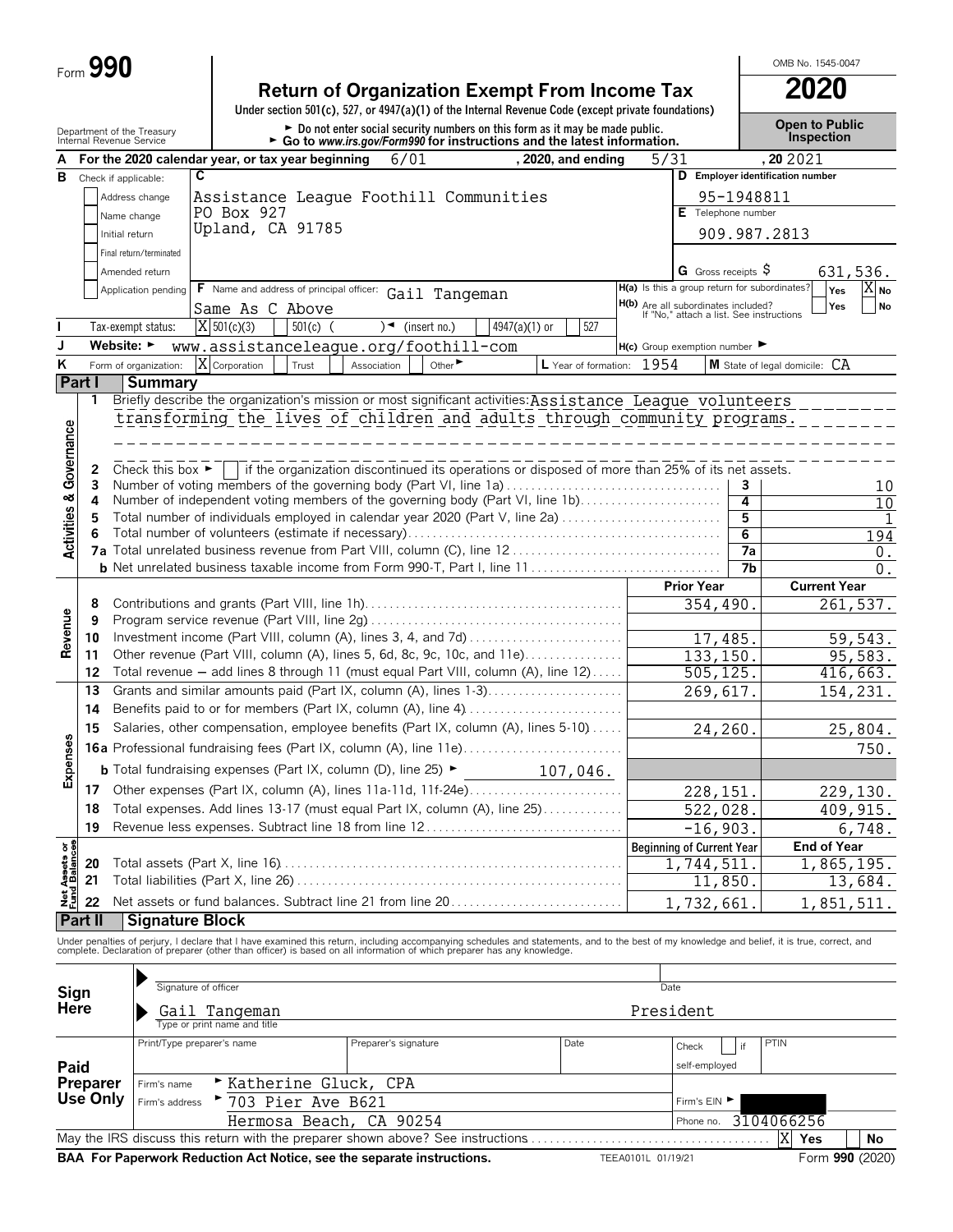|            | Form 990 (2020)<br>Assistance League Foothill Communities                                                                                                                                           | 95-1948811    | Page 2          |
|------------|-----------------------------------------------------------------------------------------------------------------------------------------------------------------------------------------------------|---------------|-----------------|
|            | <b>Part III</b><br><b>Statement of Program Service Accomplishments</b>                                                                                                                              |               |                 |
|            |                                                                                                                                                                                                     |               | X               |
| 1.         | Briefly describe the organization's mission:<br>Assistance League volunteers transforming the lives of children and adults through                                                                  |               |                 |
|            | community programs.                                                                                                                                                                                 |               |                 |
|            |                                                                                                                                                                                                     |               |                 |
|            |                                                                                                                                                                                                     |               |                 |
|            | 2 Did the organization undertake any significant program services during the year which were not listed on the prior                                                                                |               |                 |
|            | If "Yes," describe these new services on Schedule O.                                                                                                                                                | Yes           | ΙX<br>No        |
| 3          | Did the organization cease conducting, or make significant changes in how it conducts, any program services?                                                                                        | Yes           | No              |
|            | If "Yes," describe these changes on Schedule O.                                                                                                                                                     |               |                 |
| 4          | Describe the organization's program service accomplishments for each of its three largest program services, as measured by expenses.                                                                |               |                 |
|            | Section 501(c)(3) and 501(c)(4) organizations are required to report the amount of grants and allocations to others, the total expenses,<br>and revenue, if any, for each program service reported. |               |                 |
|            |                                                                                                                                                                                                     |               |                 |
|            | 135,850, including grants of \$97,721, ) (Revenue \$<br>) (Expenses \$<br>$4a$ (Code:                                                                                                               |               |                 |
|            | Operation School Bell® provides new school clothing, hygiene kits, basic needs                                                                                                                      |               |                 |
|            | supplies, and books to students referred by educational personnel from 95 schools in                                                                                                                |               |                 |
|            | eight local school districts. New school clothes dressings are held at Kohl's                                                                                                                       |               |                 |
|            | Department Store in The Colonies of Upland shopping center.                                                                                                                                         |               |                 |
|            |                                                                                                                                                                                                     |               |                 |
|            |                                                                                                                                                                                                     |               |                 |
|            |                                                                                                                                                                                                     |               |                 |
|            |                                                                                                                                                                                                     |               |                 |
|            |                                                                                                                                                                                                     |               |                 |
|            |                                                                                                                                                                                                     |               |                 |
|            |                                                                                                                                                                                                     |               |                 |
|            | ) (Expenses $\sim$ 43, 544, including grants of $\sim$<br>$4b$ (Code:                                                                                                                               | ) (Revenue \$ |                 |
|            | See Schedule 0                                                                                                                                                                                      |               |                 |
|            |                                                                                                                                                                                                     |               |                 |
|            |                                                                                                                                                                                                     |               |                 |
|            |                                                                                                                                                                                                     |               |                 |
|            |                                                                                                                                                                                                     |               |                 |
|            |                                                                                                                                                                                                     |               |                 |
|            |                                                                                                                                                                                                     |               |                 |
|            |                                                                                                                                                                                                     |               |                 |
|            |                                                                                                                                                                                                     |               |                 |
|            |                                                                                                                                                                                                     |               |                 |
|            | $37,064$ . including grants of $$$<br>) (Expenses $\frac{1}{2}$<br>$31, 204.$ (Revenue \$<br>$4c$ (Code:                                                                                            |               |                 |
|            | Outreach is the program that provides us with a flexible, rapid-response strategy so                                                                                                                |               |                 |
|            | we can respond to specific community needs that do not fit within currently existing                                                                                                                |               |                 |
|            | programs and can be addressed on a one-time basis or short-term basis. During the                                                                                                                   |               |                 |
|            | Pandemic, the program was activated to help struggling children and families in the                                                                                                                 |               |                 |
|            | eight school districts we serve by providing them with food items and grocery gift                                                                                                                  |               |                 |
|            | cards.                                                                                                                                                                                              |               |                 |
|            |                                                                                                                                                                                                     |               |                 |
|            |                                                                                                                                                                                                     |               |                 |
|            |                                                                                                                                                                                                     |               |                 |
|            |                                                                                                                                                                                                     |               |                 |
|            |                                                                                                                                                                                                     |               |                 |
|            | 4d Other program services (Describe on Schedule O.)<br>See Schedule O<br>\$<br>(Expenses<br>-\$<br>34,828. including grants of<br>25,306.) (Revenue \$                                              |               |                 |
|            | 4e Total program service expenses<br>251,286.                                                                                                                                                       |               |                 |
| <b>BAA</b> | TEEA0102L 10/07/20                                                                                                                                                                                  |               | Form 990 (2020) |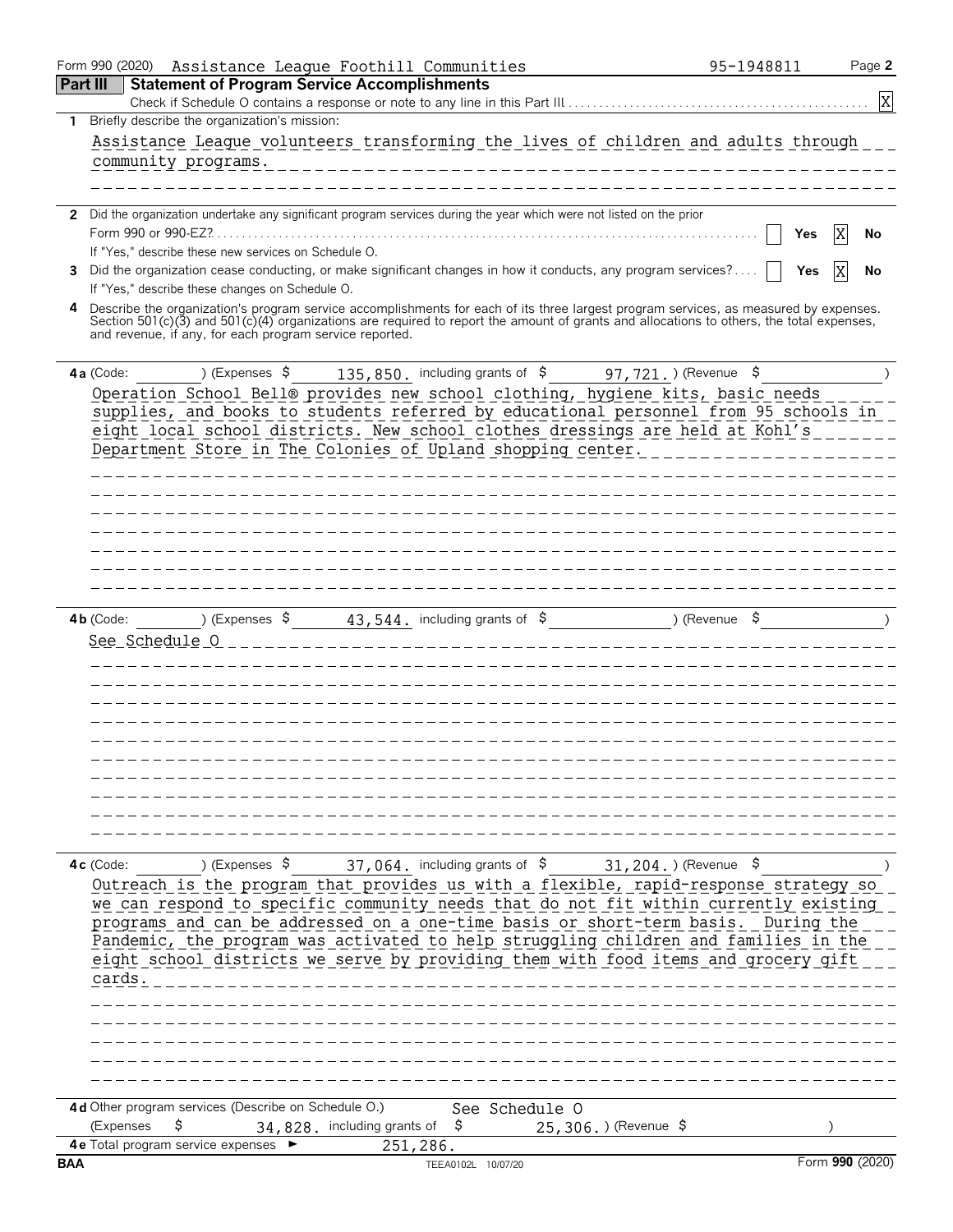Form 990 (2020) Assistance League Foothill Communities 95-1948811 Page **3** Assistance League Foothill Communities 95-1948811

| <b>Checklist of Required Schedules</b><br><b>Part IV</b> |                                                                                                                                                                                                                                                     |                 |             |                 |  |  |  |  |
|----------------------------------------------------------|-----------------------------------------------------------------------------------------------------------------------------------------------------------------------------------------------------------------------------------------------------|-----------------|-------------|-----------------|--|--|--|--|
|                                                          | Is the organization described in section 501(c)(3) or 4947(a)(1) (other than a private foundation)? If 'Yes,' complete                                                                                                                              |                 | Yes         | No              |  |  |  |  |
|                                                          |                                                                                                                                                                                                                                                     | $\mathbf{1}$    | X           |                 |  |  |  |  |
| 2                                                        | Is the organization required to complete Schedule B, Schedule of Contributors See instructions?                                                                                                                                                     | $\overline{2}$  | $\mathbf X$ |                 |  |  |  |  |
| 3                                                        | Did the organization engage in direct or indirect political campaign activities on behalf of or in opposition to candidates                                                                                                                         | 3               |             | Χ               |  |  |  |  |
|                                                          | Section 501(c)(3) organizations. Did the organization engage in lobbying activities, or have a section 501(h) election in effect during the tax year? If 'Yes,' complete Schedule C, Part II                                                        | 4               |             | Χ               |  |  |  |  |
| 5                                                        | Is the organization a section 501(c)(4), 501(c)(5), or 501(c)(6) organization that receives membership dues, assessments, or similar amounts as defined in Revenue Procedure 98-19? If 'Yes,' complete Schedule C, Part III                         | 5               |             | Χ               |  |  |  |  |
| 6                                                        | Did the organization maintain any donor advised funds or any similar funds or accounts for which donors have the right<br>to provide advice on the distribution or investment of amounts in such funds or accounts? If 'Yes,' complete Schedule D,  | 6               |             | Χ               |  |  |  |  |
| 7                                                        | Did the organization receive or hold a conservation easement, including easements to preserve open space, the                                                                                                                                       | $\overline{7}$  |             | Χ               |  |  |  |  |
| 8                                                        | Did the organization maintain collections of works of art, historical treasures, or other similar assets? If 'Yes,'                                                                                                                                 | 8               |             | X               |  |  |  |  |
| 9                                                        | Did the organization report an amount in Part X, line 21, for escrow or custodial account liability, serve as a custodian<br>for amounts not listed in Part X; or provide credit counseling, debt management, credit repair, or debt negotiation    | 9               |             | Χ               |  |  |  |  |
| 10                                                       | Did the organization, directly or through a related organization, hold assets in donor-restricted endowments<br>or in quasi endowments? If 'Yes,' complete Schedule D, Part V.                                                                      | 10              |             | Χ               |  |  |  |  |
| 11                                                       | If the organization's answer to any of the following questions is 'Yes', then complete Schedule D, Parts VI, VII, VIII, IX,<br>or X as applicable.                                                                                                  |                 |             |                 |  |  |  |  |
|                                                          | a Did the organization report an amount for land, buildings, and equipment in Part X, line 10? If 'Yes,' complete Schedule                                                                                                                          | 11 a            | X           |                 |  |  |  |  |
|                                                          | <b>b</b> Did the organization report an amount for investments – other securities in Part X, line 12, that is 5% or more of its total                                                                                                               | 11 <sub>b</sub> |             | Χ               |  |  |  |  |
|                                                          | c Did the organization report an amount for investments - program related in Part X, line 13, that is 5% or more of its total                                                                                                                       | 11c             |             | Χ               |  |  |  |  |
|                                                          | d Did the organization report an amount for other assets in Part X, line 15, that is 5% or more of its total assets reported                                                                                                                        | 11 d            |             | X               |  |  |  |  |
|                                                          | e Did the organization report an amount for other liabilities in Part X, line 25? If 'Yes,' complete Schedule D, Part X                                                                                                                             | 11 e            |             | X               |  |  |  |  |
|                                                          | f Did the organization's separate or consolidated financial statements for the tax year include a footnote that addresses<br>the organization's liability for uncertain tax positions under FIN 48 (ASC 740)? If 'Yes,' complete Schedule D, Part X | 11 f            | Χ           |                 |  |  |  |  |
|                                                          | 12a Did the organization obtain separate, independent audited financial statements for the tax year? If 'Yes,' complete                                                                                                                             | 12a             |             | Χ               |  |  |  |  |
|                                                          | <b>b</b> Was the organization included in consolidated, independent audited financial statements for the tax year? If 'Yes,' and                                                                                                                    | 12 <sub>b</sub> |             | X               |  |  |  |  |
|                                                          |                                                                                                                                                                                                                                                     | 13              |             | X               |  |  |  |  |
|                                                          | 14a Did the organization maintain an office, employees, or agents outside of the United States?                                                                                                                                                     | 14a             |             | X               |  |  |  |  |
|                                                          | <b>b</b> Did the organization have aggregate revenues or expenses of more than \$10,000 from grantmaking, fundraising,<br>business, investment, and program service activities outside the United States, or aggregate foreign investments valued   | 14b             |             | Χ               |  |  |  |  |
|                                                          | 15 Did the organization report on Part IX, column (A), line 3, more than \$5,000 of grants or other assistance to or for any foreign organization? If 'Yes,' complete Schedule F, Parts II and IV                                                   | 15              |             | Χ               |  |  |  |  |
|                                                          | 16 Did the organization report on Part IX, column (A), line 3, more than \$5,000 of aggregate grants or other assistance to<br>or for foreign individuals? If 'Yes,' complete Schedule F, Parts III and IV                                          | 16              |             | X               |  |  |  |  |
|                                                          | 17 Did the organization report a total of more than \$15,000 of expenses for professional fundraising services on Part IX,<br>column (A), lines 6 and 11e? If 'Yes,' complete Schedule G, Part I See instructions                                   | 17              |             | X               |  |  |  |  |
|                                                          | 18 Did the organization report more than \$15,000 total of fundraising event gross income and contributions on Part VIII,                                                                                                                           | 18              | X           |                 |  |  |  |  |
|                                                          | 19 Did the organization report more than \$15,000 of gross income from gaming activities on Part VIII, line 9a? If 'Yes,'                                                                                                                           | 19              |             | X               |  |  |  |  |
|                                                          |                                                                                                                                                                                                                                                     | 20a             |             | X               |  |  |  |  |
|                                                          | <b>b</b> If 'Yes' to line 20a, did the organization attach a copy of its audited financial statements to this return?                                                                                                                               | 20 <sub>b</sub> |             |                 |  |  |  |  |
|                                                          | 21 Did the organization report more than \$5,000 of grants or other assistance to any domestic organization or                                                                                                                                      | 21              |             | Χ               |  |  |  |  |
| <b>BAA</b>                                               | TEEA0103L 10/07/20                                                                                                                                                                                                                                  |                 |             | Form 990 (2020) |  |  |  |  |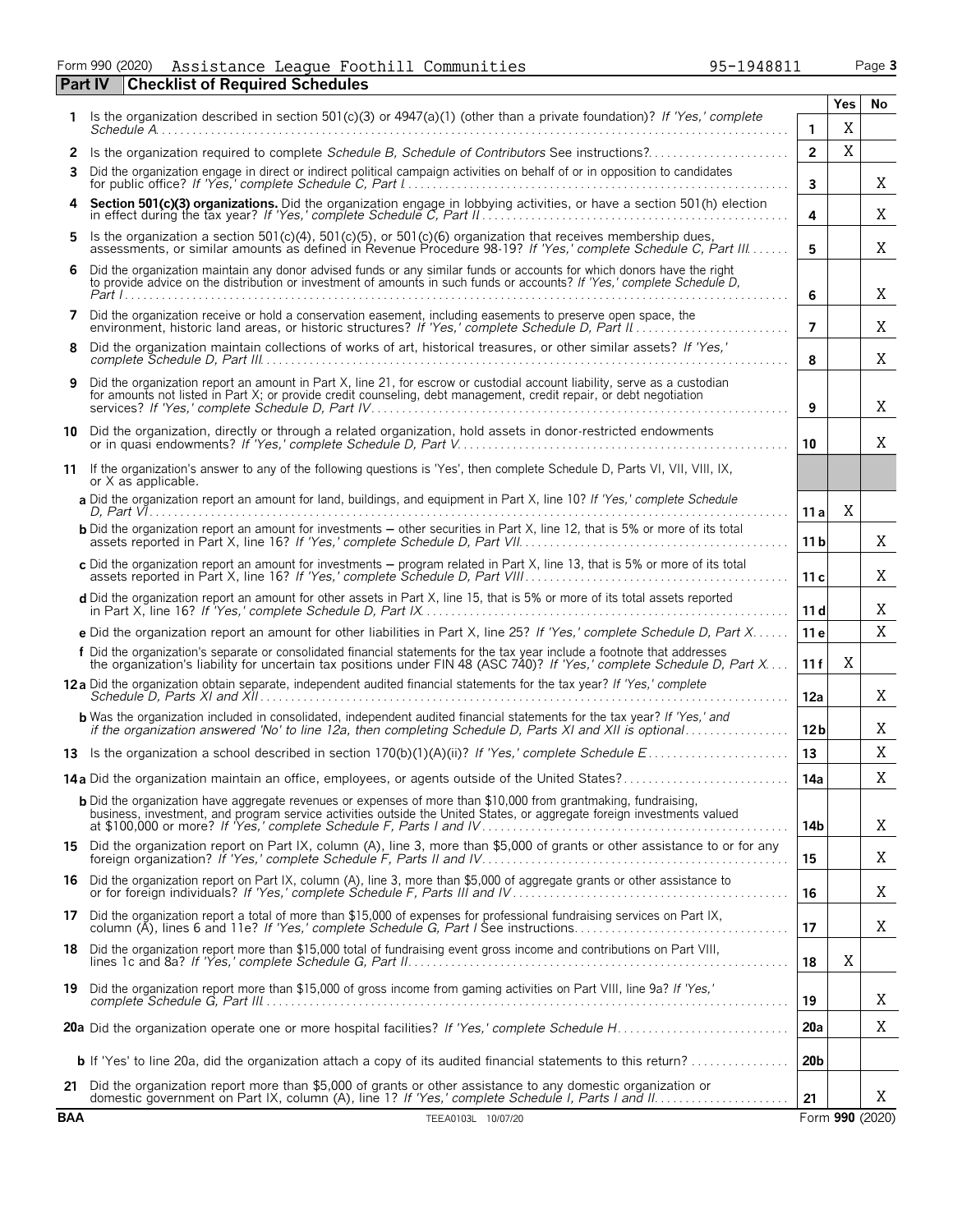Form 990 (2020) Page **4** Assistance League Foothill Communities 95-1948811

**Part IV Checklist of Required Schedules** *(continued)*

|            | 22 Did the organization report more than \$5,000 of grants or other assistance to or for domestic individuals on Part IX,<br>22                                                                                                                                                                                                          |                 |     |                 |  |  |  |  |
|------------|------------------------------------------------------------------------------------------------------------------------------------------------------------------------------------------------------------------------------------------------------------------------------------------------------------------------------------------|-----------------|-----|-----------------|--|--|--|--|
|            | 23 Did the organization answer 'Yes' to Part VII, Section A, line 3, 4, or 5 about compensation of the organization's current<br>and former officers, directors, trustees, key employees, and highest compensated employees? If 'Yes,' complete<br>23                                                                                    |                 |     |                 |  |  |  |  |
|            | 24 a Did the organization have a tax-exempt bond issue with an outstanding principal amount of more than \$100,000 as of<br>the last day of the year, that was issued after December 31, 2002? If 'Yes,' answer lines 24b through 24d and                                                                                                | 24a             |     | X               |  |  |  |  |
|            | <b>b</b> Did the organization invest any proceeds of tax-exempt bonds beyond a temporary period exception?                                                                                                                                                                                                                               | 24b             |     |                 |  |  |  |  |
|            | c Did the organization maintain an escrow account other than a refunding escrow at any time during the year to defease                                                                                                                                                                                                                   | 24c             |     |                 |  |  |  |  |
|            | d Did the organization act as an 'on behalf of' issuer for bonds outstanding at any time during the year?                                                                                                                                                                                                                                | 24d             |     |                 |  |  |  |  |
|            | 25 a Section 501(c)(3), 501(c)(4), and 501(c)(29) organizations. Did the organization engage in an excess benefit                                                                                                                                                                                                                        | 25a             |     | X               |  |  |  |  |
|            | <b>b</b> Is the organization aware that it engaged in an excess benefit transaction with a disqualified person in a prior year, and<br>that the transaction has not been reported on any of the organization's prior Forms 990 or 990-EZ? If 'Yes,' complete                                                                             | 25 <sub>b</sub> |     | X               |  |  |  |  |
|            | 26 Did the organization report any amount on Part X, line 5 or 22, for receivables from or payables to any current or former officer, director, trustee, key employee, creator or founder, substantial contributor, or 35% con<br>or family member of any of these persons? If 'Yes,' complete Schedule L, Part II.                      | 26              |     | X               |  |  |  |  |
|            | 27 Did the organization provide a grant or other assistance to any current or former officer, director, trustee, key<br>employee, creator or founder, substantial contributor or employee thereof, a grant selection committee<br>member, or to a 35% controlled entity (including an employee thereof) or family member of any of these | 27              |     | X               |  |  |  |  |
| 28         | Was the organization a party to a business transaction with one of the following parties (see Schedule L, Part IV<br>instructions, for applicable filing thresholds, conditions, and exceptions):                                                                                                                                        |                 |     |                 |  |  |  |  |
|            | a A current or former officer, director, trustee, key employee, creator or founder, or substantial contributor? If                                                                                                                                                                                                                       | 28a             |     | X               |  |  |  |  |
|            |                                                                                                                                                                                                                                                                                                                                          | 28 <sub>b</sub> |     | X               |  |  |  |  |
|            | c A 35% controlled entity of one or more individuals and/or organizations described in lines 28a or 28b? If                                                                                                                                                                                                                              | 28c             |     | Χ               |  |  |  |  |
| 29         | Did the organization receive more than \$25,000 in non-cash contributions? If 'Yes,' complete Schedule M                                                                                                                                                                                                                                 | 29              | Χ   |                 |  |  |  |  |
| 30         | Did the organization receive contributions of art, historical treasures, or other similar assets, or qualified conservation                                                                                                                                                                                                              | 30              |     | X               |  |  |  |  |
| 31         | Did the organization liquidate, terminate, or dissolve and cease operations? If 'Yes,' complete Schedule N, Part I                                                                                                                                                                                                                       | 31              |     | $\overline{X}$  |  |  |  |  |
| 32         | Did the organization sell, exchange, dispose of, or transfer more than 25% of its net assets? If 'Yes,' complete                                                                                                                                                                                                                         | 32              |     | X               |  |  |  |  |
| 33         | Did the organization own 100% of an entity disregarded as separate from the organization under Regulations sections                                                                                                                                                                                                                      | 33              |     | X               |  |  |  |  |
|            | 34 Was the organization related to any tax-exempt or taxable entity? If 'Yes,' complete Schedule R, Part II, III, or IV,                                                                                                                                                                                                                 | 34              |     | X               |  |  |  |  |
|            |                                                                                                                                                                                                                                                                                                                                          | 35a             |     | $\overline{X}$  |  |  |  |  |
|            | b If 'Yes' to line 35a, did the organization receive any payment from or engage in any transaction with a controlled<br>entity within the meaning of section 512(b)(13)? If 'Yes,' complete Schedule R, Part V, line 2                                                                                                                   | 35 <sub>b</sub> |     |                 |  |  |  |  |
|            | 36 Section 501(c)(3) organizations. Did the organization make any transfers to an exempt non-charitable related                                                                                                                                                                                                                          | 36              |     | X               |  |  |  |  |
| 37         | Did the organization conduct more than 5% of its activities through an entity that is not a related organization and that is treated as a partnership for federal income tax purposes? If 'Yes,' complete Schedule R, Part VI.                                                                                                           | 37              |     | X               |  |  |  |  |
| 38         | Did the organization complete Schedule O and provide explanations in Schedule O for Part VI, lines 11b and 19?                                                                                                                                                                                                                           | 38              | X   |                 |  |  |  |  |
|            | Part V Statements Regarding Other IRS Filings and Tax Compliance                                                                                                                                                                                                                                                                         |                 |     |                 |  |  |  |  |
|            |                                                                                                                                                                                                                                                                                                                                          |                 | Yes | <b>No</b>       |  |  |  |  |
|            |                                                                                                                                                                                                                                                                                                                                          |                 |     |                 |  |  |  |  |
|            | <b>b</b> Enter the number of Forms W-2G included in line 1a. Enter $-0$ - if not applicable<br>1 b<br>0                                                                                                                                                                                                                                  |                 |     |                 |  |  |  |  |
|            |                                                                                                                                                                                                                                                                                                                                          |                 |     |                 |  |  |  |  |
| <b>BAA</b> | TEEA0104L 10/07/20                                                                                                                                                                                                                                                                                                                       | 1 <sub>c</sub>  | X   | Form 990 (2020) |  |  |  |  |
|            |                                                                                                                                                                                                                                                                                                                                          |                 |     |                 |  |  |  |  |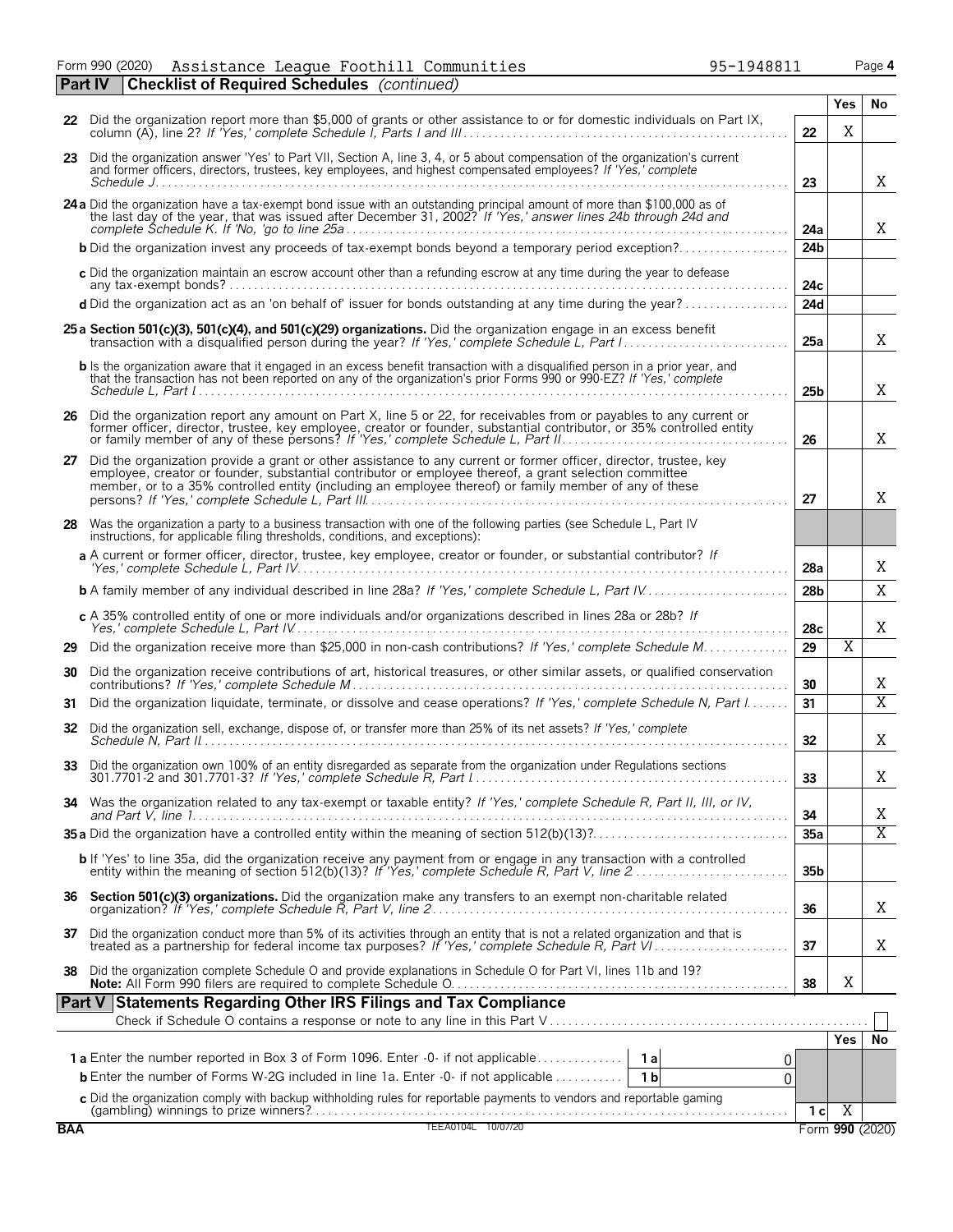|               | 95-1948811<br>Form 990 (2020)<br>Assistance League Foothill Communities                                                                                                                                                                          |                |     | Page 5          |
|---------------|--------------------------------------------------------------------------------------------------------------------------------------------------------------------------------------------------------------------------------------------------|----------------|-----|-----------------|
| <b>Part V</b> | Statements Regarding Other IRS Filings and Tax Compliance (continued)                                                                                                                                                                            |                |     |                 |
|               |                                                                                                                                                                                                                                                  |                | Yes | No              |
|               | 2a Enter the number of employees reported on Form W-3, Transmittal of Wage and Tax State-                                                                                                                                                        |                |     |                 |
|               | ments, filed for the calendar year ending with or within the year covered by this return<br>2a                                                                                                                                                   |                |     |                 |
|               | <b>b</b> If at least one is reported on line 2a, did the organization file all required federal employment tax returns?                                                                                                                          | 2 <sub>b</sub> | Χ   |                 |
|               | Note: If the sum of lines 1a and 2a is greater than 250, you may be required to e-file (see instructions)                                                                                                                                        |                |     |                 |
|               | 3a Did the organization have unrelated business gross income of \$1,000 or more during the year?                                                                                                                                                 | 3a             |     | $\overline{X}$  |
|               |                                                                                                                                                                                                                                                  | 3 <sub>b</sub> |     |                 |
|               | 4a At any time during the calendar year, did the organization have an interest in, or a signature or other authority over, a<br>financial account in a foreign country (such as a bank account, securities account, or other financial account)? | 4a             |     | Χ               |
|               | <b>b</b> If 'Yes,' enter the name of the foreign country                                                                                                                                                                                         |                |     |                 |
|               | See instructions for filing requirements for FinCEN Form 114, Report of Foreign Bank and Financial Accounts (FBAR).                                                                                                                              |                |     |                 |
|               | <b>5a</b> Was the organization a party to a prohibited tax shelter transaction at any time during the tax year?                                                                                                                                  | 5a             |     | Χ               |
|               | <b>b</b> Did any taxable party notify the organization that it was or is a party to a prohibited tax shelter transaction?                                                                                                                        | 5 <sub>b</sub> |     | Χ               |
|               |                                                                                                                                                                                                                                                  | 5с             |     |                 |
|               | 6 a Does the organization have annual gross receipts that are normally greater than \$100,000, and did the organization solicit any contributions that were not tax deductible as charitable contributions?                                      | 6a             |     | Χ               |
|               | b If 'Yes,' did the organization include with every solicitation an express statement that such contributions or gifts were                                                                                                                      | 6b             |     |                 |
|               | 7 Organizations that may receive deductible contributions under section 170(c).                                                                                                                                                                  |                |     |                 |
|               |                                                                                                                                                                                                                                                  |                |     |                 |
|               | a Did the organization receive a payment in excess of \$75 made partly as a contribution and partly for goods and                                                                                                                                | <b>7a</b>      |     | Χ               |
|               |                                                                                                                                                                                                                                                  | 7 <sub>b</sub> |     |                 |
|               | c Did the organization sell, exchange, or otherwise dispose of tangible personal property for which it was required to file                                                                                                                      | 7 с            |     | Χ               |
|               |                                                                                                                                                                                                                                                  |                |     |                 |
|               | e Did the organization receive any funds, directly or indirectly, to pay premiums on a personal benefit contract?                                                                                                                                | <b>7e</b>      |     | Χ               |
|               | f Did the organization, during the year, pay premiums, directly or indirectly, on a personal benefit contract?                                                                                                                                   | 7f             |     | Χ               |
|               | g If the organization received a contribution of qualified intellectual property, did the organization file Form 8899                                                                                                                            |                |     |                 |
|               |                                                                                                                                                                                                                                                  | 7 <sub>q</sub> |     |                 |
|               | h If the organization received a contribution of cars, boats, airplanes, or other vehicles, did the organization file a                                                                                                                          | 7 h            |     |                 |
| 8             | Sponsoring organizations maintaining donor advised funds. Did a donor advised fund maintained by the sponsoring                                                                                                                                  |                |     |                 |
|               |                                                                                                                                                                                                                                                  | 8              |     |                 |
| 9             | Sponsoring organizations maintaining donor advised funds.                                                                                                                                                                                        |                |     |                 |
|               |                                                                                                                                                                                                                                                  | 9 a            |     |                 |
|               |                                                                                                                                                                                                                                                  | 9 <sub>b</sub> |     |                 |
|               | 10 Section 501(c)(7) organizations. Enter:                                                                                                                                                                                                       |                |     |                 |
|               | 10 a                                                                                                                                                                                                                                             |                |     |                 |
|               | <b>b</b> Gross receipts, included on Form 990, Part VIII, line 12, for public use of club facilities<br>10 <sub>b</sub>                                                                                                                          |                |     |                 |
|               | 11 Section 501(c)(12) organizations. Enter:                                                                                                                                                                                                      |                |     |                 |
|               | 11a                                                                                                                                                                                                                                              |                |     |                 |
|               | <b>b</b> Gross income from other sources (Do not net amounts due or paid to other sources                                                                                                                                                        |                |     |                 |
|               | 11 b                                                                                                                                                                                                                                             |                |     |                 |
|               | 12a Section 4947(a)(1) non-exempt charitable trusts. Is the organization filing Form 990 in lieu of Form 1041?                                                                                                                                   | 12a            |     |                 |
|               | <b>b</b> If 'Yes,' enter the amount of tax-exempt interest received or accrued during the year<br>12 <sub>b</sub>                                                                                                                                |                |     |                 |
|               | 13 Section 501(c)(29) qualified nonprofit health insurance issuers.                                                                                                                                                                              |                |     |                 |
|               |                                                                                                                                                                                                                                                  | 13a            |     |                 |
|               | <b>Note:</b> See the instructions for additional information the organization must report on Schedule O.                                                                                                                                         |                |     |                 |
|               | <b>b</b> Enter the amount of reserves the organization is required to maintain by the states in<br>which the organization is licensed to issue qualified health plans<br>13 <sub>b</sub>                                                         |                |     |                 |
|               | 13c                                                                                                                                                                                                                                              |                |     |                 |
|               | 14a Did the organization receive any payments for indoor tanning services during the tax year?                                                                                                                                                   | 14 a           |     | Χ               |
|               | b If 'Yes,' has it filed a Form 720 to report these payments? If 'No,' provide an explanation on Schedule O                                                                                                                                      | 14 b           |     |                 |
|               | 15 Is the organization subject to the section 4960 tax on payment(s) of more than \$1,000,000 in remuneration or                                                                                                                                 |                |     |                 |
|               |                                                                                                                                                                                                                                                  | 15             |     | Χ               |
|               | If 'Yes,' see instructions and file Form 4720, Schedule N.                                                                                                                                                                                       |                |     |                 |
|               | 16 Is the organization an educational institution subject to the section 4968 excise tax on net investment income?                                                                                                                               | 16             |     | Χ               |
|               | If 'Yes,' complete Form 4720, Schedule O.                                                                                                                                                                                                        |                |     |                 |
| <b>BAA</b>    | TEEA0105L 10/07/20                                                                                                                                                                                                                               |                |     | Form 990 (2020) |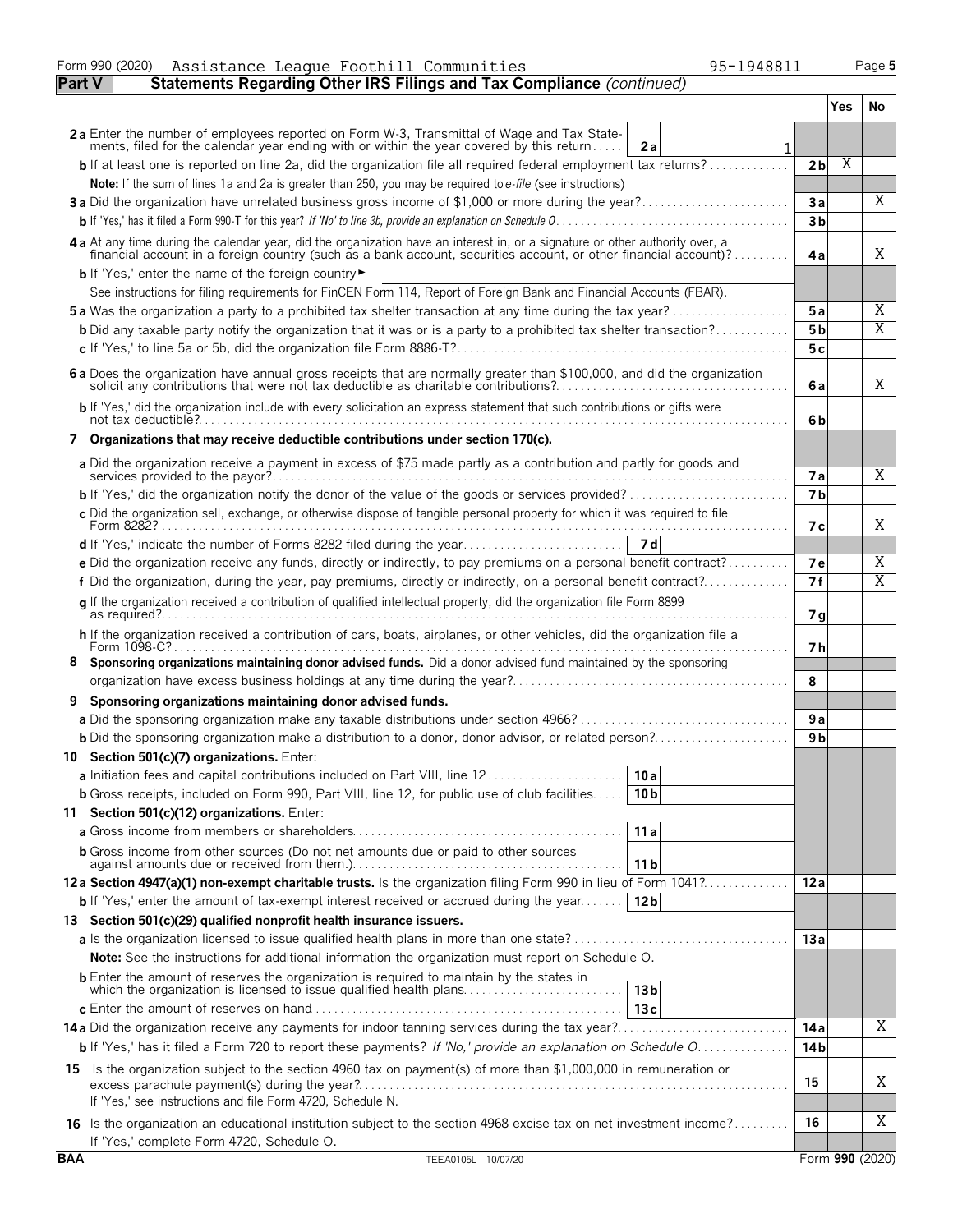|         | Part VI<br>Governance, Management, and Disclosure For each 'Yes' response to lines 2 through 7b below, and for<br>a 'No' response to line 8a, 8b, or 10b below, describe the circumstances, processes, or changes on                                                                                                                      |                 |                         |                       |  |  |  |  |
|---------|-------------------------------------------------------------------------------------------------------------------------------------------------------------------------------------------------------------------------------------------------------------------------------------------------------------------------------------------|-----------------|-------------------------|-----------------------|--|--|--|--|
|         | Schedule O. See instructions.                                                                                                                                                                                                                                                                                                             |                 |                         |                       |  |  |  |  |
|         |                                                                                                                                                                                                                                                                                                                                           |                 |                         | X                     |  |  |  |  |
|         | <b>Section A. Governing Body and Management</b>                                                                                                                                                                                                                                                                                           |                 |                         |                       |  |  |  |  |
|         | <b>1a</b> Enter the number of voting members of the governing body at the end of the tax year<br>1 a<br>If there are material differences in voting rights among members<br>of the governing body, or if the governing body delegated broad authority to an executive committee or similar committee, explain on Schedule O.              | 10              | <b>Yes</b>              | No                    |  |  |  |  |
|         | <b>b</b> Enter the number of voting members included on line 1a, above, who are independent   1b                                                                                                                                                                                                                                          |                 |                         |                       |  |  |  |  |
|         | 10<br>2 Did any officer, director, trustee, or key employee have a family relationship or a business relationship with any other                                                                                                                                                                                                          |                 |                         |                       |  |  |  |  |
|         |                                                                                                                                                                                                                                                                                                                                           |                 |                         |                       |  |  |  |  |
|         | Did the organization delegate control over management duties customarily performed by or under the direct supervision<br>3<br>of officers, directors, trustees, or key employees to a management company or other person?                                                                                                                 |                 |                         |                       |  |  |  |  |
|         | Did the organization make any significant changes to its governing documents                                                                                                                                                                                                                                                              |                 |                         |                       |  |  |  |  |
|         | Did the organization become aware during the year of a significant diversion of the organization's assets?                                                                                                                                                                                                                                | 4<br>5          |                         | X<br>$\overline{X}$   |  |  |  |  |
| 5.<br>6 |                                                                                                                                                                                                                                                                                                                                           | 6               | $\overline{\text{X}}$   |                       |  |  |  |  |
|         | 7 a Did the organization have members, stockholders, or other persons who had the power to elect or appoint one or more                                                                                                                                                                                                                   | 7 a             | X                       |                       |  |  |  |  |
|         |                                                                                                                                                                                                                                                                                                                                           | 7 b             | X                       |                       |  |  |  |  |
| 8       | Did the organization contemporaneously document the meetings held or written actions undertaken during the year by<br>the following:<br>See Schedule O                                                                                                                                                                                    |                 |                         |                       |  |  |  |  |
|         |                                                                                                                                                                                                                                                                                                                                           | 8 a             | $\overline{X}$          |                       |  |  |  |  |
|         |                                                                                                                                                                                                                                                                                                                                           | 8b              |                         | $\overline{X}$        |  |  |  |  |
|         | 9 Is there any officer, director, trustee, or key employee listed in Part VII, Section A, who cannot be reached at the<br>organization's mailing address? If 'Yes,' provide the names and addresses on Schedule Q                                                                                                                         | 9               |                         | X                     |  |  |  |  |
|         | Section B. Policies (This Section B requests information about policies not required by the Internal Revenue Code.)                                                                                                                                                                                                                       |                 |                         |                       |  |  |  |  |
|         |                                                                                                                                                                                                                                                                                                                                           |                 | Yes                     | No                    |  |  |  |  |
|         |                                                                                                                                                                                                                                                                                                                                           | 10a             |                         | X                     |  |  |  |  |
|         | b If 'Yes,' did the organization have written policies and procedures governing the activities of such chapters, affiliates, and branches to ensure their                                                                                                                                                                                 | 10 <sub>b</sub> |                         |                       |  |  |  |  |
|         |                                                                                                                                                                                                                                                                                                                                           | 11a             | Χ                       |                       |  |  |  |  |
|         | <b>b</b> Describe in Schedule O the process, if any, used by the organization to review this Form 990. See Schedule O                                                                                                                                                                                                                     |                 |                         |                       |  |  |  |  |
|         |                                                                                                                                                                                                                                                                                                                                           | 12a             | Χ                       |                       |  |  |  |  |
|         | <b>b</b> Were officers, directors, or trustees, and key employees required to disclose annually interests that could give rise                                                                                                                                                                                                            | 12 <sub>b</sub> | Χ                       |                       |  |  |  |  |
|         | c Did the organization regularly and consistently monitor and enforce compliance with the policy? If 'Yes,' describe in                                                                                                                                                                                                                   | 12 c            | Χ                       |                       |  |  |  |  |
| 13      |                                                                                                                                                                                                                                                                                                                                           | 13              | X                       |                       |  |  |  |  |
| 14      | Did the organization have a written document retention and destruction policy?                                                                                                                                                                                                                                                            | 14              | $\overline{\mathrm{X}}$ |                       |  |  |  |  |
| 15      | Did the process for determining compensation of the following persons include a review and approval by independent<br>persons, comparability data, and contemporaneous substantiation of the deliberation and decision?                                                                                                                   |                 |                         |                       |  |  |  |  |
|         |                                                                                                                                                                                                                                                                                                                                           | 15a             |                         | Χ                     |  |  |  |  |
|         | If 'Yes' to line 15a or 15b, describe the process in Schedule O (see instructions).                                                                                                                                                                                                                                                       | 15 <sub>b</sub> |                         | $\overline{\text{X}}$ |  |  |  |  |
|         | <b>16a</b> Did the organization invest in, contribute assets to, or participate in a joint venture or similar arrangement with a                                                                                                                                                                                                          |                 |                         |                       |  |  |  |  |
|         |                                                                                                                                                                                                                                                                                                                                           | 16 a            |                         | X                     |  |  |  |  |
|         | b If 'Yes,' did the organization follow a written policy or procedure requiring the organization to evaluate its<br>participation in joint venture arrangements under applicable federal tax law, and take steps to safeguard the                                                                                                         | 16 b            |                         |                       |  |  |  |  |
|         | <b>Section C. Disclosure</b>                                                                                                                                                                                                                                                                                                              |                 |                         |                       |  |  |  |  |
| 17      | List the states with which a copy of this Form 990 is required to be filed ►<br>CA                                                                                                                                                                                                                                                        |                 |                         |                       |  |  |  |  |
|         | 18 Section 6104 requires an organization to make its Forms 1023 (1024 or 1024-A, if applicable), 990, and 990-T (Section 501(c)(3)s only)<br>available for public inspection. Indicate how you made these available. Check all that apply.<br>X<br>Another's website<br>Upon request<br>Own website<br>X<br>Other (explain on Schedule O) |                 |                         |                       |  |  |  |  |
| 19.     | Describe on Schedule O whether (and if so, how) the organization made its governing documents, conflict of interest policy, and financial statements available to<br>the public during the tax year.<br>See Schedule O                                                                                                                    |                 |                         |                       |  |  |  |  |
| 20      | State the name, address, and telephone number of the person who possesses the organization's books and records ►                                                                                                                                                                                                                          |                 |                         |                       |  |  |  |  |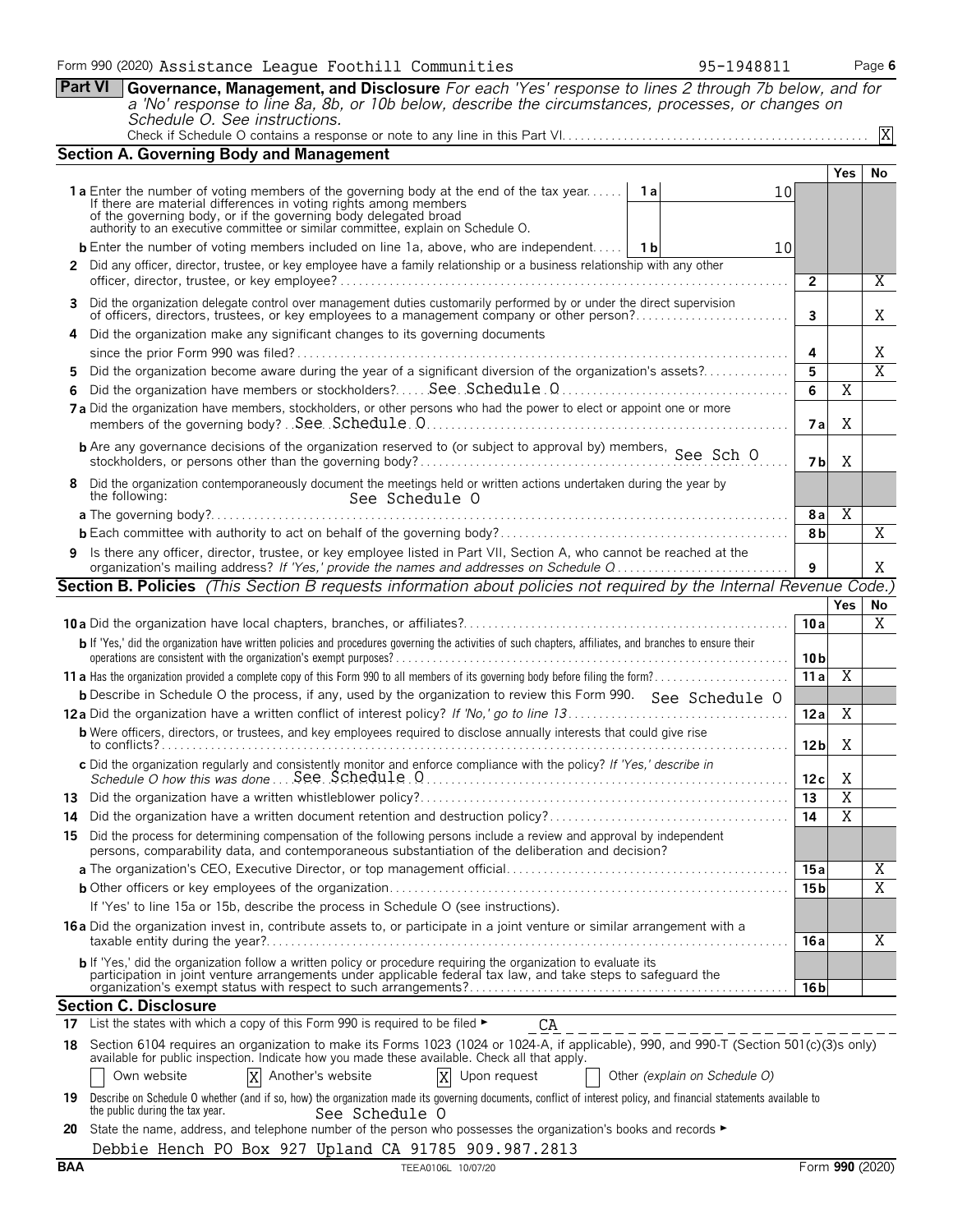| Form 990 (2020) Assistance League Foothill Communities                                                                                                         | 95-1948811 | Page 7 |  |  |  |  |  |
|----------------------------------------------------------------------------------------------------------------------------------------------------------------|------------|--------|--|--|--|--|--|
| Part VII   Compensation of Officers, Directors, Trustees, Key Employees, Highest Compensated Employees, and<br><b>Independent Contractors</b>                  |            |        |  |  |  |  |  |
|                                                                                                                                                                |            |        |  |  |  |  |  |
| Section A. Officers, Directors, Trustees, Key Employees, and Highest Compensated Employees                                                                     |            |        |  |  |  |  |  |
| 1 a Complete this table for all persons required to be listed. Report compensation for the calendar year ending with or within the<br>organization's tax year. |            |        |  |  |  |  |  |

? List all of the organization's **current** officers, directors, trustees (whether individuals or organizations), regardless of amount of compensation. Enter -0- in columns (D), (E), and (F) if no compensation was paid.

? List all of the organization's **current** key employees, if any. See instructions for definition of 'key employee.'

? List the organization's five **current** highest compensated employees (other than an officer, director, trustee, or key employee) who received reportable compensation (Box 5 of Form W-2 and/or Box 7 of Form 1099-MISC) of more than \$100,000 from the organization and any related organizations.

? List all of the organization's **former** officers, key employees, and highest compensated employees who received more than \$100,000 of reportable compensation from the organization and any related organizations.

? List all of the organization's **former directors or trustees** that received, in the capacity as a former director or trustee of the

organization, more than \$10,000 of reportable compensation from the organization and any related organizations.

See instructions for the order in which to list the persons above.

Check this box if neither the organization nor any related organization compensated any current officer, director, or trustee. X

|                              |                                                                                                                                     |                                                                                                             |                       | (C)     |              |                                            |                                                            |                                          |                                                                       |
|------------------------------|-------------------------------------------------------------------------------------------------------------------------------------|-------------------------------------------------------------------------------------------------------------|-----------------------|---------|--------------|--------------------------------------------|------------------------------------------------------------|------------------------------------------|-----------------------------------------------------------------------|
| (A)<br>Name and title        |                                                                                                                                     | Position (do not check more<br>than one box, unless person<br>is both an officer and a<br>director/trustee) |                       |         |              |                                            | (D)<br>Reportable<br>compensation from<br>the organization | (E)<br>Reportable<br>compensation from   | (F)<br>Estimated amount<br>of other                                   |
|                              | per<br>per<br>(list any great<br>(list any greated by<br>hours for related<br>related<br>tions<br>below<br>dotted<br>line)<br>line) |                                                                                                             | Institutional trustee | Officer | Key employee | Former<br>Highest compensated<br> employee | (W-2/1099-MISC)                                            | related organizations<br>(W-2/1099-MISC) | compensation from<br>the organization<br>and related<br>organizations |
| (1) Kelly Bocanegra          | $20$                                                                                                                                |                                                                                                             |                       |         |              |                                            |                                                            |                                          |                                                                       |
| President                    | 0                                                                                                                                   | X                                                                                                           |                       | X       |              |                                            | 0                                                          | 0.                                       | $0$ .                                                                 |
| (2) Thel Ross                | 19                                                                                                                                  |                                                                                                             |                       |         |              |                                            |                                                            |                                          |                                                                       |
| Vice President               | 0<br>$\overline{12}$                                                                                                                | X                                                                                                           |                       | X       |              |                                            | 0                                                          | 0.                                       | 0.                                                                    |
| (3) Esther Mott<br>Treasurer | $\overline{0}$                                                                                                                      | $\mathbf X$                                                                                                 |                       | X       |              |                                            | 0                                                          | 0.                                       | $\boldsymbol{0}$ .                                                    |
| (4) Ina Strickland           | 11                                                                                                                                  |                                                                                                             |                       |         |              |                                            |                                                            |                                          |                                                                       |
| Secretary                    | $\Omega$                                                                                                                            | $\rm X$                                                                                                     |                       | X       |              |                                            | 0                                                          | 0.                                       | 0.                                                                    |
| (5) Gail Tangeman            | $\overline{5}$                                                                                                                      |                                                                                                             |                       |         |              |                                            |                                                            |                                          |                                                                       |
| Vice President               | $\Omega$                                                                                                                            | $\mathbf X$                                                                                                 |                       | X       |              |                                            | $\Omega$                                                   | 0.                                       | $\boldsymbol{0}$ .                                                    |
| (6) Karolyn Bragg            | $\overline{11}$                                                                                                                     |                                                                                                             |                       |         |              |                                            |                                                            |                                          |                                                                       |
| Vice President               | $\mathbf{0}$                                                                                                                        | X                                                                                                           |                       | X       |              |                                            | 0                                                          | 0.                                       | 0.                                                                    |
| (7) Val Eberle               | 16                                                                                                                                  |                                                                                                             |                       |         |              |                                            |                                                            |                                          |                                                                       |
| Vice President               | $\mathbf 0$                                                                                                                         | X                                                                                                           |                       | X       |              |                                            | 0                                                          | 0.                                       | $0$ .                                                                 |
| (8) Chris Shovel             | $\overline{17}$                                                                                                                     |                                                                                                             |                       |         |              |                                            |                                                            |                                          |                                                                       |
| Director                     | 0                                                                                                                                   | Χ                                                                                                           |                       |         |              |                                            | 0                                                          | $\mathbf 0$ .                            | $\boldsymbol{0}$ .                                                    |
| (9) Ellen Ponder             | 5                                                                                                                                   |                                                                                                             |                       |         |              |                                            |                                                            |                                          |                                                                       |
| Director                     | $\Omega$<br>15                                                                                                                      | X                                                                                                           |                       |         |              |                                            | 0                                                          | 0.                                       | 0.                                                                    |
| (10) Sue Zajicek             | $\overline{0}$                                                                                                                      | $\mathbf X$                                                                                                 |                       |         |              |                                            | 0                                                          | 0.                                       |                                                                       |
| Director<br>(11)             |                                                                                                                                     |                                                                                                             |                       |         |              |                                            |                                                            |                                          | $\boldsymbol{0}$ .                                                    |
|                              |                                                                                                                                     |                                                                                                             |                       |         |              |                                            |                                                            |                                          |                                                                       |
| (12)                         |                                                                                                                                     |                                                                                                             |                       |         |              |                                            |                                                            |                                          |                                                                       |
| (13)                         |                                                                                                                                     |                                                                                                             |                       |         |              |                                            |                                                            |                                          |                                                                       |
| (14)                         |                                                                                                                                     |                                                                                                             |                       |         |              |                                            |                                                            |                                          |                                                                       |
|                              |                                                                                                                                     |                                                                                                             |                       |         |              |                                            |                                                            |                                          |                                                                       |
| <b>BAA</b>                   | TEEA0107L 10/07/20                                                                                                                  |                                                                                                             |                       |         |              |                                            |                                                            |                                          | Form 990 (2020)                                                       |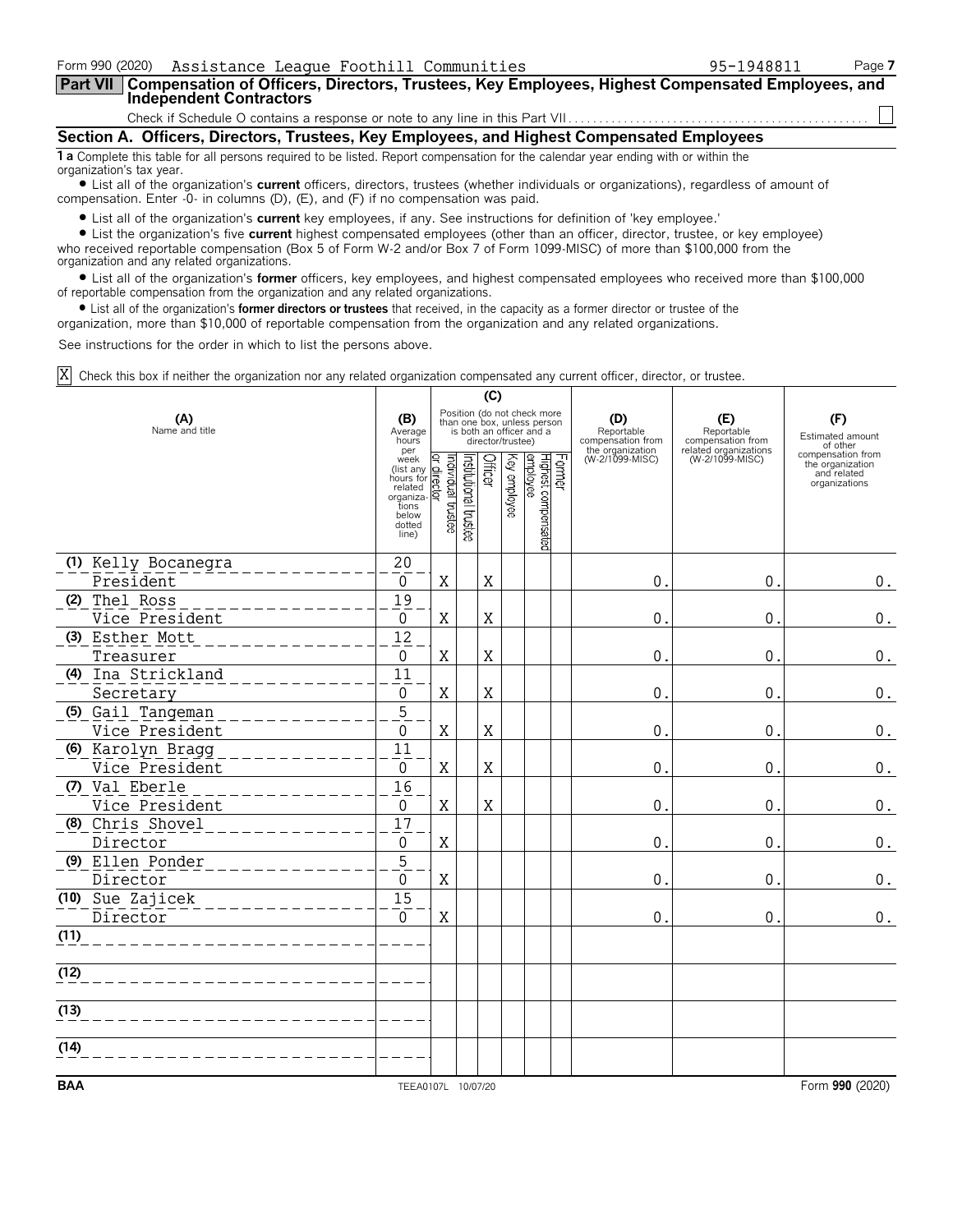#### Form 990 (2020) Page **8** Assistance League Foothill Communities 95-1948811

| 95-1948811 |  |  |
|------------|--|--|
|            |  |  |
|            |  |  |

|      | Part VII Section A. Officers, Directors, Trustees, Key Employees, and Highest Compensated Employees (continued)                                                                                                 |                                                                                         |                                     |                      |         |              |                                                                                                 |                                |                                        |                                          |                                                                       |       |
|------|-----------------------------------------------------------------------------------------------------------------------------------------------------------------------------------------------------------------|-----------------------------------------------------------------------------------------|-------------------------------------|----------------------|---------|--------------|-------------------------------------------------------------------------------------------------|--------------------------------|----------------------------------------|------------------------------------------|-----------------------------------------------------------------------|-------|
|      |                                                                                                                                                                                                                 | (B)                                                                                     |                                     |                      | (C)     |              |                                                                                                 |                                |                                        |                                          |                                                                       |       |
|      | (A)<br>Name and title                                                                                                                                                                                           | Average<br>hours<br>per<br>week                                                         |                                     |                      |         | Position     | (do not check more than one<br>box, unless person is both an<br>officer and a director/trustee) |                                | (D)<br>Reportable<br>compensation from | (E)<br>Reportable<br>compensation from   | (F)<br>Estimated amount<br>of other                                   |       |
|      |                                                                                                                                                                                                                 | (list any<br>hours<br>for<br>related<br>organiza<br>- tions<br>below<br>dotted<br>line) | Individual trustee<br>Q,<br>irector | hstitutional trustee | Officer | Key employee | Former<br> Highest compensated<br> employee                                                     |                                | the organization<br>(W-2/1099-MISC)    | related organizations<br>(W-2/1099-MISC) | compensation from<br>the organization<br>and related<br>organizations |       |
| (15) |                                                                                                                                                                                                                 |                                                                                         |                                     |                      |         |              |                                                                                                 |                                |                                        |                                          |                                                                       |       |
| (16) |                                                                                                                                                                                                                 |                                                                                         |                                     |                      |         |              |                                                                                                 |                                |                                        |                                          |                                                                       |       |
| (17) |                                                                                                                                                                                                                 |                                                                                         |                                     |                      |         |              |                                                                                                 |                                |                                        |                                          |                                                                       |       |
| (18) |                                                                                                                                                                                                                 |                                                                                         |                                     |                      |         |              |                                                                                                 |                                |                                        |                                          |                                                                       |       |
| (19) |                                                                                                                                                                                                                 |                                                                                         |                                     |                      |         |              |                                                                                                 |                                |                                        |                                          |                                                                       |       |
| (20) |                                                                                                                                                                                                                 |                                                                                         |                                     |                      |         |              |                                                                                                 |                                |                                        |                                          |                                                                       |       |
| (21) |                                                                                                                                                                                                                 |                                                                                         |                                     |                      |         |              |                                                                                                 |                                |                                        |                                          |                                                                       |       |
| (22) |                                                                                                                                                                                                                 |                                                                                         |                                     |                      |         |              |                                                                                                 |                                |                                        |                                          |                                                                       |       |
| (23) |                                                                                                                                                                                                                 |                                                                                         |                                     |                      |         |              |                                                                                                 |                                |                                        |                                          |                                                                       |       |
| (24) |                                                                                                                                                                                                                 |                                                                                         |                                     |                      |         |              |                                                                                                 |                                |                                        |                                          |                                                                       |       |
| (25) |                                                                                                                                                                                                                 |                                                                                         |                                     |                      |         |              |                                                                                                 |                                |                                        |                                          |                                                                       |       |
|      | 1 b Subtotal.                                                                                                                                                                                                   |                                                                                         |                                     |                      |         |              |                                                                                                 |                                | $0$ .                                  | 0.                                       |                                                                       | $0$ . |
|      |                                                                                                                                                                                                                 |                                                                                         |                                     |                      |         |              |                                                                                                 |                                | 0.<br>$\overline{0}$ .                 | $0$ .<br>0.                              | $0$ .<br>$\mathbf 0$ .                                                |       |
|      | 2 Total number of individuals (including but not limited to those listed above) who received more than \$100,000 of reportable compensation                                                                     |                                                                                         |                                     |                      |         |              |                                                                                                 |                                |                                        |                                          |                                                                       |       |
|      | from the organization $\blacktriangleright$<br>0                                                                                                                                                                |                                                                                         |                                     |                      |         |              |                                                                                                 |                                |                                        |                                          |                                                                       |       |
|      |                                                                                                                                                                                                                 |                                                                                         |                                     |                      |         |              |                                                                                                 |                                |                                        |                                          | Yes<br>No                                                             |       |
| 3    | Did the organization list any <b>former</b> officer, director, trustee, key employee, or highest compensated employee                                                                                           |                                                                                         |                                     |                      |         |              |                                                                                                 |                                |                                        |                                          | $\mathbf{3}$<br>X                                                     |       |
| 4    | For any individual listed on line 1a, is the sum of reportable compensation and other compensation from<br>the organization and related organizations greater than \$150,000? If 'Yes,' complete Schedule J for |                                                                                         |                                     |                      |         |              |                                                                                                 |                                |                                        |                                          | 4<br>X                                                                |       |
| 5    | Did any person listed on line 1a receive or accrue compensation from any unrelated organization or individual                                                                                                   |                                                                                         |                                     |                      |         |              |                                                                                                 |                                |                                        |                                          | 5<br>X                                                                |       |
|      | <b>Section B. Independent Contractors</b><br>Complete this table for your five highest compensated independent contractors that received more than \$100,000 of                                                 |                                                                                         |                                     |                      |         |              |                                                                                                 |                                |                                        |                                          |                                                                       |       |
|      | compensation from the organization. Report compensation for the calendar year ending with or within the organization's tax year.                                                                                |                                                                                         |                                     |                      |         |              |                                                                                                 |                                |                                        |                                          |                                                                       |       |
|      | (A)<br>Name and business address                                                                                                                                                                                |                                                                                         |                                     |                      |         |              |                                                                                                 | (B)<br>Description of services |                                        | (C)<br>Compensation                      |                                                                       |       |
|      |                                                                                                                                                                                                                 |                                                                                         |                                     |                      |         |              |                                                                                                 |                                |                                        |                                          |                                                                       |       |
|      |                                                                                                                                                                                                                 |                                                                                         |                                     |                      |         |              |                                                                                                 |                                |                                        |                                          |                                                                       |       |
|      | 2 Total number of independent contractors (including but not limited to those listed above) who received more than<br>\$100,000 of compensation from the organization $\blacktriangleright$ 0                   |                                                                                         |                                     |                      |         |              |                                                                                                 |                                |                                        |                                          |                                                                       |       |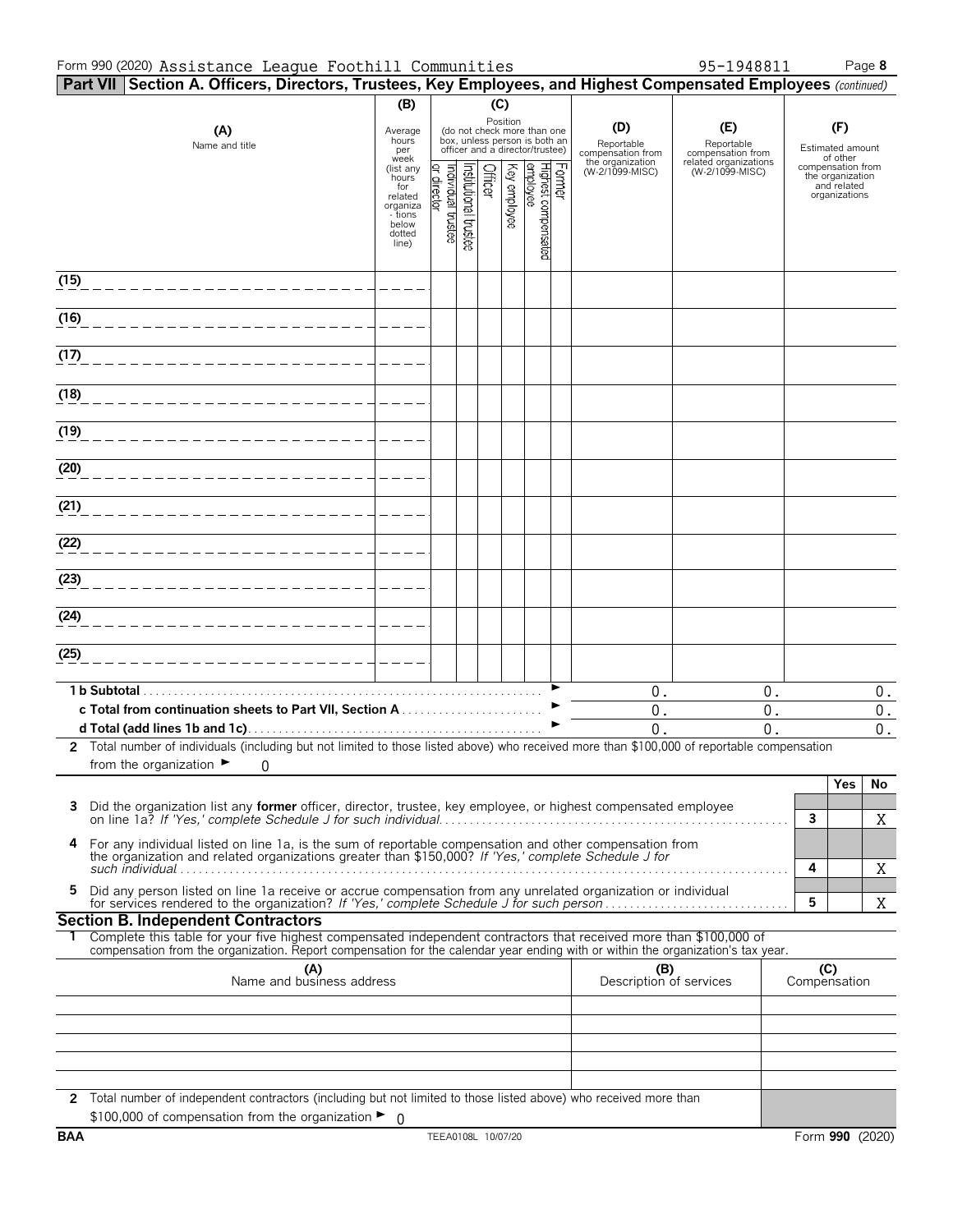#### Form 990 (2020) Assistance League Foothill Communities 95-1948811 Page 9

**Part VIII Statement of Revenue**

Check if Schedule O contains a response or note to any line in this Part VIII. . . . . . . . . . . . . . . . . . . . . . . . . . . . . . . . . . . . . . . . . . . . . . . . .

|                                                           |                                        |                                                                              |                                      | (A)<br>Total revenue             | (B)<br>Related or             | (C)<br>Unrelated    | (D)<br>Revenue                                 |
|-----------------------------------------------------------|----------------------------------------|------------------------------------------------------------------------------|--------------------------------------|----------------------------------|-------------------------------|---------------------|------------------------------------------------|
|                                                           |                                        |                                                                              |                                      |                                  | exempt<br>function<br>revenue | business<br>revenue | excluded from tax<br>under sections<br>512-514 |
|                                                           |                                        | 1a Federated campaigns                                                       | 1a                                   |                                  |                               |                     |                                                |
|                                                           |                                        | <b>b</b> Membership dues                                                     | 1 <sub>b</sub><br>14,191.            |                                  |                               |                     |                                                |
|                                                           |                                        | c Fundraising events                                                         | 1 <sub>c</sub><br>14,455.            |                                  |                               |                     |                                                |
|                                                           |                                        | <b>d</b> Related organizations $\ldots$                                      | 1 <sub>d</sub>                       |                                  |                               |                     |                                                |
|                                                           |                                        | <b>e</b> Government grants (contributions) $\ldots$                          | 1 <sub>e</sub>                       |                                  |                               |                     |                                                |
|                                                           |                                        | f All other contributions, gifts, grants, and                                |                                      |                                  |                               |                     |                                                |
|                                                           |                                        | similar amounts not included above<br>g Noncash contributions included in    | 1f<br>232,891.                       |                                  |                               |                     |                                                |
| Contributions, Gifts, Grants<br>and Other Similar Amounts |                                        |                                                                              | 1 <sub>g</sub><br>205,048.           |                                  |                               |                     |                                                |
|                                                           |                                        | h Total. Add lines 1a-1f                                                     |                                      | ►<br>261,537.                    |                               |                     |                                                |
| Program Service Revenue                                   |                                        |                                                                              | <b>Business Code</b>                 |                                  |                               |                     |                                                |
|                                                           | 2a                                     |                                                                              |                                      |                                  |                               |                     |                                                |
|                                                           | h                                      |                                                                              |                                      |                                  |                               |                     |                                                |
|                                                           |                                        |                                                                              |                                      |                                  |                               |                     |                                                |
|                                                           |                                        |                                                                              |                                      |                                  |                               |                     |                                                |
|                                                           |                                        |                                                                              |                                      |                                  |                               |                     |                                                |
|                                                           |                                        | f All other program service revenue                                          |                                      | $\blacktriangleright$            |                               |                     |                                                |
|                                                           |                                        |                                                                              |                                      |                                  |                               |                     |                                                |
|                                                           | 3                                      | Investment income (including dividends, interest, and                        |                                      | 59,543.                          |                               |                     | 59,543.                                        |
|                                                           | 4                                      | Income from investment of tax-exempt bond proceeds ▶                         |                                      |                                  |                               |                     |                                                |
|                                                           | 5                                      |                                                                              |                                      |                                  |                               |                     |                                                |
|                                                           |                                        | $(i)$ Real                                                                   | (ii) Personal                        |                                  |                               |                     |                                                |
|                                                           |                                        | <b>6a</b> Gross rents $\ldots$<br><b>6a</b>                                  | 25,803.                              |                                  |                               |                     |                                                |
|                                                           |                                        | <b>b</b> Less: rental expenses<br>6b                                         |                                      |                                  |                               |                     |                                                |
|                                                           |                                        | c Rental income or (loss) $ 6c $                                             | 25,803.                              |                                  |                               |                     |                                                |
|                                                           |                                        |                                                                              |                                      | $\blacktriangleright$<br>25,803. |                               |                     | 25,803.                                        |
|                                                           |                                        | (i) Securities<br><b>7 a</b> Gross amount from                               | (ii) Other                           |                                  |                               |                     |                                                |
|                                                           |                                        | sales of assets<br>7а                                                        |                                      |                                  |                               |                     |                                                |
|                                                           |                                        | other than inventory<br><b>b</b> Less: cost or other basis                   |                                      |                                  |                               |                     |                                                |
|                                                           |                                        | and sales expenses<br>7b                                                     |                                      |                                  |                               |                     |                                                |
|                                                           |                                        | 7c<br>$c$ Gain or (loss) $\ldots$ .                                          |                                      |                                  |                               |                     |                                                |
|                                                           |                                        | <b>d</b> Net gain or (loss).                                                 |                                      | $\blacktriangleright$            |                               |                     |                                                |
| nue                                                       |                                        | 8 a Gross income from fundraising events                                     |                                      |                                  |                               |                     |                                                |
|                                                           |                                        | (not including $\sharp$<br>14,455.<br>of contributions reported on line 1c). |                                      |                                  |                               |                     |                                                |
|                                                           |                                        | See Part IV, line 18                                                         | 8a                                   |                                  |                               |                     |                                                |
|                                                           |                                        | <b>b</b> Less: direct expenses                                               | 85, 355.<br>8 <sub>b</sub><br>15,575 |                                  |                               |                     |                                                |
| Other Reve                                                |                                        | c Net income or (loss) from fundraising events                               |                                      | 69,780.                          |                               |                     | 69,780.                                        |
|                                                           |                                        | 9 a Gross income from gaming activities.                                     |                                      |                                  |                               |                     |                                                |
|                                                           |                                        | See Part IV, line 19.                                                        | 9a                                   |                                  |                               |                     |                                                |
|                                                           |                                        | <b>b</b> Less: direct expenses                                               | 9 <sub>b</sub>                       |                                  |                               |                     |                                                |
|                                                           |                                        | c Net income or (loss) from gaming activities                                |                                      |                                  |                               |                     |                                                |
|                                                           |                                        |                                                                              |                                      |                                  |                               |                     |                                                |
|                                                           |                                        | <b>10a</b> Gross sales of inventory, less<br>returns and allowances.         | 10al<br>199,298.                     |                                  |                               |                     |                                                |
|                                                           |                                        | <b>b</b> Less: cost of goods sold                                            | 10b<br>199,298.                      |                                  |                               |                     |                                                |
|                                                           |                                        | c Net income or (loss) from sales of inventory                               |                                      |                                  |                               |                     |                                                |
|                                                           |                                        |                                                                              | <b>Business Code</b>                 |                                  |                               |                     |                                                |
| Miscellaneous                                             | Revenue<br>$\alpha$ b<br>$\alpha$<br>d |                                                                              |                                      |                                  |                               |                     |                                                |
|                                                           |                                        |                                                                              |                                      |                                  |                               |                     |                                                |
|                                                           |                                        | <b>d</b> All other revenue $\ldots \ldots \ldots \ldots$                     |                                      |                                  |                               |                     |                                                |
|                                                           |                                        | e Total. Add lines 11a-11d                                                   |                                      | ►                                |                               |                     |                                                |
|                                                           | 12                                     | Total revenue. See instructions                                              |                                      | ►<br>416,663.                    | 0                             | 0.                  | 155, 126.                                      |
|                                                           |                                        |                                                                              |                                      |                                  |                               |                     |                                                |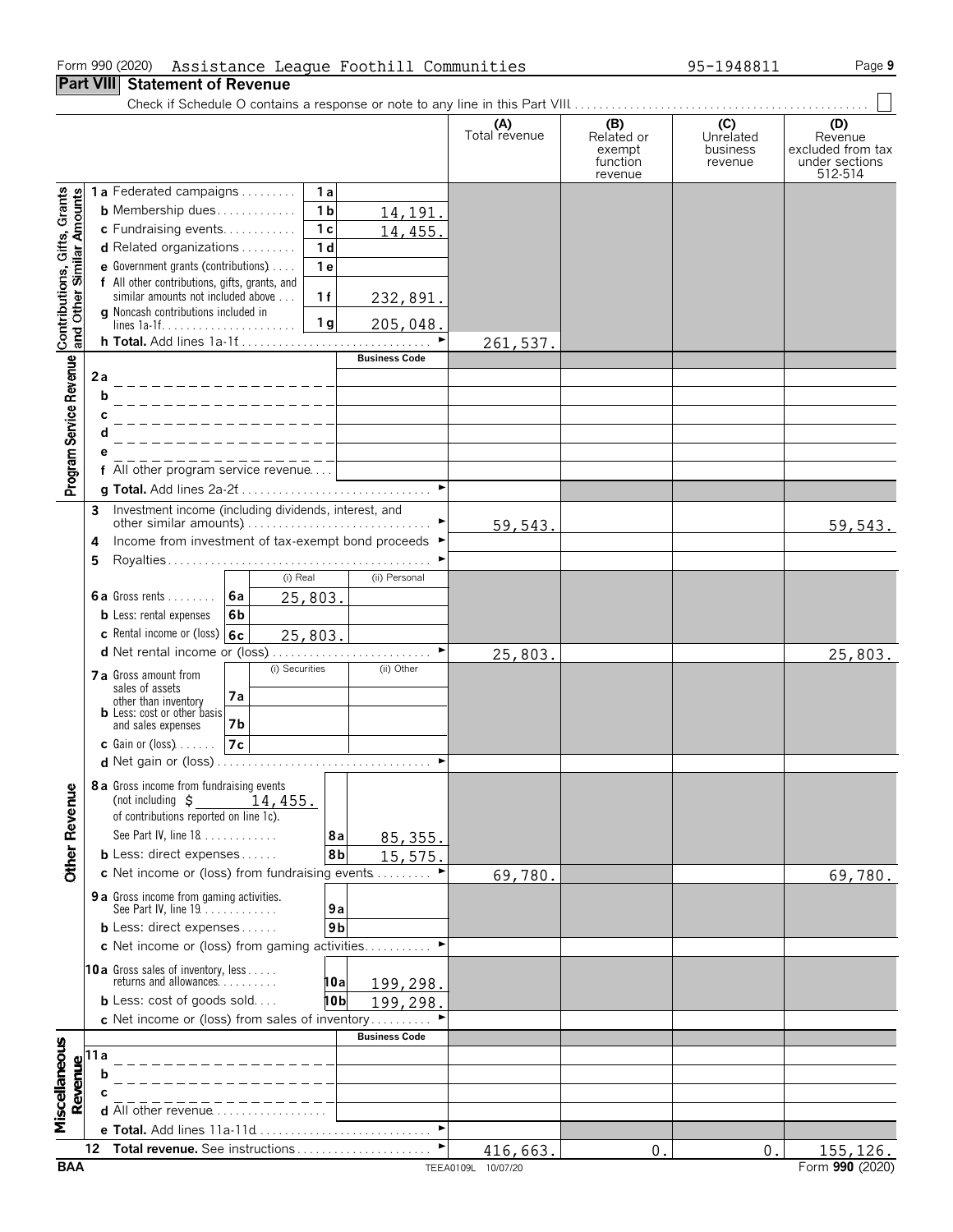|                | Section 501(c)(3) and 501(c)(4) organizations must complete all columns. All other organizations must complete column (A).                                                                                                                            |                       |                                    |                                           |                                |  |  |  |  |  |  |  |
|----------------|-------------------------------------------------------------------------------------------------------------------------------------------------------------------------------------------------------------------------------------------------------|-----------------------|------------------------------------|-------------------------------------------|--------------------------------|--|--|--|--|--|--|--|
|                |                                                                                                                                                                                                                                                       |                       |                                    |                                           |                                |  |  |  |  |  |  |  |
|                | Do not include amounts reported on lines<br>6b, 7b, 8b, 9b, and 10b of Part VIII.                                                                                                                                                                     | (A)<br>Total expenses | (B)<br>Program service<br>expenses | (C)<br>Management and<br>general expenses | (D)<br>Fundraising<br>expenses |  |  |  |  |  |  |  |
| 1.             | Grants and other assistance to domestic<br>organizations and domestic governments.                                                                                                                                                                    |                       |                                    |                                           |                                |  |  |  |  |  |  |  |
| $\mathfrak{p}$ | Grants and other assistance to domestic<br>individuals. See Part IV, line 22                                                                                                                                                                          | 154,231.              | 154,231.                           |                                           |                                |  |  |  |  |  |  |  |
|                | 3 Grants and other assistance to foreign<br>organizations, foreign governments, and for-<br>eign individuals. See Part IV, lines 15 and 16                                                                                                            |                       |                                    |                                           |                                |  |  |  |  |  |  |  |
| 5              | 4 Benefits paid to or for members<br>Compensation of current officers, directors,<br>trustees, and key employees                                                                                                                                      | 0.                    | 0.                                 | 0.                                        | $0$ .                          |  |  |  |  |  |  |  |
| 6              | Compensation not included above to<br>disqualified persons (as defined under<br>section $4958(f)(1)$ ) and persons described                                                                                                                          | 0.                    | $0$ .                              | 0.                                        | 0.                             |  |  |  |  |  |  |  |
|                | 7 Other salaries and wages                                                                                                                                                                                                                            | 21,145                |                                    |                                           | 21,145.                        |  |  |  |  |  |  |  |
| 8              | Pension plan accruals and contributions<br>(include section $401(k)$ and $403(b)$                                                                                                                                                                     |                       |                                    |                                           |                                |  |  |  |  |  |  |  |
| 9              | Other employee benefits                                                                                                                                                                                                                               | 673.                  |                                    |                                           | 673.                           |  |  |  |  |  |  |  |
| 10             | Payroll taxes                                                                                                                                                                                                                                         | 3,986.                |                                    |                                           | 3,986.                         |  |  |  |  |  |  |  |
|                | 11 Fees for services (nonemployees):                                                                                                                                                                                                                  |                       |                                    |                                           |                                |  |  |  |  |  |  |  |
|                |                                                                                                                                                                                                                                                       |                       |                                    |                                           |                                |  |  |  |  |  |  |  |
|                |                                                                                                                                                                                                                                                       |                       |                                    |                                           |                                |  |  |  |  |  |  |  |
|                |                                                                                                                                                                                                                                                       | 9,468.                |                                    | 6,000.                                    | 3,468.                         |  |  |  |  |  |  |  |
|                |                                                                                                                                                                                                                                                       |                       |                                    |                                           |                                |  |  |  |  |  |  |  |
|                | e Professional fundraising services. See Part IV, line 17                                                                                                                                                                                             | 750.                  |                                    |                                           | 750.                           |  |  |  |  |  |  |  |
|                | f Investment management fees<br>g Other. (If line 11g amount exceeds 10% of line 25, column                                                                                                                                                           | 7,288.                |                                    | 7,288.                                    |                                |  |  |  |  |  |  |  |
|                | (A) amount, list line 11g expenses on Schedule $0.$ )<br>12 Advertising and promotion                                                                                                                                                                 | 7,909.                | 948.                               | 2,630.                                    | 4,331.                         |  |  |  |  |  |  |  |
| 13.            |                                                                                                                                                                                                                                                       |                       |                                    |                                           |                                |  |  |  |  |  |  |  |
| 14             | Information technology                                                                                                                                                                                                                                |                       |                                    |                                           |                                |  |  |  |  |  |  |  |
| 15             |                                                                                                                                                                                                                                                       |                       |                                    |                                           |                                |  |  |  |  |  |  |  |
| 16             | Occupancy                                                                                                                                                                                                                                             |                       |                                    |                                           |                                |  |  |  |  |  |  |  |
| 17             |                                                                                                                                                                                                                                                       |                       |                                    |                                           |                                |  |  |  |  |  |  |  |
|                | 18 Payments of travel or entertainment<br>expenses for any federal, state, or local                                                                                                                                                                   |                       |                                    |                                           |                                |  |  |  |  |  |  |  |
| 19             | Conferences, conventions, and meetings                                                                                                                                                                                                                | 585.                  |                                    | 585.                                      |                                |  |  |  |  |  |  |  |
| 20             | Payments to affiliates                                                                                                                                                                                                                                |                       |                                    |                                           |                                |  |  |  |  |  |  |  |
| 21<br>22       | Depreciation, depletion, and amortization                                                                                                                                                                                                             | 4,520.                | 1,506.                             | 1,508.                                    | 1,506.                         |  |  |  |  |  |  |  |
| 23             | $Insurface$                                                                                                                                                                                                                                           | 42,535.<br>21,086.    | 19,566.<br>8,011.                  | 6,380.<br>6,284.                          | 16,589.<br>6,791.              |  |  |  |  |  |  |  |
| 24             | Other expenses. Itemize expenses not<br>covered above (List miscellaneous expenses<br>on line 24e. If line 24e amount exceeds 10%<br>of line 25, column (A) amount, list line 24e                                                                     |                       |                                    |                                           |                                |  |  |  |  |  |  |  |
|                | a Utilities                                                                                                                                                                                                                                           | 40,076.               | 18,435.                            | 6,011                                     | 15,630.                        |  |  |  |  |  |  |  |
|                | b Other program supplies                                                                                                                                                                                                                              | 27,663.               | 27,663.                            |                                           |                                |  |  |  |  |  |  |  |
|                | c Gardening_______________                                                                                                                                                                                                                            | 17,340.               | 7,977.                             | 2,601                                     | 6, 762.                        |  |  |  |  |  |  |  |
|                | d Supplies<br>____________                                                                                                                                                                                                                            | 11,128.               | 1,258.                             | 1,572                                     | 8, 298.                        |  |  |  |  |  |  |  |
|                |                                                                                                                                                                                                                                                       | 39,532.               | 11,691.                            | 10,724.                                   | 17, 117.                       |  |  |  |  |  |  |  |
|                | 25 Total functional expenses. Add lines 1 through 24e                                                                                                                                                                                                 | 409, 915.             | 251,286.                           | 51,583.                                   | 107,046.                       |  |  |  |  |  |  |  |
|                | 26 Joint costs. Complete this line only if<br>the organization reported in column (B)<br>joint costs from a combined educational<br>campaign and fundraising solicitation.<br>Check here $\blacktriangleright$ if following<br>SOP 98-2 (ASC 958-720) |                       |                                    |                                           |                                |  |  |  |  |  |  |  |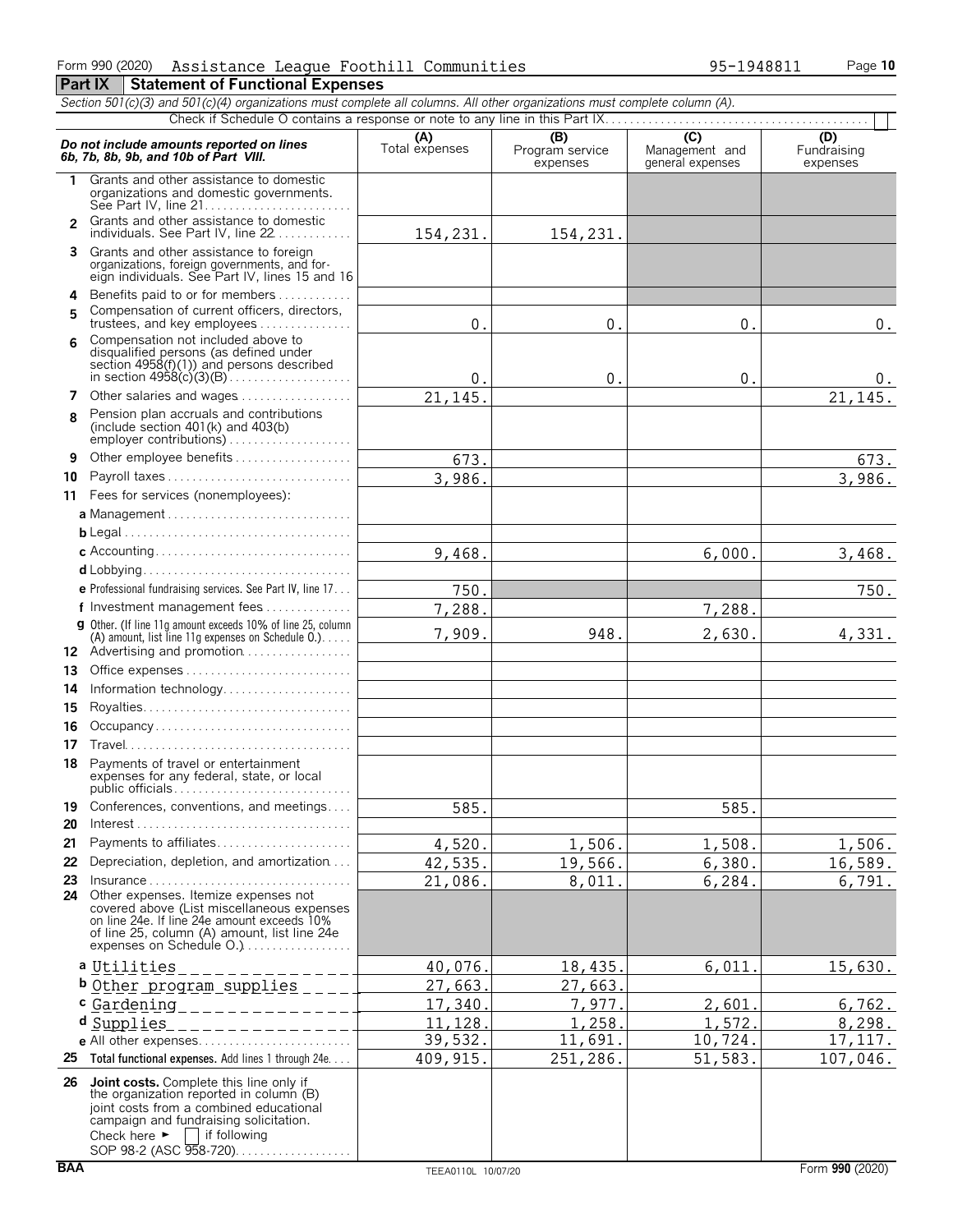|                             |               | Form 990 (2020)<br>Assistance League Foothill Communities                                                                                                                                                        |  |                        |                          | 95-1948811      | Page 11            |
|-----------------------------|---------------|------------------------------------------------------------------------------------------------------------------------------------------------------------------------------------------------------------------|--|------------------------|--------------------------|-----------------|--------------------|
|                             | <b>Part X</b> | <b>Balance Sheet</b>                                                                                                                                                                                             |  |                        |                          |                 |                    |
|                             |               |                                                                                                                                                                                                                  |  |                        |                          |                 |                    |
|                             |               |                                                                                                                                                                                                                  |  |                        | (A)<br>Beginning of year |                 | (B)<br>End of year |
|                             | 1             |                                                                                                                                                                                                                  |  |                        | 214,579.                 | 1               | 51,735.            |
|                             | 2             |                                                                                                                                                                                                                  |  |                        | 92,995.                  | $\overline{2}$  | 149, 119.          |
|                             | 3             |                                                                                                                                                                                                                  |  |                        |                          | 3               |                    |
|                             | 4             |                                                                                                                                                                                                                  |  |                        |                          | 4               |                    |
|                             |               | Loans and other receivables from any current or former officer, director, trustee, key employee, creator or founder, substantial contributor, or 35% controlled entity or family member of any of these persons  |  |                        |                          | 5               |                    |
|                             | 6             | Loans and other receivables from other disqualified persons (as defined under                                                                                                                                    |  |                        |                          |                 |                    |
|                             |               | section $4958(f)(1)$ , and persons described in section $4958(c)(3)(B)$                                                                                                                                          |  | 6                      |                          |                 |                    |
|                             | 7             |                                                                                                                                                                                                                  |  |                        |                          | 7               |                    |
|                             | 8             |                                                                                                                                                                                                                  |  |                        | 89,672.                  | 8               | 58,665.            |
| Assets                      | 9             |                                                                                                                                                                                                                  |  |                        | 9,000.                   | 9               | 6,486.             |
|                             |               |                                                                                                                                                                                                                  |  |                        |                          |                 |                    |
|                             |               |                                                                                                                                                                                                                  |  | $\overline{761,686}$ . | 626, 423.                | 10c             | 606,732.           |
|                             | 11            |                                                                                                                                                                                                                  |  |                        | 711,842.                 | 11              | 992, 458.          |
|                             | 12            | Investments - other securities. See Part IV, line 11                                                                                                                                                             |  |                        |                          | 12              |                    |
|                             | 13            | Investments - program-related. See Part IV, line 11                                                                                                                                                              |  |                        |                          | 13              |                    |
|                             | 14            |                                                                                                                                                                                                                  |  |                        |                          | 14              |                    |
|                             | 15            |                                                                                                                                                                                                                  |  |                        |                          | 15              |                    |
|                             | 16            | <b>Total assets.</b> Add lines 1 through 15 (must equal line 33)                                                                                                                                                 |  | 1,744,511.             | 16                       | 1,865,195.      |                    |
|                             | 17            |                                                                                                                                                                                                                  |  | 180.                   | 17                       | 1,634.          |                    |
|                             | 18            |                                                                                                                                                                                                                  |  |                        |                          | 18              |                    |
|                             | 19            |                                                                                                                                                                                                                  |  |                        | 11,670.                  | $\overline{19}$ | 12,050.            |
|                             | 20            |                                                                                                                                                                                                                  |  |                        |                          | 20              |                    |
|                             | 21            | Escrow or custodial account liability. Complete Part IV of Schedule D.                                                                                                                                           |  |                        |                          | 21              |                    |
| Liabilities                 | 22            | Loans and other payables to any current or former officer, director, trustee,<br>key employee, creator or founder, substantial contributor, or 35%<br>controlled entity or family member of any of these persons |  |                        |                          | 22              |                    |
|                             | 23            | Secured mortgages and notes payable to unrelated third parties                                                                                                                                                   |  |                        |                          | 23              |                    |
|                             | 24            | Unsecured notes and loans payable to unrelated third parties                                                                                                                                                     |  |                        |                          | 24              |                    |
|                             | 25            | Other liabilities (including federal income tax, payables to related third parties, and other liabilities not included on lines 17-24). Complete Part X of Schedule D.                                           |  |                        |                          | 25              |                    |
|                             | 26            |                                                                                                                                                                                                                  |  |                        | 11,850.                  | 26              | 13,684.            |
|                             |               | Organizations that follow FASB ASC 958, check here ►<br>and complete lines 27, 28, 32, and 33.                                                                                                                   |  | $\overline{X}$         |                          |                 |                    |
|                             | 27            |                                                                                                                                                                                                                  |  |                        | 1,732,661                | 27              | 1,851,511.         |
|                             | 28            |                                                                                                                                                                                                                  |  |                        |                          | 28              |                    |
| Net Assets or Fund Balances |               | Organizations that do not follow FASB ASC 958, check here ►<br>and complete lines 29 through 33.                                                                                                                 |  |                        |                          |                 |                    |
|                             | 29            |                                                                                                                                                                                                                  |  |                        |                          | 29              |                    |
|                             | 30            | Paid-in or capital surplus, or land, building, or equipment fund                                                                                                                                                 |  |                        |                          | 30              |                    |
|                             | 31            | Retained earnings, endowment, accumulated income, or other funds                                                                                                                                                 |  |                        |                          | 31              |                    |
|                             | 32            |                                                                                                                                                                                                                  |  |                        | 1,732,661                | 32              | 1,851,511.         |
|                             | 33            | Total liabilities and net assets/fund balances                                                                                                                                                                   |  |                        | 1,744,511                | 33              | 1,865,195.         |
| <b>BAA</b>                  |               |                                                                                                                                                                                                                  |  | TEEA0111L 10/07/20     |                          |                 | Form 990 (2020)    |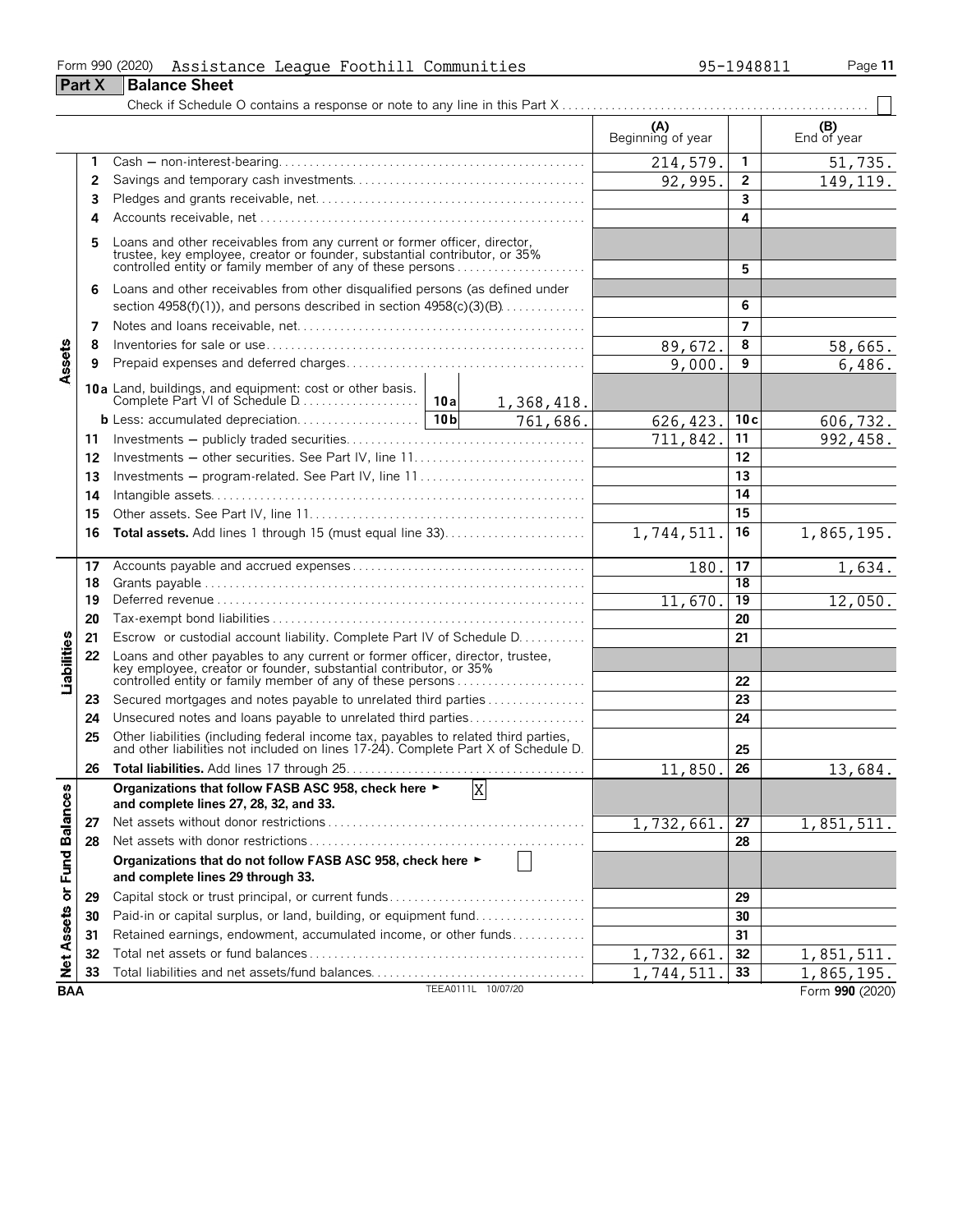|            | Form 990 (2020)<br>Assistance League Foothill Communities                                                                     | 95-1948811              |                |            | Page 12         |
|------------|-------------------------------------------------------------------------------------------------------------------------------|-------------------------|----------------|------------|-----------------|
|            | <b>Part XI</b><br>Reconciliation of Net Assets                                                                                |                         |                |            |                 |
|            |                                                                                                                               |                         |                |            |                 |
| 1          |                                                                                                                               | $\overline{1}$          |                | 416,663.   |                 |
| 2          |                                                                                                                               | $\overline{2}$          |                | 409, 915.  |                 |
| 3          |                                                                                                                               | $\overline{\mathbf{3}}$ |                |            | 6,748.          |
| 4          | Net assets or fund balances at beginning of year (must equal Part X, line 32, column (A))                                     | 4                       |                | 1,732,661. |                 |
| 5          |                                                                                                                               | 5                       |                | 112,102.   |                 |
| 6          |                                                                                                                               | 6                       |                |            |                 |
| 7          |                                                                                                                               | $\overline{7}$          |                |            |                 |
| 8          |                                                                                                                               | 8                       |                |            |                 |
| 9          |                                                                                                                               | 9                       |                |            | $0$ .           |
| 10         | Net assets or fund balances at end of year. Combine lines 3 through 9 (must equal Part X, line 32,                            |                         |                |            |                 |
|            |                                                                                                                               | 10                      |                | 1,851,511. |                 |
|            | <b>Part XII Financial Statements and Reporting</b>                                                                            |                         |                |            |                 |
|            |                                                                                                                               |                         |                |            |                 |
|            |                                                                                                                               |                         |                | <b>Yes</b> | No              |
|            | 1 Accounting method used to prepare the Form 990:   Cash<br>X Accrual<br>  Other                                              |                         |                |            |                 |
|            | If the organization changed its method of accounting from a prior year or checked 'Other,' explain                            |                         |                |            |                 |
|            | in Schedule O.                                                                                                                |                         |                |            |                 |
|            | 2a Were the organization's financial statements compiled or reviewed by an independent accountant?                            |                         | 2a             | X          |                 |
|            | If 'Yes,' check a box below to indicate whether the financial statements for the year were compiled or reviewed on a          |                         |                |            |                 |
|            | separate basis, consolidated basis, or both:                                                                                  |                         |                |            |                 |
|            | X<br>Separate basis<br>Consolidated basis<br>Both consolidated and separate basis                                             |                         |                |            |                 |
|            |                                                                                                                               |                         | 2 <sub>b</sub> |            | X               |
|            | If 'Yes,' check a box below to indicate whether the financial statements for the year were audited on a separate              |                         |                |            |                 |
|            | basis, consolidated basis, or both:                                                                                           |                         |                |            |                 |
|            | Consolidated basis<br>  Both consolidated and separate basis<br>Separate basis                                                |                         |                |            |                 |
|            | c If 'Yes' to line 2a or 2b, does the organization have a committee that assumes responsibility for oversight of the audit,   |                         |                |            |                 |
|            | review, or compilation of its financial statements and selection of an independent accountant?                                |                         | 2c             |            | X               |
|            | If the organization changed either its oversight process or selection process during the tax year, explain<br>on Schedule O.  |                         |                |            |                 |
|            | 3a As a result of a federal award, was the organization required to undergo an audit or audits as set forth in the Single     |                         |                |            |                 |
|            |                                                                                                                               |                         | Зa             |            | X               |
|            | b If 'Yes,' did the organization undergo the required audit or audits? If the organization did not undergo the required audit |                         |                |            |                 |
|            | or audits, explain why on Schedule O and describe any steps taken to undergo such audits                                      |                         | 3 <sub>b</sub> |            |                 |
| <b>BAA</b> | TEEA0112L 10/19/20                                                                                                            |                         |                |            | Form 990 (2020) |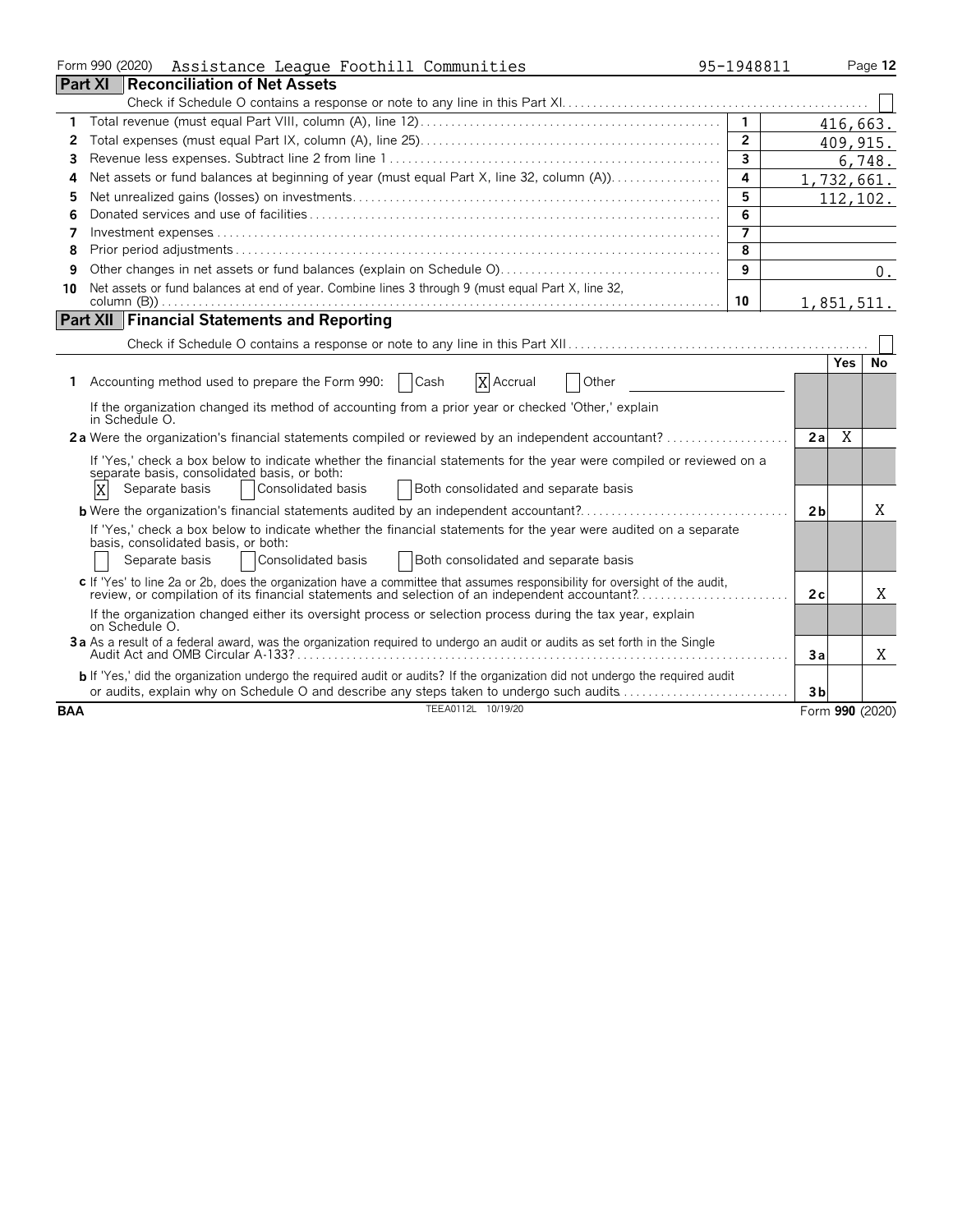| <b>SCHEDULE A</b>         |  |
|---------------------------|--|
| $(T_1, , 000, , 000, T7)$ |  |

## **Public Charity Status and Public Support**  $\begin{bmatrix} \text{OMB No. 1545-0047} \\ \text{OMB No. 1545-0047} \end{bmatrix}$

**COMPOSCHEDULE A**<br>
(Form 990 or 990-EZ) Complete if the organization is a section 501(c)(3) organization or a section<br>
4947(a)(1) nonexempt charitable trust.

Attach to Form 990 or Form 990-EZ. **Depiate to Public** Open to Public

| 2020 |  |  |
|------|--|--|
|      |  |  |

| Department of the Treasury<br>Internal Revenue Service<br>► Go to www.irs.gov/Form990 for instructions and the latest information. |   |                                                                                                                                                                                                                                                                                                                                                                                                                                                                                  |                                                                                                                                                                            |                                                  |  | Inspection                                                                                                                                                                                                                                                                                                                                                                                         |     |                                      |                                                      |            |                                                    |  |  |
|------------------------------------------------------------------------------------------------------------------------------------|---|----------------------------------------------------------------------------------------------------------------------------------------------------------------------------------------------------------------------------------------------------------------------------------------------------------------------------------------------------------------------------------------------------------------------------------------------------------------------------------|----------------------------------------------------------------------------------------------------------------------------------------------------------------------------|--------------------------------------------------|--|----------------------------------------------------------------------------------------------------------------------------------------------------------------------------------------------------------------------------------------------------------------------------------------------------------------------------------------------------------------------------------------------------|-----|--------------------------------------|------------------------------------------------------|------------|----------------------------------------------------|--|--|
|                                                                                                                                    |   | Name of the organization                                                                                                                                                                                                                                                                                                                                                                                                                                                         |                                                                                                                                                                            |                                                  |  |                                                                                                                                                                                                                                                                                                                                                                                                    |     |                                      |                                                      |            | <b>Employer identification number</b>              |  |  |
|                                                                                                                                    |   |                                                                                                                                                                                                                                                                                                                                                                                                                                                                                  |                                                                                                                                                                            | Assistance League Foothill Communities           |  |                                                                                                                                                                                                                                                                                                                                                                                                    |     |                                      |                                                      | 95-1948811 |                                                    |  |  |
| <b>Part I</b>                                                                                                                      |   |                                                                                                                                                                                                                                                                                                                                                                                                                                                                                  |                                                                                                                                                                            |                                                  |  | <b>Reason for Public Charity Status.</b> (All organizations must complete this part.) See instructions.                                                                                                                                                                                                                                                                                            |     |                                      |                                                      |            |                                                    |  |  |
|                                                                                                                                    |   |                                                                                                                                                                                                                                                                                                                                                                                                                                                                                  |                                                                                                                                                                            |                                                  |  | The organization is not a private foundation because it is: (For lines 1 through 12, check only one box.)                                                                                                                                                                                                                                                                                          |     |                                      |                                                      |            |                                                    |  |  |
| 1                                                                                                                                  |   |                                                                                                                                                                                                                                                                                                                                                                                                                                                                                  |                                                                                                                                                                            |                                                  |  | A church, convention of churches, or association of churches described in section 170(b)(1)(A)(i).                                                                                                                                                                                                                                                                                                 |     |                                      |                                                      |            |                                                    |  |  |
| 2                                                                                                                                  |   |                                                                                                                                                                                                                                                                                                                                                                                                                                                                                  |                                                                                                                                                                            |                                                  |  | A school described in section 170(b)(1)(A)(ii). (Attach Schedule E (Form 990 or 990-EZ).)                                                                                                                                                                                                                                                                                                          |     |                                      |                                                      |            |                                                    |  |  |
| 3                                                                                                                                  |   |                                                                                                                                                                                                                                                                                                                                                                                                                                                                                  |                                                                                                                                                                            |                                                  |  | A hospital or a cooperative hospital service organization described in section 170(b)(1)(A)(iii).                                                                                                                                                                                                                                                                                                  |     |                                      |                                                      |            |                                                    |  |  |
| 4                                                                                                                                  |   |                                                                                                                                                                                                                                                                                                                                                                                                                                                                                  |                                                                                                                                                                            |                                                  |  | A medical research organization operated in conjunction with a hospital described in section 170(b)(1)(A)(iii). Enter the hospital's                                                                                                                                                                                                                                                               |     |                                      |                                                      |            |                                                    |  |  |
|                                                                                                                                    |   | name, city, and state:                                                                                                                                                                                                                                                                                                                                                                                                                                                           |                                                                                                                                                                            |                                                  |  | ---------------------------------                                                                                                                                                                                                                                                                                                                                                                  |     |                                      |                                                      |            |                                                    |  |  |
| 5                                                                                                                                  |   |                                                                                                                                                                                                                                                                                                                                                                                                                                                                                  | An organization operated for the benefit of a college or university owned or operated by a governmental unit described in<br>section 170(b)(1)(A)(iv). (Complete Part II.) |                                                  |  |                                                                                                                                                                                                                                                                                                                                                                                                    |     |                                      |                                                      |            |                                                    |  |  |
| 6                                                                                                                                  |   |                                                                                                                                                                                                                                                                                                                                                                                                                                                                                  |                                                                                                                                                                            |                                                  |  | A federal, state, or local government or governmental unit described in section 170(b)(1)(A)(v).                                                                                                                                                                                                                                                                                                   |     |                                      |                                                      |            |                                                    |  |  |
| 7                                                                                                                                  |   |                                                                                                                                                                                                                                                                                                                                                                                                                                                                                  |                                                                                                                                                                            | in section 170(b)(1)(A)(vi). (Complete Part II.) |  | An organization that normally receives a substantial part of its support from a governmental unit or from the general public described                                                                                                                                                                                                                                                             |     |                                      |                                                      |            |                                                    |  |  |
| 8                                                                                                                                  |   |                                                                                                                                                                                                                                                                                                                                                                                                                                                                                  |                                                                                                                                                                            |                                                  |  | A community trust described in section 170(b)(1)(A)(vi). (Complete Part II.)                                                                                                                                                                                                                                                                                                                       |     |                                      |                                                      |            |                                                    |  |  |
| 9                                                                                                                                  |   |                                                                                                                                                                                                                                                                                                                                                                                                                                                                                  |                                                                                                                                                                            |                                                  |  | An agricultural research organization described in <b>section 170(b)(1)(A)(ix)</b> operated in conjunction with a land-grant college                                                                                                                                                                                                                                                               |     |                                      |                                                      |            |                                                    |  |  |
|                                                                                                                                    |   |                                                                                                                                                                                                                                                                                                                                                                                                                                                                                  |                                                                                                                                                                            |                                                  |  | or university or a non-land-grant college of agriculture (see instructions). Enter the name, city, and state of the college or                                                                                                                                                                                                                                                                     |     |                                      |                                                      |            |                                                    |  |  |
|                                                                                                                                    |   |                                                                                                                                                                                                                                                                                                                                                                                                                                                                                  |                                                                                                                                                                            |                                                  |  | university: $- - - - - - - - - - - - - - - - - - - - - - - - -$                                                                                                                                                                                                                                                                                                                                    |     |                                      |                                                      |            |                                                    |  |  |
| 10                                                                                                                                 | X | An organization that normally receives (1) more than 33-1/3% of its support from contributions, membership fees, and gross receipts<br>from activities related to its exempt functions, subject to certain exceptions; and (2) no more than 33-1/3% of its support from gross<br>investment income and unrelated business taxable income (less section 511 tax) from businesses acquired by the organization after<br>June 30, 1975. See section 509(a)(2). (Complete Part III.) |                                                                                                                                                                            |                                                  |  |                                                                                                                                                                                                                                                                                                                                                                                                    |     |                                      |                                                      |            |                                                    |  |  |
| 11                                                                                                                                 |   |                                                                                                                                                                                                                                                                                                                                                                                                                                                                                  |                                                                                                                                                                            |                                                  |  | An organization organized and operated exclusively to test for public safety. See section 509(a)(4).                                                                                                                                                                                                                                                                                               |     |                                      |                                                      |            |                                                    |  |  |
| 12                                                                                                                                 |   |                                                                                                                                                                                                                                                                                                                                                                                                                                                                                  |                                                                                                                                                                            |                                                  |  | An organization organized and operated exclusively for the benefit of, to perform the functions of, or to carry out the purposes of one<br>or more publicly supported organizations described in section 509(a)(1) or section 509(a)(2). See section 509(a)(3). Check the box in<br>lines 12a through 12d that describes the type of supporting organization and complete lines 12e, 12f, and 12g. |     |                                      |                                                      |            |                                                    |  |  |
| a                                                                                                                                  |   |                                                                                                                                                                                                                                                                                                                                                                                                                                                                                  | complete Part IV, Sections A and B.                                                                                                                                        |                                                  |  | Type I. A supporting organization operated, supervised, or controlled by its supported organization(s), typically by giving the supported<br>organization(s) the power to regularly appoint or elect a majority of the directors or trustees of the supporting organization. You must                                                                                                              |     |                                      |                                                      |            |                                                    |  |  |
| b                                                                                                                                  |   |                                                                                                                                                                                                                                                                                                                                                                                                                                                                                  | must complete Part IV, Sections A and C.                                                                                                                                   |                                                  |  | Type II. A supporting organization supervised or controlled in connection with its supported organization(s), by having control or<br>management of the supporting organization vested in the same persons that control or manage the supported organization(s). You                                                                                                                               |     |                                      |                                                      |            |                                                    |  |  |
| с                                                                                                                                  |   |                                                                                                                                                                                                                                                                                                                                                                                                                                                                                  |                                                                                                                                                                            |                                                  |  | Type III functionally integrated. A supporting organization operated in connection with, and functionally integrated with, its supported organization(s) (see instructions). You must complete Part IV, Sections A, D, and E.                                                                                                                                                                      |     |                                      |                                                      |            |                                                    |  |  |
| d                                                                                                                                  |   |                                                                                                                                                                                                                                                                                                                                                                                                                                                                                  |                                                                                                                                                                            |                                                  |  | Type III non-functionally integrated. A supporting organization operated in connection with its supported organization(s) that is not<br>functionally integrated. The organization generally must satisfy a distribution requirement and an attentiveness requirement (see<br>instructions). You must complete Part IV, Sections A and D, and Part V.                                              |     |                                      |                                                      |            |                                                    |  |  |
| е                                                                                                                                  |   |                                                                                                                                                                                                                                                                                                                                                                                                                                                                                  |                                                                                                                                                                            |                                                  |  | Check this box if the organization received a written determination from the IRS that it is a Type I, Type II, Type III functionally                                                                                                                                                                                                                                                               |     |                                      |                                                      |            |                                                    |  |  |
|                                                                                                                                    |   |                                                                                                                                                                                                                                                                                                                                                                                                                                                                                  |                                                                                                                                                                            |                                                  |  | integrated, or Type III non-functionally integrated supporting organization.                                                                                                                                                                                                                                                                                                                       |     |                                      |                                                      |            |                                                    |  |  |
|                                                                                                                                    |   |                                                                                                                                                                                                                                                                                                                                                                                                                                                                                  |                                                                                                                                                                            |                                                  |  | g Provide the following information about the supported organization(s).                                                                                                                                                                                                                                                                                                                           |     |                                      |                                                      |            |                                                    |  |  |
|                                                                                                                                    |   | (i) Name of supported organization                                                                                                                                                                                                                                                                                                                                                                                                                                               |                                                                                                                                                                            | $(ii)$ $EIN$                                     |  | (iii) Type of organization<br>(described on lines 1-10                                                                                                                                                                                                                                                                                                                                             |     | $(iv)$ is the<br>organization listed | (v) Amount of monetary<br>support (see instructions) |            | (vi) Amount of other<br>support (see instructions) |  |  |
|                                                                                                                                    |   |                                                                                                                                                                                                                                                                                                                                                                                                                                                                                  |                                                                                                                                                                            |                                                  |  | above (see instructions))                                                                                                                                                                                                                                                                                                                                                                          |     | in your governing<br>document?       |                                                      |            |                                                    |  |  |
|                                                                                                                                    |   |                                                                                                                                                                                                                                                                                                                                                                                                                                                                                  |                                                                                                                                                                            |                                                  |  |                                                                                                                                                                                                                                                                                                                                                                                                    | Yes | No                                   |                                                      |            |                                                    |  |  |
| (A)                                                                                                                                |   |                                                                                                                                                                                                                                                                                                                                                                                                                                                                                  |                                                                                                                                                                            |                                                  |  |                                                                                                                                                                                                                                                                                                                                                                                                    |     |                                      |                                                      |            |                                                    |  |  |
| (B)                                                                                                                                |   |                                                                                                                                                                                                                                                                                                                                                                                                                                                                                  |                                                                                                                                                                            |                                                  |  |                                                                                                                                                                                                                                                                                                                                                                                                    |     |                                      |                                                      |            |                                                    |  |  |
| (C)                                                                                                                                |   |                                                                                                                                                                                                                                                                                                                                                                                                                                                                                  |                                                                                                                                                                            |                                                  |  |                                                                                                                                                                                                                                                                                                                                                                                                    |     |                                      |                                                      |            |                                                    |  |  |
| (D)                                                                                                                                |   |                                                                                                                                                                                                                                                                                                                                                                                                                                                                                  |                                                                                                                                                                            |                                                  |  |                                                                                                                                                                                                                                                                                                                                                                                                    |     |                                      |                                                      |            |                                                    |  |  |
| (E)                                                                                                                                |   |                                                                                                                                                                                                                                                                                                                                                                                                                                                                                  |                                                                                                                                                                            |                                                  |  |                                                                                                                                                                                                                                                                                                                                                                                                    |     |                                      |                                                      |            |                                                    |  |  |

**Total**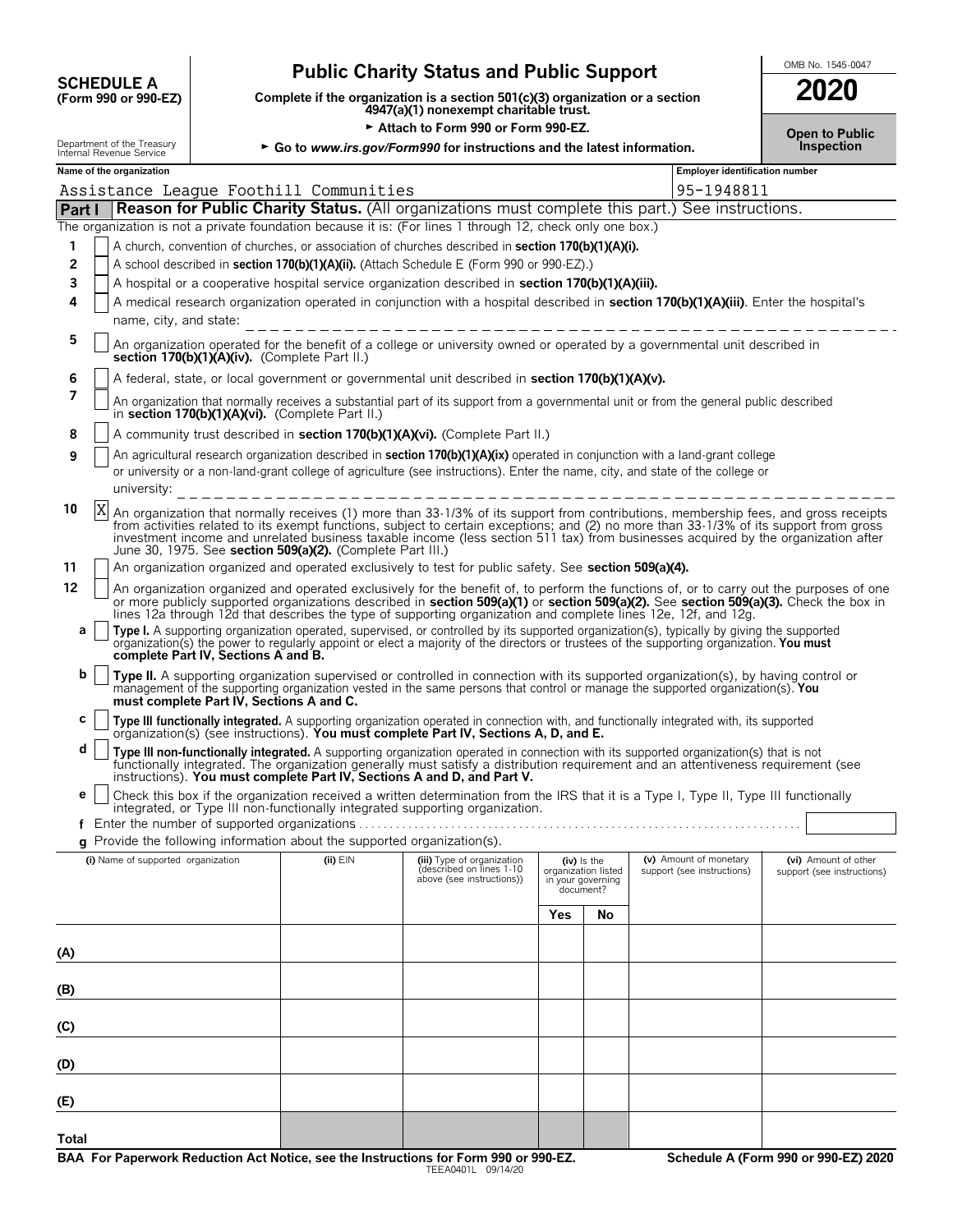| Schedule A (Form 990 or 990-EZ) 2020 Assistance League Foothill Communities |  | 95-1948811 | Page 2 |
|-----------------------------------------------------------------------------|--|------------|--------|
|                                                                             |  |            |        |

**Part II Support Schedule for Organizations Described in Sections 170(b)(1)(A)(iv) and 170(b)(1)(A)(vi)** (Complete only if you checked the box on line 5, 7, or 8 of Part I or if the organization failed to qualify under Part III. If the organization fails to qualify under the tests listed below, please complete Part III.)

|    | <b>Section A. Public Support</b>                                                                                                                                                                                                                                                                                                                                                                 |          |            |            |            |                 |           |
|----|--------------------------------------------------------------------------------------------------------------------------------------------------------------------------------------------------------------------------------------------------------------------------------------------------------------------------------------------------------------------------------------------------|----------|------------|------------|------------|-----------------|-----------|
|    | Calendar year (or fiscal year<br>beginning in) $\rightarrow$                                                                                                                                                                                                                                                                                                                                     | (a) 2016 | $(b)$ 2017 | $(c)$ 2018 | $(d)$ 2019 | (e) 2020        | (f) Total |
| 1. | Gifts, grants, contributions, and<br>membership fees received. (Do not<br>include any 'unusual grants.').                                                                                                                                                                                                                                                                                        |          |            |            |            |                 |           |
| 2  | Tax revenues levied for the<br>organization's benefit and<br>either paid to or expended<br>on its behalf                                                                                                                                                                                                                                                                                         |          |            |            |            |                 |           |
| 3  | The value of services or<br>facilities furnished by a<br>governmental unit to the<br>organization without charge                                                                                                                                                                                                                                                                                 |          |            |            |            |                 |           |
| 4  | Total. Add lines 1 through 3                                                                                                                                                                                                                                                                                                                                                                     |          |            |            |            |                 |           |
| 5  | The portion of total<br>contributions by each person<br>(other than a governmental<br>unit or publicly supported<br>organization) included on line 1<br>that exceeds 2% of the amount<br>shown on line 11, column (f)                                                                                                                                                                            |          |            |            |            |                 |           |
| 6  | <b>Public support.</b> Subtract line 5<br>from line $4$                                                                                                                                                                                                                                                                                                                                          |          |            |            |            |                 |           |
|    | <b>Section B. Total Support</b>                                                                                                                                                                                                                                                                                                                                                                  |          |            |            |            |                 |           |
|    | Calendar year (or fiscal year<br>beginning in) $\rightarrow$                                                                                                                                                                                                                                                                                                                                     | (a) 2016 | $(b)$ 2017 | $(c)$ 2018 | $(d)$ 2019 | (e) 2020        | (f) Total |
|    | <b>7</b> Amounts from line $4$                                                                                                                                                                                                                                                                                                                                                                   |          |            |            |            |                 |           |
| 8  | Gross income from interest.<br>dividends, payments received<br>on securities loans, rents,<br>royalties, and income from<br>similar sources                                                                                                                                                                                                                                                      |          |            |            |            |                 |           |
| 9  | Net income from unrelated<br>business activities, whether or<br>not the business is regularly<br>carried on                                                                                                                                                                                                                                                                                      |          |            |            |            |                 |           |
| 10 | Other income. Do not include<br>gain or loss from the sale of<br>capital assets (Explain in                                                                                                                                                                                                                                                                                                      |          |            |            |            |                 |           |
| 11 | <b>Total support.</b> Add lines 7<br>through 10                                                                                                                                                                                                                                                                                                                                                  |          |            |            |            |                 |           |
| 12 |                                                                                                                                                                                                                                                                                                                                                                                                  |          |            |            |            | 12              |           |
|    | 13 First 5 years. If the Form 990 is for the organization's first, second, third, fourth, or fifth tax year as a section 501(c)(3)<br>organization, check this box and <b>stop here</b> …………………………………………………………………………………………                                                                                                                                                                       |          |            |            |            |                 |           |
|    | Section C. Computation of Public Support Percentage                                                                                                                                                                                                                                                                                                                                              |          |            |            |            |                 |           |
| 14 | Public support percentage for 2020 (line 6, column (f), divided by line 11, column (f)                                                                                                                                                                                                                                                                                                           |          |            |            |            | $\overline{14}$ | %         |
|    |                                                                                                                                                                                                                                                                                                                                                                                                  |          |            |            |            | 15              | %         |
|    | 16a 33-1/3% support test-2020. If the organization did not check the box on line 13, and line 14 is 33-1/3% or more, check this box                                                                                                                                                                                                                                                              |          |            |            |            |                 |           |
|    | <b>b 33-1/3% support test-2019.</b> If the organization did not check a box on line 13 or 16a, and line 15 is 33-1/3% or more, check this box                                                                                                                                                                                                                                                    |          |            |            |            |                 |           |
|    | 17a 10%-facts-and-circumstances test-2020. If the organization did not check a box on line 13, 16a, or 16b, and line 14 is 10%<br>or more, and if the organization meets the facts-and-circumstances test, check this box and stop here. Explain in Part VI how<br>the organization meets the facts-and-circumstances test. The organization qualifies as a publicly supported organization      |          |            |            |            |                 |           |
|    | b 10%-facts-and-circumstances test-2019. If the organization did not check a box on line 13, 16a, 16b, or 17a, and line 15 is 10%<br>or more, and if the organization meets the facts-and-circumstances test, check this box and stop here. Explain in Part VI how the<br>organization meets the 'facts-and-circumstances' test. The organization qualifies as a publicly supported organization |          |            |            |            |                 |           |
|    | 18 Private foundation. If the organization did not check a box on line 13, 16a, 16b, 17a, or 17b, check this box and see instructions                                                                                                                                                                                                                                                            |          |            |            |            |                 |           |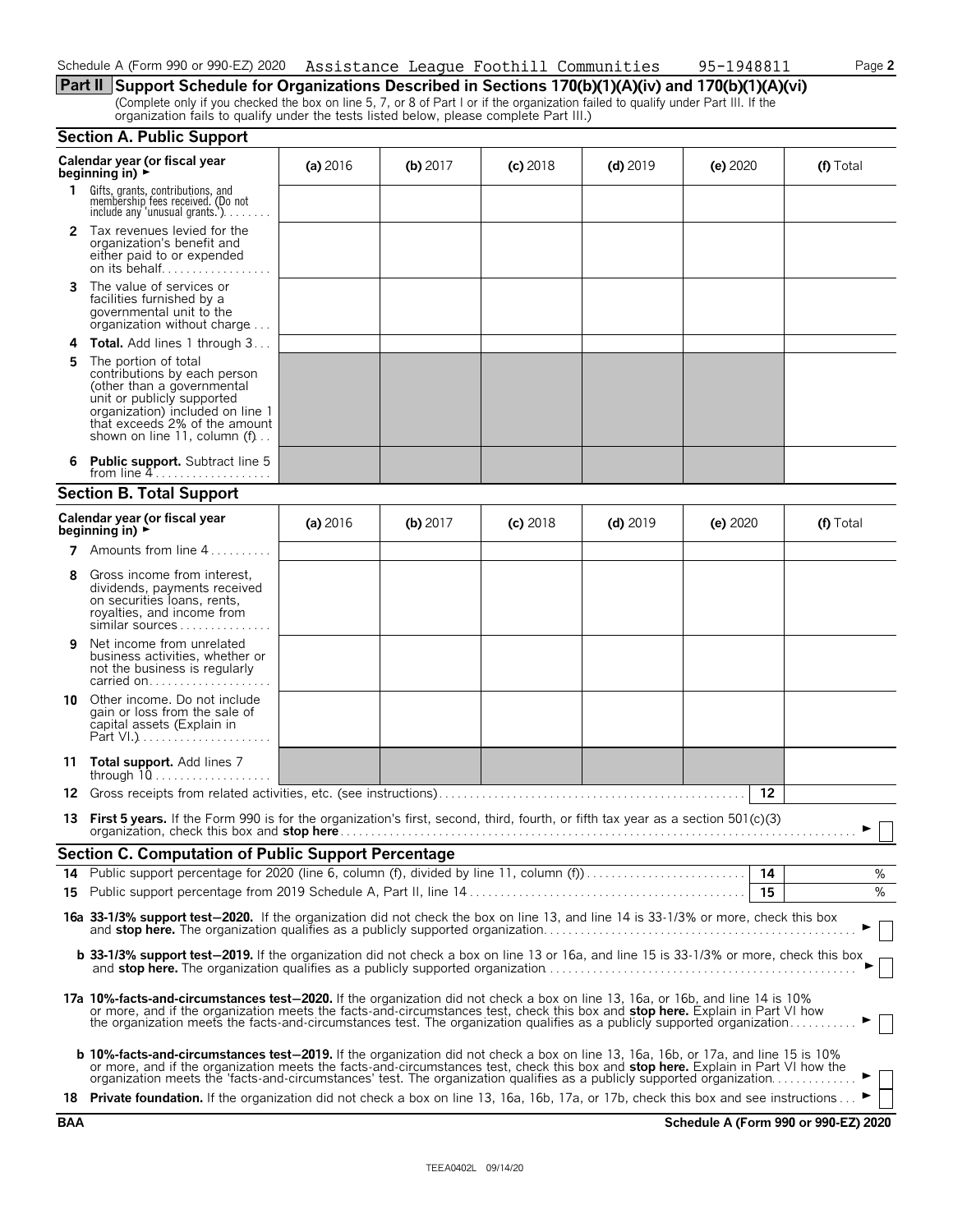### **Part III Support Schedule for Organizations Described in Section 509(a)(2)**

(Complete only if you checked the box on line 10 of Part I or if the organization failed to qualify under Part II. If the organization fails to qualify under the tests listed below, please complete Part II.)

|            | <b>Section A. Public Support</b>                                                                                                                                                                                                                             |           |                    |            |            |          |                                      |
|------------|--------------------------------------------------------------------------------------------------------------------------------------------------------------------------------------------------------------------------------------------------------------|-----------|--------------------|------------|------------|----------|--------------------------------------|
|            | Calendar year (or fiscal year beginning in) ►                                                                                                                                                                                                                | (a) 2016  | (b) $2017$         | (c) 2018   | $(d)$ 2019 | (e) 2020 | (f) Total                            |
|            | 1 Gifts, grants, contributions,                                                                                                                                                                                                                              |           |                    |            |            |          |                                      |
|            | and membership fees<br>received. (Do not include<br>any 'unusual grants.')P.C. V.I.                                                                                                                                                                          |           |                    |            |            |          |                                      |
|            | 2 Gross receipts from admissions,                                                                                                                                                                                                                            | 294,817.  | 347,549.           | 354,738.   | 354,490.   | 261,537. | 1,613,131.                           |
|            | merchandise sold or services                                                                                                                                                                                                                                 |           |                    |            |            |          |                                      |
|            | performed, or facilities<br>furnished in any activity that is                                                                                                                                                                                                |           |                    |            |            |          |                                      |
|            | related to the organization's                                                                                                                                                                                                                                |           |                    |            |            |          |                                      |
|            | $tax\text{-}exempt$ purpose                                                                                                                                                                                                                                  |           |                    |            |            |          | $0$ .                                |
| 3          | Gross receipts from activities<br>that are not an unrelated trade                                                                                                                                                                                            |           |                    |            |            |          |                                      |
|            | or business under section 513.                                                                                                                                                                                                                               | 143, 342. | 169,416.           | 171,535.   | 146,531.   | 85, 355. | 716, 179.                            |
|            | 4 Tax revenues levied for the                                                                                                                                                                                                                                |           |                    |            |            |          |                                      |
|            | organization's benefit and<br>either paid to or expended on                                                                                                                                                                                                  |           |                    |            |            |          |                                      |
|            |                                                                                                                                                                                                                                                              |           |                    |            |            |          | $0$ .                                |
|            | 5 The value of services or<br>facilities furnished by a                                                                                                                                                                                                      |           |                    |            |            |          |                                      |
|            | governmental unit to the                                                                                                                                                                                                                                     |           |                    |            |            |          |                                      |
|            | organization without charge                                                                                                                                                                                                                                  |           |                    |            |            |          | 0.                                   |
|            | 6 Total. Add lines 1 through 5                                                                                                                                                                                                                               | 438,159.  | 516,965.           | 526,273.   | 501,021.   | 346,892. | 2,329,310.                           |
|            | <b>7a</b> Amounts included on lines 1,<br>2, and 3 received from                                                                                                                                                                                             |           |                    |            |            |          |                                      |
|            | disqualified persons                                                                                                                                                                                                                                         | 3,000.    | 19,000.            | 6,750.     | 1,665.     | 1,350.   | 31,765.                              |
|            | <b>b</b> Amounts included on lines 2                                                                                                                                                                                                                         |           |                    |            |            |          |                                      |
|            | and 3 received from other than<br>disqualified persons that                                                                                                                                                                                                  |           |                    |            |            |          |                                      |
|            | exceed the greater of \$5,000 or                                                                                                                                                                                                                             |           |                    |            |            |          |                                      |
|            | 1% of the amount on line 13<br>for the year                                                                                                                                                                                                                  | $0$ .     | 0.                 | 0.         | 0.         | 0.       | 0.                                   |
|            | c Add lines $7a$ and $7b$                                                                                                                                                                                                                                    | 3,000     | 19,000.            | 6,750      | 1,665      | 1,350    | 31,765.                              |
| 8          | Public support. (Subtract line                                                                                                                                                                                                                               |           |                    |            |            |          |                                      |
|            | 7c from line 6.).                                                                                                                                                                                                                                            |           |                    |            |            |          | 2,297,545.                           |
|            | <b>Section B. Total Support</b>                                                                                                                                                                                                                              |           |                    |            |            |          |                                      |
|            | Calendar year (or fiscal year beginning in) ►                                                                                                                                                                                                                | (a) 2016  | (b) 2017           | $(c)$ 2018 | $(d)$ 2019 | (e) 2020 | (f) Total                            |
|            | <b>9</b> Amounts from line $6$                                                                                                                                                                                                                               | 438,159.  | 516,965.           | 526,273.   | 501,021.   | 346,892. | 2,329,310.                           |
|            | <b>10a</b> Gross income from interest, dividends,<br>payments received on securities loans,                                                                                                                                                                  |           |                    |            |            |          |                                      |
|            | rents, royalties, and income from                                                                                                                                                                                                                            |           |                    |            |            |          |                                      |
|            | <b>b</b> Unrelated business taxable                                                                                                                                                                                                                          | 131.      | 14,086.            | 11,166.    | 17,485.    | 59,543.  | 102, 411.                            |
|            | income (less section 511)                                                                                                                                                                                                                                    |           |                    |            |            |          |                                      |
|            | taxes) from businesses<br>acquired after June 30, 1975                                                                                                                                                                                                       |           |                    |            |            |          |                                      |
|            | c Add lines 10a and $10b$                                                                                                                                                                                                                                    | 131       | 14,086.            | 11,166.    | 17,485.    | 59,543.  | 102,411.                             |
| 11         | Net income from unrelated business                                                                                                                                                                                                                           |           |                    |            |            |          |                                      |
|            | activities not included in line 10b,<br>whether or not the business is                                                                                                                                                                                       |           |                    |            |            |          |                                      |
|            | regularly carried on $\dots\dots$                                                                                                                                                                                                                            |           |                    |            |            |          | $0$ .                                |
|            | 12 Other income. Do not include<br>gain or loss from the sale of                                                                                                                                                                                             |           |                    |            |            |          |                                      |
|            |                                                                                                                                                                                                                                                              |           |                    |            |            |          |                                      |
|            | capital assets (Explain in Part VI.) See Part VI.                                                                                                                                                                                                            | 25,810.   | 26,095.            | 26,527.    | 24,815.    | 25,803.  | 129,050.                             |
|            | 13 Total support. (Add lines 9,<br>10c, 11, and $12.$                                                                                                                                                                                                        | 464,100.  | 557,146.           | 563,966.   | 543, 321.  | 432,238. | 2,560,771.                           |
|            | 14 First 5 years. If the Form 990 is for the organization's first, second, third, fourth, or fifth tax year as a section 501(c)(3)                                                                                                                           |           |                    |            |            |          |                                      |
|            | organization, check this box and <b>stop here</b>                                                                                                                                                                                                            |           |                    |            |            |          |                                      |
|            | <b>Section C. Computation of Public Support Percentage</b><br>Public support percentage for 2020 (line 8, column (f), divided by line 13, column (f)                                                                                                         |           |                    |            |            | 15       |                                      |
| 15<br>16.  |                                                                                                                                                                                                                                                              |           |                    |            |            | 16       | $89.72$ $%$<br>$91.63$ $%$           |
|            | Section D. Computation of Investment Income Percentage                                                                                                                                                                                                       |           |                    |            |            |          |                                      |
| 17         | Investment income percentage for 2020 (line 10c, column (f), divided by line 13, column (f))                                                                                                                                                                 |           |                    |            |            | 17       | 4.00 <sup>8</sup>                    |
| 18         |                                                                                                                                                                                                                                                              |           |                    |            |            | 18       | 1.68 <sup>8</sup>                    |
|            | 19a 33-1/3% support tests-2020. If the organization did not check the box on line 14, and line 15 is more than 33-1/3%, and line 17                                                                                                                          |           |                    |            |            |          |                                      |
|            | is not more than 33-1/3%, check this box and stop here. The organization qualifies as a publicly supported organization                                                                                                                                      |           |                    |            |            |          | X                                    |
|            | <b>b</b> 33-1/3% support tests-2019. If the organization did not check a box on line 14 or line 19a, and line 16 is more than 33-1/3%, and                                                                                                                   |           |                    |            |            |          |                                      |
| 20         | line 18 is not more than 33-1/3%, check this box and stop here. The organization qualifies as a publicly supported organization<br>Private foundation. If the organization did not check a box on line 14, 19a, or 19b, check this box and see instructions. |           |                    |            |            |          |                                      |
| <b>BAA</b> |                                                                                                                                                                                                                                                              |           | TEEA0403L 09/14/20 |            |            |          | Schedule A (Form 990 or 990-EZ) 2020 |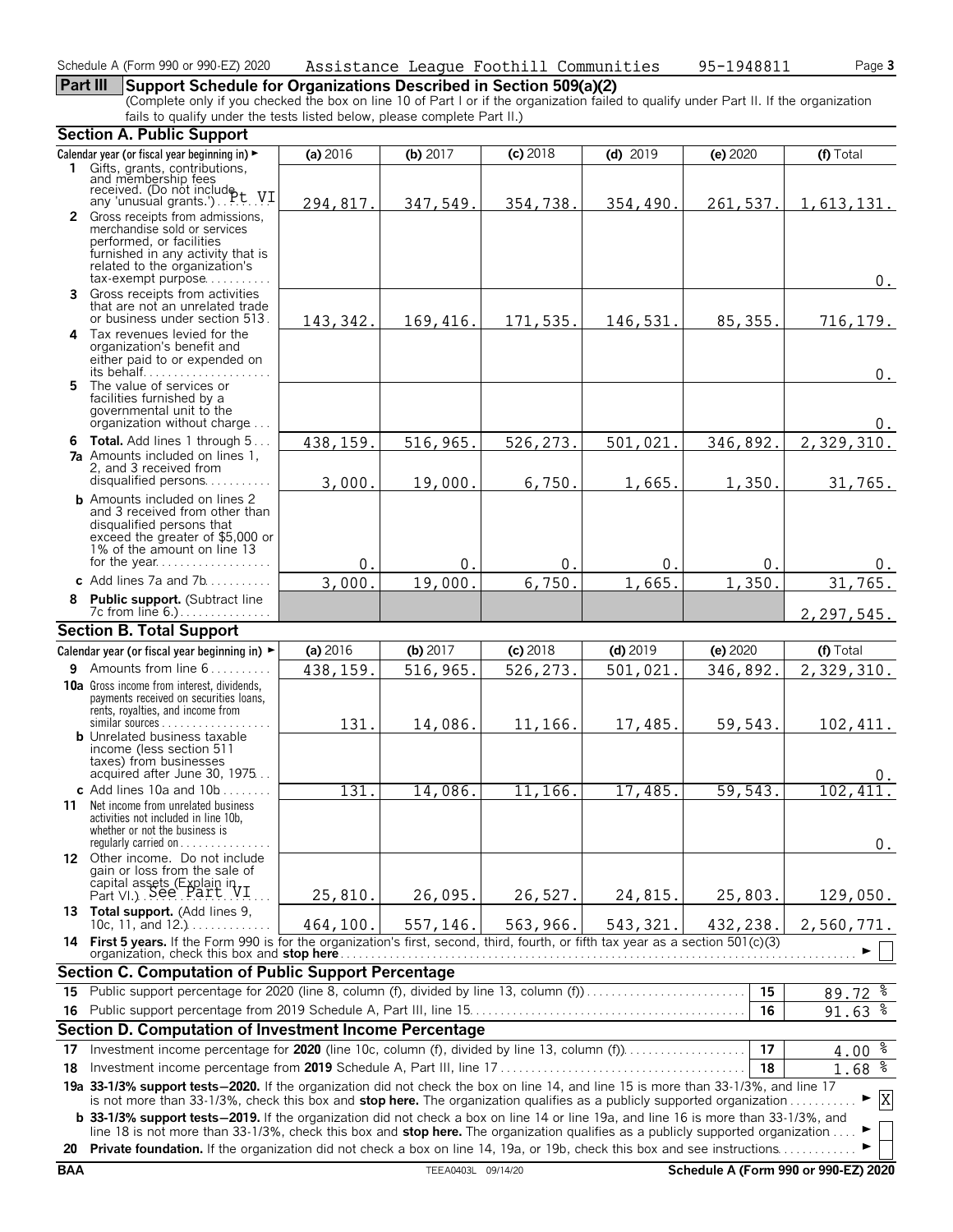#### **Part IV Supporting Organizations**

(Complete only if you checked a box in line 12 on Part I. If you checked box 12a, Part I, complete Sections A and B. If you checked box 12b, Part I, complete Sections A and C. If you checked box 12c, Part I, complete Sections A, D, and E. If you checked box 12d, Part I, complete Sections A and D, and complete Part V.)

#### **Section A. All Supporting Organizations**

|              |                                                                                                                                                                                                                                                                                                                                                                                                                                                                                                                                              |                 | Yes | No |
|--------------|----------------------------------------------------------------------------------------------------------------------------------------------------------------------------------------------------------------------------------------------------------------------------------------------------------------------------------------------------------------------------------------------------------------------------------------------------------------------------------------------------------------------------------------------|-----------------|-----|----|
|              | 1 Are all of the organization's supported organizations listed by name in the organization's governing documents?<br>If 'No,' describe in Part VI how the supported organizations are designated. If designated by class or purpose, describe<br>the designation. If historic and continuing relationship, explain.                                                                                                                                                                                                                          | 1               |     |    |
| $\mathbf{2}$ | Did the organization have any supported organization that does not have an IRS determination of status under section<br>$509(a)(1)$ or (2)? If 'Yes,' explain in Part VI how the organization determined that the supported organization was<br>described in section $509(a)(1)$ or (2).                                                                                                                                                                                                                                                     | $\mathbf{2}$    |     |    |
|              | 3a Did the organization have a supported organization described in section 501(c)(4), (5), or (6)? If 'Yes,' answer lines 3b<br>and 3c below.                                                                                                                                                                                                                                                                                                                                                                                                | За              |     |    |
|              | <b>b</b> Did the organization confirm that each supported organization qualified under section 501(c)(4), (5), or (6) and<br>satisfied the public support tests under section 509(a)(2)? If 'Yes,' describe in <b>Part VI</b> when and how the organization<br>made the determination.                                                                                                                                                                                                                                                       | 3b              |     |    |
|              | c Did the organization ensure that all support to such organizations was used exclusively for section $170(c)(2)(B)$<br>purposes? If 'Yes,' explain in <b>Part VI</b> what controls the organization put in place to ensure such use.                                                                                                                                                                                                                                                                                                        | 3c              |     |    |
|              | 4a Was any supported organization not organized in the United States ('foreign supported organization')? If 'Yes' and<br>if you checked box 12a or 12b in Part I, answer lines 4b and 4c below.                                                                                                                                                                                                                                                                                                                                              | 4a              |     |    |
|              | <b>b</b> Did the organization have ultimate control and discretion in deciding whether to make grants to the foreign supported<br>organization? If 'Yes,' describe in <b>Part VI</b> how the organization had such control and discretion despite being controlled<br>or supervised by or in connection with its supported organizations.                                                                                                                                                                                                    | 4b              |     |    |
|              | c Did the organization support any foreign supported organization that does not have an IRS determination under<br>sections 501(c)(3) and 509(a)(1) or (2)? If 'Yes,' explain in <b>Part VI</b> what controls the organization used to ensure that<br>all support to the foreign supported organization was used exclusively for section $170(c)(2)(B)$ purposes.                                                                                                                                                                            | 4c              |     |    |
|              | 5a Did the organization add, substitute, or remove any supported organizations during the tax year? If 'Yes,' answer lines<br>5b and 5c below (if applicable). Also, provide detail in Part VI, including (i) the names and EIN numbers of the<br>supported organizations added, substituted, or removed; (ii) the reasons for each such action; (iii) the<br>authority under the organization's organizing document authorizing such action; and (iv) how the action was<br>accomplished (such as by amendment to the organizing document). | 5a              |     |    |
|              | <b>b</b> Type I or Type II only. Was any added or substituted supported organization part of a class already designated in the<br>organization's organizing document?                                                                                                                                                                                                                                                                                                                                                                        | 5b              |     |    |
|              | c Substitutions only. Was the substitution the result of an event beyond the organization's control?                                                                                                                                                                                                                                                                                                                                                                                                                                         | 5c              |     |    |
|              | 6 Did the organization provide support (whether in the form of grants or the provision of services or facilities) to<br>anyone other than (i) its supported organizations, (ii) individuals that are part of the charitable class benefited by one<br>or more of its supported organizations, or (iii) other supporting organizations that also support or benefit one or more of<br>the filing organization's supported organizations? If 'Yes,' provide detail in Part VI.                                                                 | 6               |     |    |
|              | 7 Did the organization provide a grant, loan, compensation, or other similar payment to a substantial contributor<br>(as defined in section $4958(c)(3)(c)$ ), a family member of a substantial contributor, or a 35% controlled entity with<br>regard to a substantial contributor? If 'Yes,' complete Part I of Schedule L (Form 990 or 990-EZ).                                                                                                                                                                                           | $\overline{7}$  |     |    |
|              | 8 Did the organization make a loan to a disqualified person (as defined in section 4958) not described in line 7? If 'Yes,'<br>complete Part I of Schedule L (Form 990 or 990-EZ).                                                                                                                                                                                                                                                                                                                                                           | 8               |     |    |
|              | 9a Was the organization controlled directly or indirectly at any time during the tax year by one or more disqualified persons,<br>as defined in section 4946 (other than foundation managers and organizations described in section 509(a)(1) or (2))?<br>If 'Yes,' provide detail in Part VI.                                                                                                                                                                                                                                               | 9а              |     |    |
|              | <b>b</b> Did one or more disqualified persons (as defined in line 9a) hold a controlling interest in any entity in which the<br>supporting organization had an interest? If 'Yes,' provide detail in Part VI.                                                                                                                                                                                                                                                                                                                                | 9b              |     |    |
|              | c Did a disqualified person (as defined in line 9a) have an ownership interest in, or derive any personal benefit from,<br>assets in which the supporting organization also had an interest? If 'Yes,' provide detail in <b>Part VI.</b>                                                                                                                                                                                                                                                                                                     | 9с              |     |    |
|              | 10a Was the organization subject to the excess business holdings rules of section 4943 because of section 4943(f) (regarding<br>certain Type II supporting organizations, and all Type III non-functionally integrated supporting organizations)? If 'Yes,'                                                                                                                                                                                                                                                                                  |                 |     |    |
|              | answer line 10b below.                                                                                                                                                                                                                                                                                                                                                                                                                                                                                                                       | 10a             |     |    |
|              | <b>b</b> Did the organization have any excess business holdings in the tax year? (Use Schedule C, Form 4720, to determine<br>whether the organization had excess business holdings.).                                                                                                                                                                                                                                                                                                                                                        | 10 <sub>b</sub> |     |    |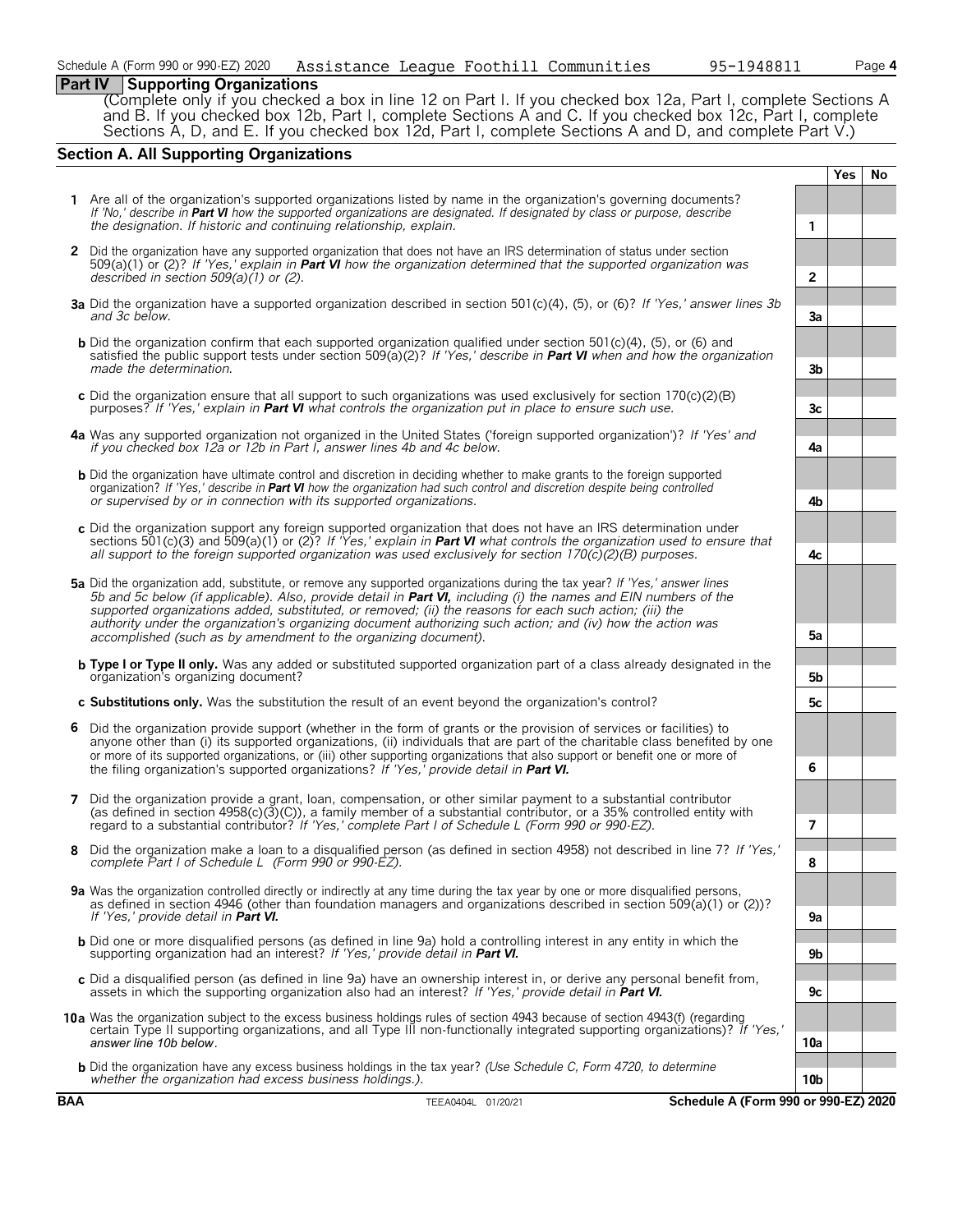| Schedule A (Form 990 or 990-EZ) 2020                          |  | Assistance League Foothill Communities | 95-1948811 | Page 5 |
|---------------------------------------------------------------|--|----------------------------------------|------------|--------|
| <b>Part IV</b><br><b>Supporting Organizations (continued)</b> |  |                                        |            |        |

**Yes No**

| 11 Has the organization accepted a gift or contribution from any of the following persons?                                                                                  |                  |  |  |
|-----------------------------------------------------------------------------------------------------------------------------------------------------------------------------|------------------|--|--|
| a A person who directly or indirectly controls, either alone or together with persons described in lines 11b and 11c below, the governing body of a supported organization? |                  |  |  |
|                                                                                                                                                                             | 11a              |  |  |
| <b>b</b> A family member of a person described in line 11a above?                                                                                                           | 11 <sub>b</sub>  |  |  |
| <b>C</b> A 35% controlled entity of a person described in line 11a or 11b above? If 'Yes' to line 11a, 11b, or 11c, provide detail in <b>Part VI.</b>                       | 11c <sub>1</sub> |  |  |

#### **Section B. Type I Supporting Organizations**

- **1** Did the governing body, members of the governing body, officers acting in their official capacity, or membership of one or more supported organizations have the power to regularly appoint or elect at least a majority of the organization's officers, directors, or trustees at all times during the tax year? *If 'No,' describe in Part VI how the supported organization(s) effectively operated, supervised, or controlled the organization's activities. If the organization had more than one supported organization, describe how the powers to appoint and/or remove officers, directors, or trustees were allocated among the supported organizations and what conditions or restrictions, if any, applied to such powers* **1** *during the tax* year.
- **2** Did the organization operate for the benefit of any supported organization other than the supported organization(s) that operated, supervised, or controlled the supporting organization? *If 'Yes,' explain in Part VI how providing such benefit carried out the purposes of the supported organization(s) that operated, supervised, or controlled the supporting organization.* **2**

#### **Section C. Type II Supporting Organizations**

**Yes No 1** Were a majority of the organization's directors or trustees during the tax year also a majority of the directors or trustees of each of the organization's supported organization(s)? *If 'No,' describe in Part VI how control or management of the supporting organization was vested in the same persons that controlled or managed the supported organization(s).* **1**

#### **Section D. All Type III Supporting Organizations**

|                                                                                                                                                                                                                                                                                                                                                                                       |   | ∕es |  |
|---------------------------------------------------------------------------------------------------------------------------------------------------------------------------------------------------------------------------------------------------------------------------------------------------------------------------------------------------------------------------------------|---|-----|--|
| 1 Did the organization provide to each of its supported organizations, by the last day of the fifth month of the<br>organization's tax year, (i) a written notice describing the type and amount of support provided during the prior tax<br>year, (ii) a copy of the Form 990 that was most recently filed as of the date of notification, and (iii) copies of the                   |   |     |  |
| organization's governing documents in effect on the date of notification, to the extent not previously provided?                                                                                                                                                                                                                                                                      |   |     |  |
| 2 Were any of the organization's officers, directors, or trustees either (i) appointed or elected by the supported organization(s) or (ii) serving on the governing body of a supported organization? If 'No,' explain in <b>Par</b>                                                                                                                                                  |   |     |  |
|                                                                                                                                                                                                                                                                                                                                                                                       |   |     |  |
| 3 By reason of the relationship described in line 2, above, did the organization's supported organizations have a significant<br>voice in the organization's investment policies and in directing the use of the organization's income or assets at<br>all times during the tax year? If 'Yes,' describe in <b>Part VI</b> the role the organization's supported organizations played |   |     |  |
| in this regard.                                                                                                                                                                                                                                                                                                                                                                       | 3 |     |  |
|                                                                                                                                                                                                                                                                                                                                                                                       |   |     |  |

#### **Section E. Type III Functionally Integrated Supporting Organizations**

- **1** *Check the box next to the method that the organization used to satisfy the Integral Part Test during the year (see instructions).* 
	- **a** The organization satisfied the Activities Test. *Complete line 2 below.*
	- **b** The organization is the parent of each of its supported organizations. *Complete line 3 below.*
	- **c** The organization supported a governmental entity. *Describe in Part VI how you supported a governmental entity (see instructions).*

#### **2** Activities Test. *Answer lines 2a and 2b below.* **Yes No**

- **a** Did substantially all of the organization's activities during the tax year directly further the exempt purposes of the supported organization(s) to which the organization was responsive? *If 'Yes,' then in Part VI identify those supported organizations and explain how these activities directly furthered their exempt purposes, how the organization was responsive to those supported organizations, and how the organization determined that these activities constituted substantially all of its activities.* **2a**
- **b** Did the activities described in line 2a, above, constitute activities that, but for the organization's involvement, one or more of the organization's supported organization(s) would have been engaged in? *If 'Yes,' explain in Part VI the reasons for the organization's position that its supported organization(s) would have engaged in these activities but for the organization's involvement.* **2b**
- **3** Parent of Supported Organizations. *Answer lines 3a and 3b below.*
- **a** Did the organization have the power to regularly appoint or elect a majority of the officers, directors, or trustees of each of the supported organizations? *If 'Yes' or 'No,' provide details in Part VI.* **3a**
- **b** Did the organization exercise a substantial degree of direction over the policies, programs, and activities of each of its supported organizations? *If 'Yes,' describe in Part VI the role played by the organization in this regard.* **3b**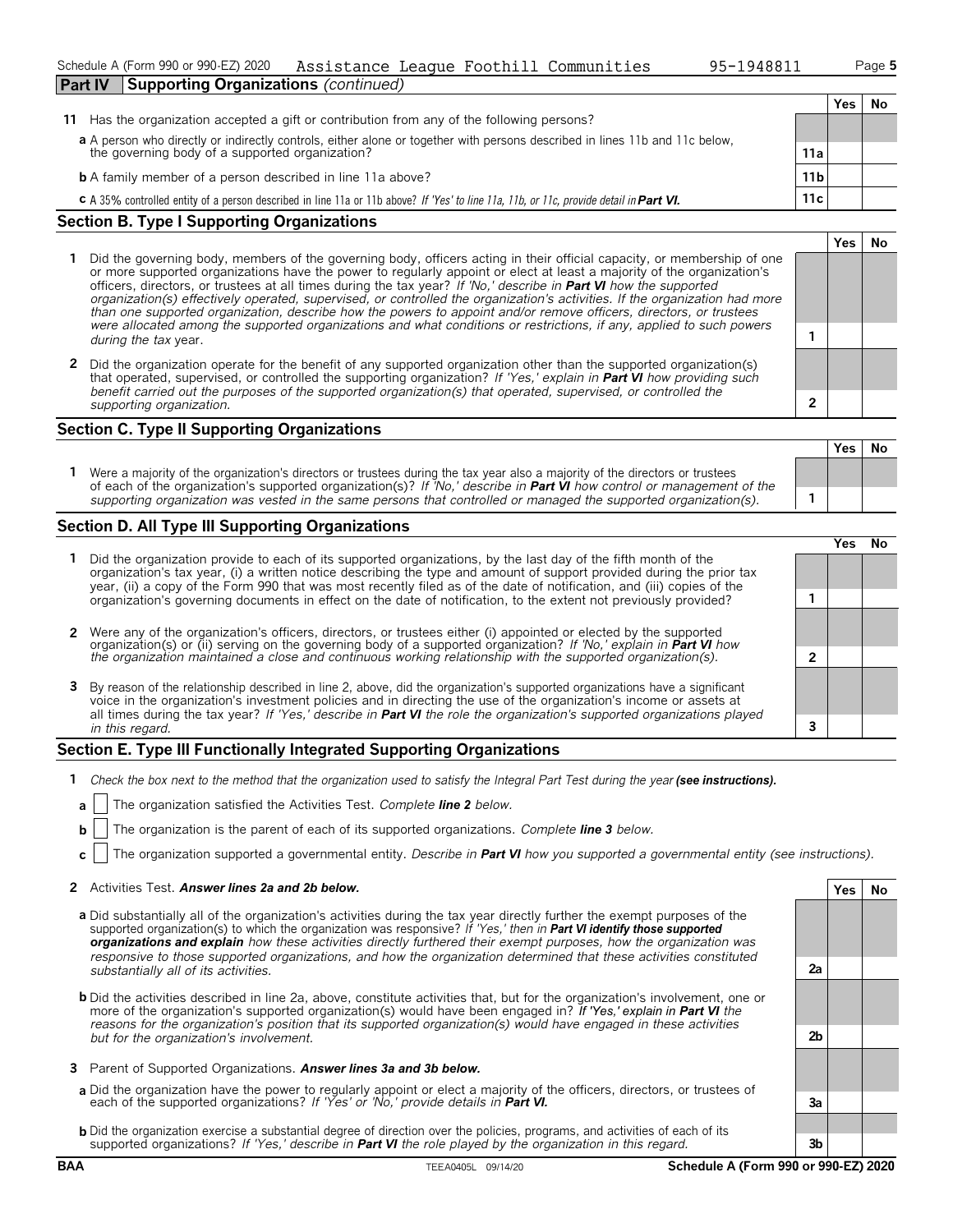#### Schedule A (Form 990 or 990-EZ) 2020 Assistance League Foothill Communities 95-1948811 Page **6 Part V Type III Non-Functionally Integrated 509(a)(3) Supporting Organizations**

| Check here if the organization satisfied the Integral Part Test as a qualifying trust on Nov. 20, 1970 (explain in Part VI). See<br>instructions. All other Type III non-functionally integrated supporting organizations must complete Sections A through E. |  |
|---------------------------------------------------------------------------------------------------------------------------------------------------------------------------------------------------------------------------------------------------------------|--|
|---------------------------------------------------------------------------------------------------------------------------------------------------------------------------------------------------------------------------------------------------------------|--|

|                | Section A - Adjusted Net Income                                                                                                                                                                                |                | (A) Prior Year | (B) Current Year<br>(optional) |
|----------------|----------------------------------------------------------------------------------------------------------------------------------------------------------------------------------------------------------------|----------------|----------------|--------------------------------|
| 1.             | Net short-term capital gain                                                                                                                                                                                    | 1              |                |                                |
| $\mathbf{2}$   | Recoveries of prior-year distributions                                                                                                                                                                         | $\overline{2}$ |                |                                |
| 3              | Other gross income (see instructions)                                                                                                                                                                          | 3              |                |                                |
| 4              | Add lines 1 through 3.                                                                                                                                                                                         | 4              |                |                                |
| 5.             | Depreciation and depletion                                                                                                                                                                                     | 5              |                |                                |
| 6.             | Portion of operating expenses paid or incurred for production or collection of gross<br>income or for management, conservation, or maintenance of property held for<br>production of income (see instructions) | 6              |                |                                |
| 7              | Other expenses (see instructions)                                                                                                                                                                              | $\overline{7}$ |                |                                |
| 8              | <b>Adjusted Net Income</b> (subtract lines 5, 6, and 7 from line 4)                                                                                                                                            | 8              |                |                                |
|                | Section B - Minimum Asset Amount                                                                                                                                                                               |                | (A) Prior Year | (B) Current Year<br>(optional) |
| 1.             | Aggregate fair market value of all non-exempt-use assets (see instructions for short<br>tax year or assets held for part of year):                                                                             |                |                |                                |
|                | a Average monthly value of securities                                                                                                                                                                          | 1a             |                |                                |
|                | <b>b</b> Average monthly cash balances                                                                                                                                                                         | 1b             |                |                                |
|                | c Fair market value of other non-exempt-use assets                                                                                                                                                             | 1c             |                |                                |
|                | <b>d Total</b> (add lines 1a, 1b, and 1c)                                                                                                                                                                      | 1d             |                |                                |
|                | <b>e Discount</b> claimed for blockage or other factors<br>(explain in detail in <b>Part VI</b> ):                                                                                                             |                |                |                                |
|                | 2 Acquisition indebtedness applicable to non-exempt-use assets                                                                                                                                                 | $\overline{2}$ |                |                                |
| 3              | Subtract line 2 from line 1d.                                                                                                                                                                                  | 3              |                |                                |
| 4              | Cash deemed held for exempt use. Enter 0.015 of line 3 (for greater amount,<br>see instructions).                                                                                                              | 4              |                |                                |
|                | 5 Net value of non-exempt-use assets (subtract line 4 from line 3)                                                                                                                                             | 5              |                |                                |
| 6              | Multiply line 5 by 0.035.                                                                                                                                                                                      | 6              |                |                                |
| $\overline{7}$ | Recoveries of prior-year distributions                                                                                                                                                                         | $\overline{7}$ |                |                                |
| 8              | Minimum Asset Amount (add line 7 to line 6)                                                                                                                                                                    | 8              |                |                                |
|                | Section C - Distributable Amount                                                                                                                                                                               |                |                | <b>Current Year</b>            |
| 1              | Adjusted net income for prior year (from Section A, line 8, column A)                                                                                                                                          | $\mathbf{1}$   |                |                                |
| 2              | Enter 0.85 of line 1.                                                                                                                                                                                          | $\overline{2}$ |                |                                |
| 3              | Minimum asset amount for prior year (from Section B, line 8, column A)                                                                                                                                         | 3              |                |                                |
| 4              | Enter greater of line 2 or line 3.                                                                                                                                                                             | 4              |                |                                |
| 5.             | Income tax imposed in prior year                                                                                                                                                                               | 5              |                |                                |
| 6              | <b>Distributable Amount.</b> Subtract line 5 from line 4, unless subject to emergency<br>temporary reduction (see instructions).                                                                               | 6              |                |                                |

**7**  $\Box$  Check here if the current year is the organization's first as a non-functionally integrated Type III supporting organization (see instructions).

**BAA Schedule A (Form 990 or 990-EZ) 2020**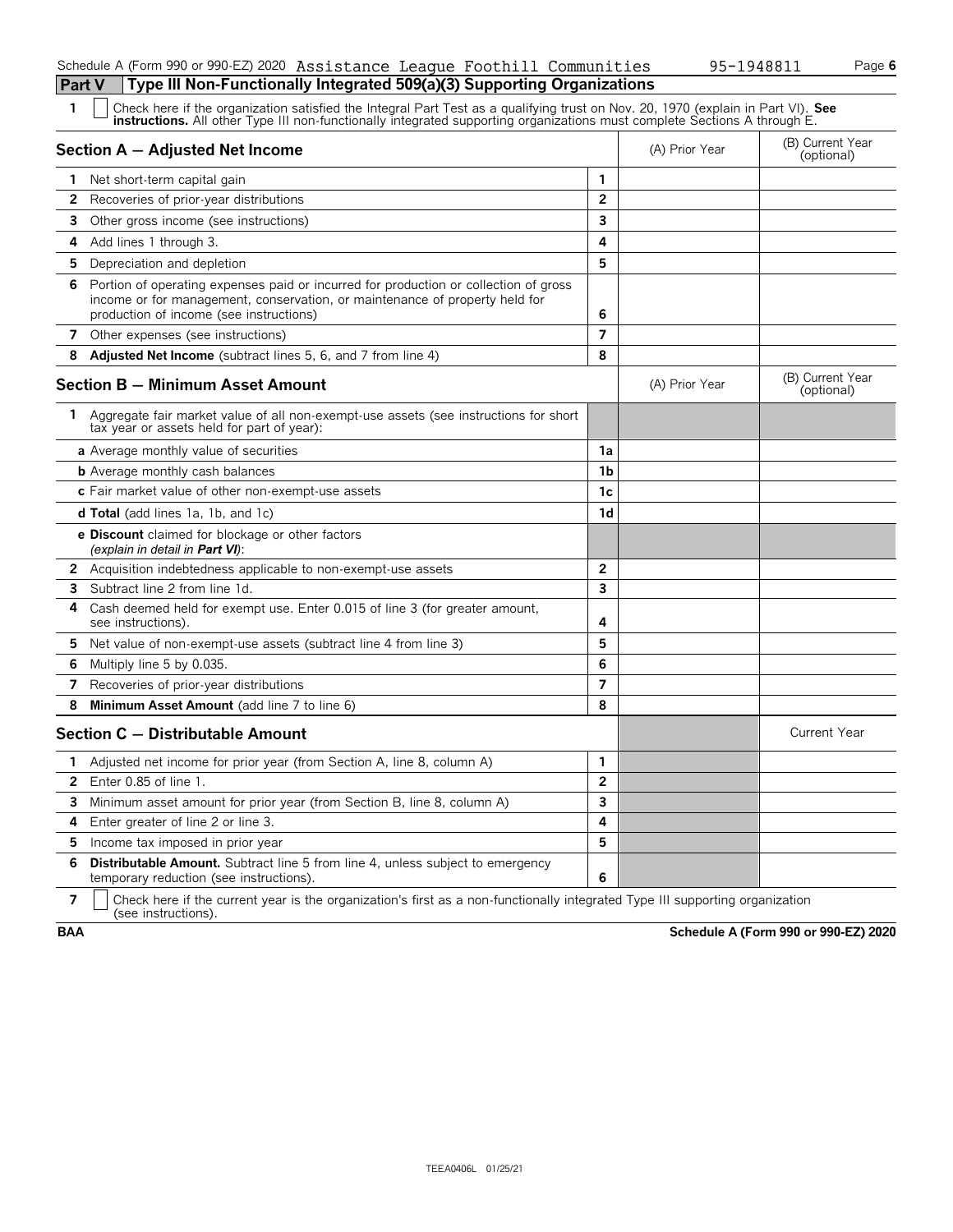#### Schedule A (Form 990 or 990-EZ) 2020 Page **7** Assistance League Foothill Communities 95-1948811

| 148811 | Pag |
|--------|-----|
|--------|-----|

|    | Type III Non-Functionally Integrated 509(a)(3) Supporting Organizations (continued)<br><b>Part V</b>                                                                          |                                              |                                               |              |                                                  |
|----|-------------------------------------------------------------------------------------------------------------------------------------------------------------------------------|----------------------------------------------|-----------------------------------------------|--------------|--------------------------------------------------|
|    | <b>Section D - Distributions</b>                                                                                                                                              |                                              |                                               |              | <b>Current Year</b>                              |
| 1. | Amounts paid to supported organizations to accomplish exempt purposes                                                                                                         |                                              |                                               | $\mathbf{1}$ |                                                  |
| 2  | Amounts paid to perform activity that directly furthers exempt purposes of supported organizations,<br>in excess of income from activity                                      |                                              |                                               | $\mathbf{2}$ |                                                  |
|    | 3 Administrative expenses paid to accomplish exempt purposes of supported organizations                                                                                       |                                              |                                               | 3            |                                                  |
| 4  | Amounts paid to acquire exempt-use assets                                                                                                                                     |                                              |                                               | 4            |                                                  |
| 5  | Qualified set-aside amounts (prior IRS approval required $-$ provide details in Part VI)                                                                                      |                                              |                                               | 5            |                                                  |
| 6  | Other distributions (describe in Part VI). See instructions.                                                                                                                  |                                              |                                               | 6            |                                                  |
| 7  | Total annual distributions. Add lines 1 through 6.                                                                                                                            |                                              |                                               | 7            |                                                  |
| 8  | Distributions to attentive supported organizations to which the organization is responsive (provide details                                                                   |                                              |                                               |              |                                                  |
|    | in Part VI). See instructions.                                                                                                                                                |                                              |                                               | 8            |                                                  |
| 9  | Distributable amount for 2020 from Section C, line 6                                                                                                                          |                                              |                                               | 9            |                                                  |
|    | 10 Line 8 amount divided by line 9 amount                                                                                                                                     |                                              |                                               | 10           |                                                  |
|    | Section E - Distribution Allocations (see instructions)                                                                                                                       | (i)<br><b>Excess</b><br><b>Distributions</b> | (ii)<br><b>Underdistributions</b><br>Pre-2020 |              | (iii)<br><b>Distributable</b><br>Amount for 2020 |
| 1. | Distributable amount for 2020 from Section C, line 6                                                                                                                          |                                              |                                               |              |                                                  |
|    | 2 Underdistributions, if any, for years prior to 2020 (reasonable<br>cause required - explain in Part VI). See instructions.                                                  |                                              |                                               |              |                                                  |
| 3  | Excess distributions carryover, if any, to 2020                                                                                                                               |                                              |                                               |              |                                                  |
|    | a From 2015                                                                                                                                                                   |                                              |                                               |              |                                                  |
|    | <b>b</b> From 2016                                                                                                                                                            |                                              |                                               |              |                                                  |
|    | c From 2017.                                                                                                                                                                  |                                              |                                               |              |                                                  |
|    | d From 2018                                                                                                                                                                   |                                              |                                               |              |                                                  |
|    | <b>e</b> From 2019                                                                                                                                                            |                                              |                                               |              |                                                  |
|    | f Total of lines 3a through 3e                                                                                                                                                |                                              |                                               |              |                                                  |
|    | g Applied to underdistributions of prior years                                                                                                                                |                                              |                                               |              |                                                  |
|    | h Applied to 2020 distributable amount                                                                                                                                        |                                              |                                               |              |                                                  |
|    | i Carryover from 2015 not applied (see instructions)                                                                                                                          |                                              |                                               |              |                                                  |
|    | j Remainder. Subtract lines 3g, 3h, and 3i from line 3f.                                                                                                                      |                                              |                                               |              |                                                  |
| 4  | Distributions for 2020 from Section D,<br>\$<br>line $7:$                                                                                                                     |                                              |                                               |              |                                                  |
|    | a Applied to underdistributions of prior years                                                                                                                                |                                              |                                               |              |                                                  |
|    | <b>b</b> Applied to 2020 distributable amount                                                                                                                                 |                                              |                                               |              |                                                  |
|    | c Remainder. Subtract lines 4a and 4b from line 4.                                                                                                                            |                                              |                                               |              |                                                  |
| 5. | Remaining underdistributions for years prior to 2020, if any.<br>Subtract lines 3g and 4a from line 2. For result greater than<br>zero, explain in Part VI. See instructions. |                                              |                                               |              |                                                  |
| 6. | Remaining underdistributions for 2020. Subtract lines 3h and 4b<br>from line 1. For result greater than zero, explain in Part VI. See<br>instructions.                        |                                              |                                               |              |                                                  |
|    | 7 Excess distributions carryover to 2021. Add lines 3j and 4c.                                                                                                                |                                              |                                               |              |                                                  |
|    | 8 Breakdown of line 7:                                                                                                                                                        |                                              |                                               |              |                                                  |
|    | <b>a</b> Excess from 2016                                                                                                                                                     |                                              |                                               |              |                                                  |
|    | $b$ Excess from 2017.                                                                                                                                                         |                                              |                                               |              |                                                  |
|    | $c$ Excess from 2018                                                                                                                                                          |                                              |                                               |              |                                                  |
|    | $d$ Excess from 2019.                                                                                                                                                         |                                              |                                               |              |                                                  |
|    | <b>e</b> Excess from 2020                                                                                                                                                     |                                              |                                               |              |                                                  |

**BAA Schedule A (Form 990 or 990-EZ) 2020**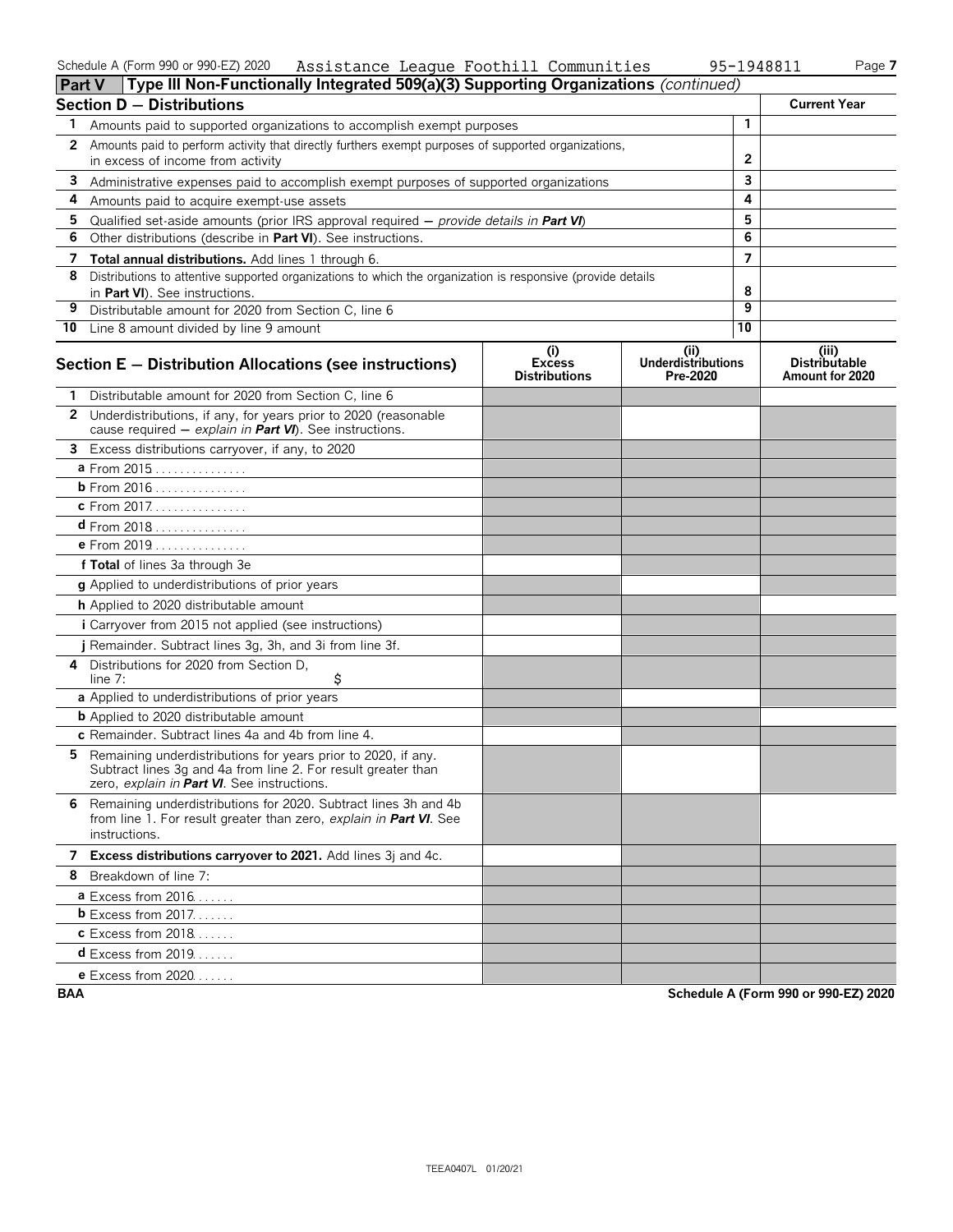| Schedule A (Form 990 or 990-EZ) 2020 |       |                         | Assistance League Foothill Communities                                                                                                                                                                                                                                                                                                                                                                                                                                                                                                                                                             |                         | 95-1948811                   | Page 8             |
|--------------------------------------|-------|-------------------------|----------------------------------------------------------------------------------------------------------------------------------------------------------------------------------------------------------------------------------------------------------------------------------------------------------------------------------------------------------------------------------------------------------------------------------------------------------------------------------------------------------------------------------------------------------------------------------------------------|-------------------------|------------------------------|--------------------|
| <b>Part VI</b>                       |       |                         | <b>Supplemental Information.</b> Provide the explanations required by Part II, line 10; Part II, line 17a or 17b; Part<br>III, line 12; Part IV, Section A, lines 1, 2, 3b, 3c, 4b, 4c, 5a, 6, 9a, 9b, 9c, 11a, 11b, and 11c; Part IV, Section<br>B, lines 1 and 2; Part IV, Section C, line 1; Part IV, Section D, lines 2 and 3; Part IV, Section E, lines 1c, 2a, 2b,<br>3a, and 3b; Part V, line 1; Part V, Section B, line 1e; Part V, Section D, lines 5, 6, and 8; and Part V, Section E,<br>lines 2, 5, and 6. Also complete this part for any additional information. (See instructions.) |                         |                              |                    |
| Part III, Line 1 - Unusual Grants    |       |                         |                                                                                                                                                                                                                                                                                                                                                                                                                                                                                                                                                                                                    |                         |                              |                    |
| 2016                                 | 2017  | 2018                    | 2019                                                                                                                                                                                                                                                                                                                                                                                                                                                                                                                                                                                               | 2020                    |                              | Total              |
| \$<br>$667,234.$ \$                  | 0. \$ |                         | $0.$ \$                                                                                                                                                                                                                                                                                                                                                                                                                                                                                                                                                                                            | $0.$ \$                 | $0.$ \$                      | 667,234.           |
| Part III, Line 12 - Other Income     |       |                         |                                                                                                                                                                                                                                                                                                                                                                                                                                                                                                                                                                                                    |                         |                              |                    |
| Nature and Source                    |       | 2020                    | 2019                                                                                                                                                                                                                                                                                                                                                                                                                                                                                                                                                                                               | 2018                    | 2017                         | 2016               |
|                                      | Total | $25,803.$ \$<br>25,803. | 24,815. \$<br>24,815.                                                                                                                                                                                                                                                                                                                                                                                                                                                                                                                                                                              | $26,527.$ \$<br>26,527. | $26,095.$ \$<br>Ś<br>26,095. | 25,810.<br>25,810. |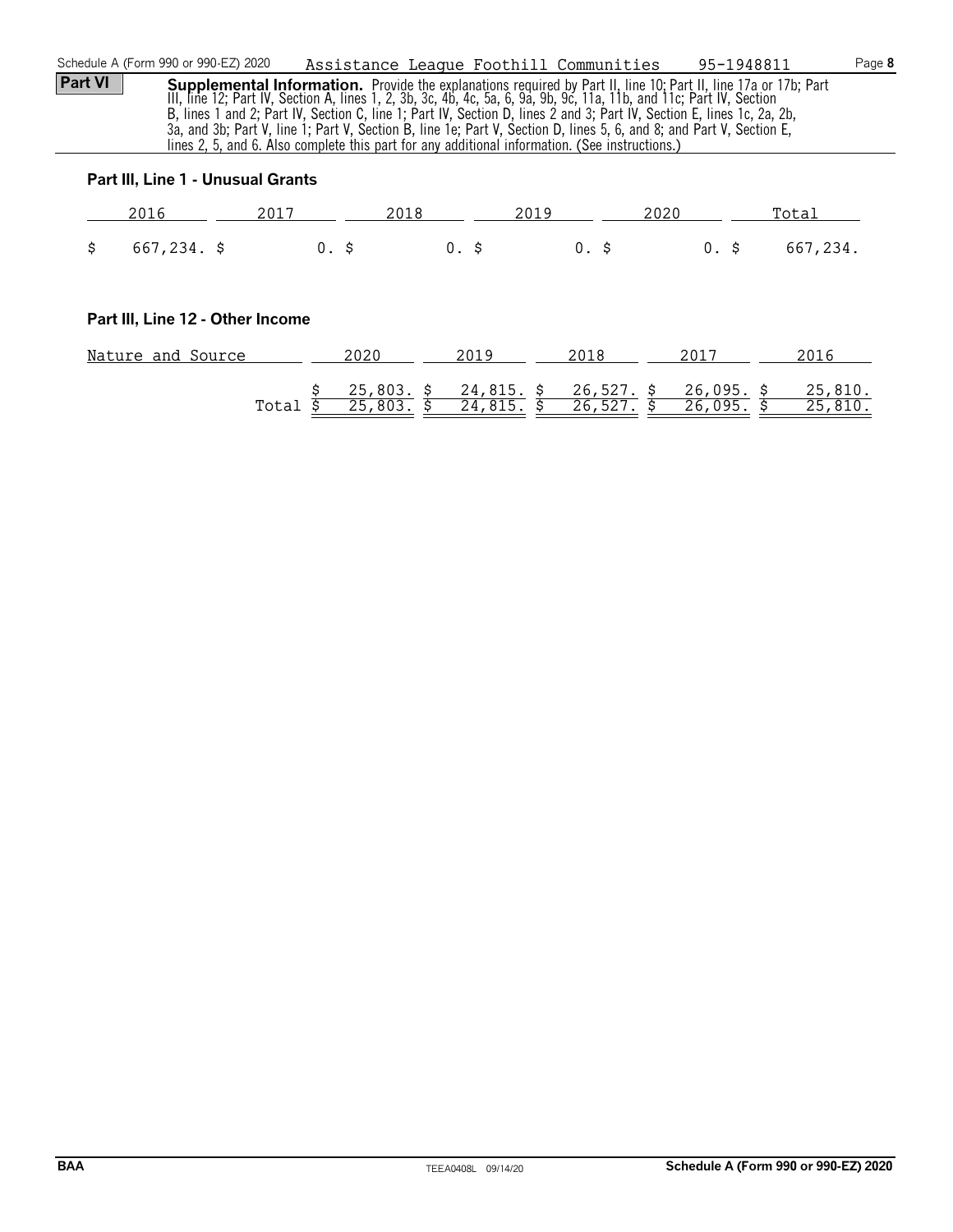| <b>Schedule B</b>                                                                          | PUBLIC DISCLOSURE COPY<br><b>Schedule of Contributors</b>                   | OMB No. 1545-0047 |                                       |  |
|--------------------------------------------------------------------------------------------|-----------------------------------------------------------------------------|-------------------|---------------------------------------|--|
| (Form 990, 990-EZ,<br>or 990-PF)<br>Department of the Treasury<br>Internal Revenue Service |                                                                             | 2020              |                                       |  |
| Name of the organization                                                                   |                                                                             |                   | <b>Employer identification number</b> |  |
|                                                                                            | Assistance League Foothill Communities                                      | 95-1948811        |                                       |  |
| <b>Organization type</b> (check one):                                                      |                                                                             |                   |                                       |  |
| Filers of:                                                                                 | Section:                                                                    |                   |                                       |  |
| Form 990 or 990-EZ                                                                         | X<br>$501(c)$ $(3)$ (enter number) organization                             |                   |                                       |  |
|                                                                                            | $4947(a)(1)$ nonexempt charitable trust not treated as a private foundation |                   |                                       |  |
|                                                                                            | 527 political organization                                                  |                   |                                       |  |
| Form 990-PF                                                                                | $501(c)(3)$ exempt private foundation                                       |                   |                                       |  |
|                                                                                            | 4947(a)(1) nonexempt charitable trust treated as a private foundation       |                   |                                       |  |
|                                                                                            | 501(c)(3) taxable private foundation                                        |                   |                                       |  |
|                                                                                            |                                                                             |                   |                                       |  |

Check if your organization is covered by the **General Rule** or a **Special Rule.**

Note: Only a section 501(c)(7), (8), or (10) organization can check boxes for both the General Rule and a Special Rule. See instructions.

#### **General Rule**

X

For an organization filing Form 990, 990-EZ, or 990-PF that received, during the year, contributions totaling \$5,000 or more (in money or property) from any one contributor. Complete Parts I and II. See instructions for determining a contributor's total contributions.

#### **Special Rules**

For an organization described in section 501(c)(3) filing Form 990 or 990-EZ that met the 33-1/3% support test of the regulations under sections 509(a)(1) and 170(b)(1)(A)(vi), that checked Schedule A (Form 990 or 990-EZ), Part II, line 13, 16a, or 16b, and that received from any one contributor, during the year, total contributions of the greater of (**1**) \$5,000; or (**2**) 2% of the amount on (i) Form 990, Part VIII, line 1h; or (ii) Form 990-EZ, line 1. Complete Parts I and II.

For an organization described in section 501(c)(7), (8), or (10) filing Form 990 or 990-EZ that received from any one contributor, during the year, total contributions of more than \$1,000 *exclusively* for religious, charitable, scientific, literary, or educational purposes, or for the prevention of cruelty to children or animals. Complete Parts I (entering 'N/A' in column (b) instead of the contributor name and address), II, and III.

For an organization described in section 501(c)(7), (8), or (10) filing Form 990 or 990-EZ that received from any one contributor, during the year, contributions *exclusively* for religious, charitable, etc., purposes, but no such contributions totaled more than \$1,000. If this box is checked, enter here the total contributions that were received during the year for an *exclusively* religious, charitable, etc., purpose. Don't complete any of the parts unless the **General Rule** applies to this organization because it received *nonexclusively* religious, charitable, etc., contributions totaling \$5,000 or more during the year . ► \$

**Caution:** An organization that isn't covered by the General Rule and/or the Special Rules doesn't file Schedule B (Form 990, 990-EZ, or 990-PF), but it **must** answer 'No' on Part IV, line 2, of its Form 990; or check the box on line H of its Form 990-EZ or on its Form 990-PF, Part I, line 2, to certify that it doesn't meet the filing requirements of Schedule B (Form 990, 990-EZ, or 990-PF).

**BAA For Paperwork Reduction Act Notice, see the instructions for Form 990, 990-EZ, or 990-PF. Schedule B (Form 990, 990-EZ, or 990-PF) (2020)**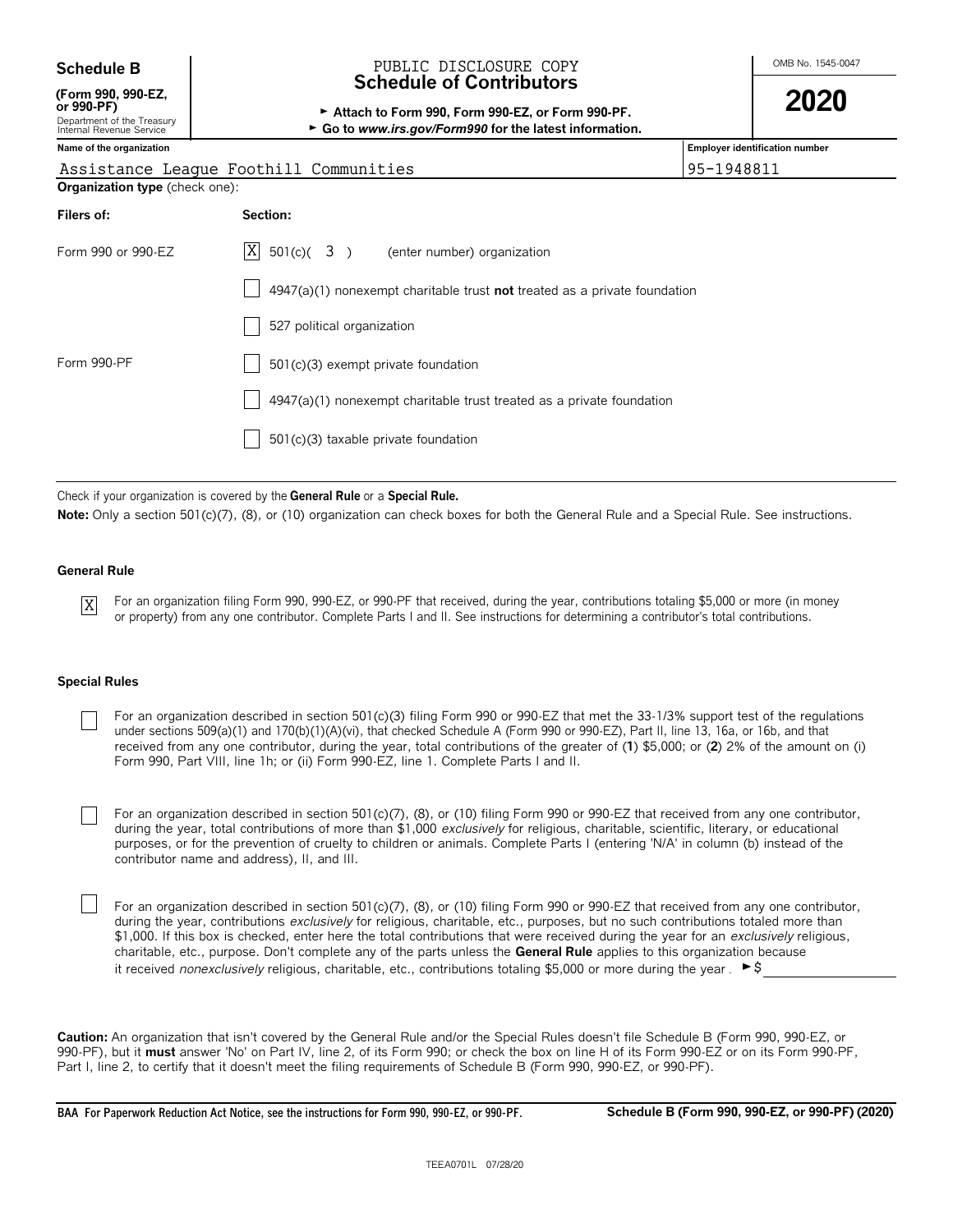| Schedule B (Form 990, 990-EZ, or 990-PF) (2020)                                                              |                                       | Page $2$ |
|--------------------------------------------------------------------------------------------------------------|---------------------------------------|----------|
| Name of organization                                                                                         | <b>Employer identification number</b> |          |
| Assistance League Foothill Communities                                                                       | 195-1948811                           |          |
| <b>Part I</b> Contributors (see instructions). Use duplicate copies of Part I if additional space is needed. |                                       |          |

| (a)<br>No.     | (b)<br>Name, address, and ZIP + 4 | (c)<br>Total<br>contributions   | (d)<br>Type of contribution                                                           |
|----------------|-----------------------------------|---------------------------------|---------------------------------------------------------------------------------------|
| 1              |                                   | S<br>10,000.                    | Person<br>Χ<br>Payroll<br>Noncash<br>(Complete Part II for<br>noncash contributions.) |
| (a)<br>No.     | (b)<br>Name, address, and ZIP + 4 | (c)<br>Total<br>contributions   | (d)<br>Type of contribution                                                           |
| $\overline{2}$ |                                   | 5,000.                          | Person<br>Χ<br>Payroll<br>Noncash<br>(Complete Part II for<br>noncash contributions.) |
| (a)<br>No.     | (b)<br>Name, address, and ZIP + 4 | (c)<br>Total<br>contributions   | (d)<br>Type of contribution                                                           |
| $\mathsf 3$    |                                   | 10,000.                         | Person<br>Χ<br>Payroll<br>Noncash<br>(Complete Part II for<br>noncash contributions.) |
|                |                                   |                                 |                                                                                       |
| (a)<br>No.     | (b)<br>Name, address, and ZIP + 4 | (c)<br>Total<br>contributions   | (d)<br>Type of contribution                                                           |
| 4              |                                   | 5,000.                          | Person<br>Χ<br>Payroll<br>Noncash<br>(Complete Part II for<br>noncash contributions.) |
| (a)<br>Ńo.     | (b)<br>Name, address, and ZIP + 4 | (c)<br>Total<br>contributions   | (d)<br>Type of contribution                                                           |
| $\overline{5}$ |                                   | 25,000.                         | Person<br>X<br>Payroll<br>Noncash<br>(Complete Part II for<br>noncash contributions.) |
| (a)<br>No.     | (b)<br>Name, address, and ZIP + 4 | $(c)$<br>Total<br>contributions | (d)<br>Type of contribution                                                           |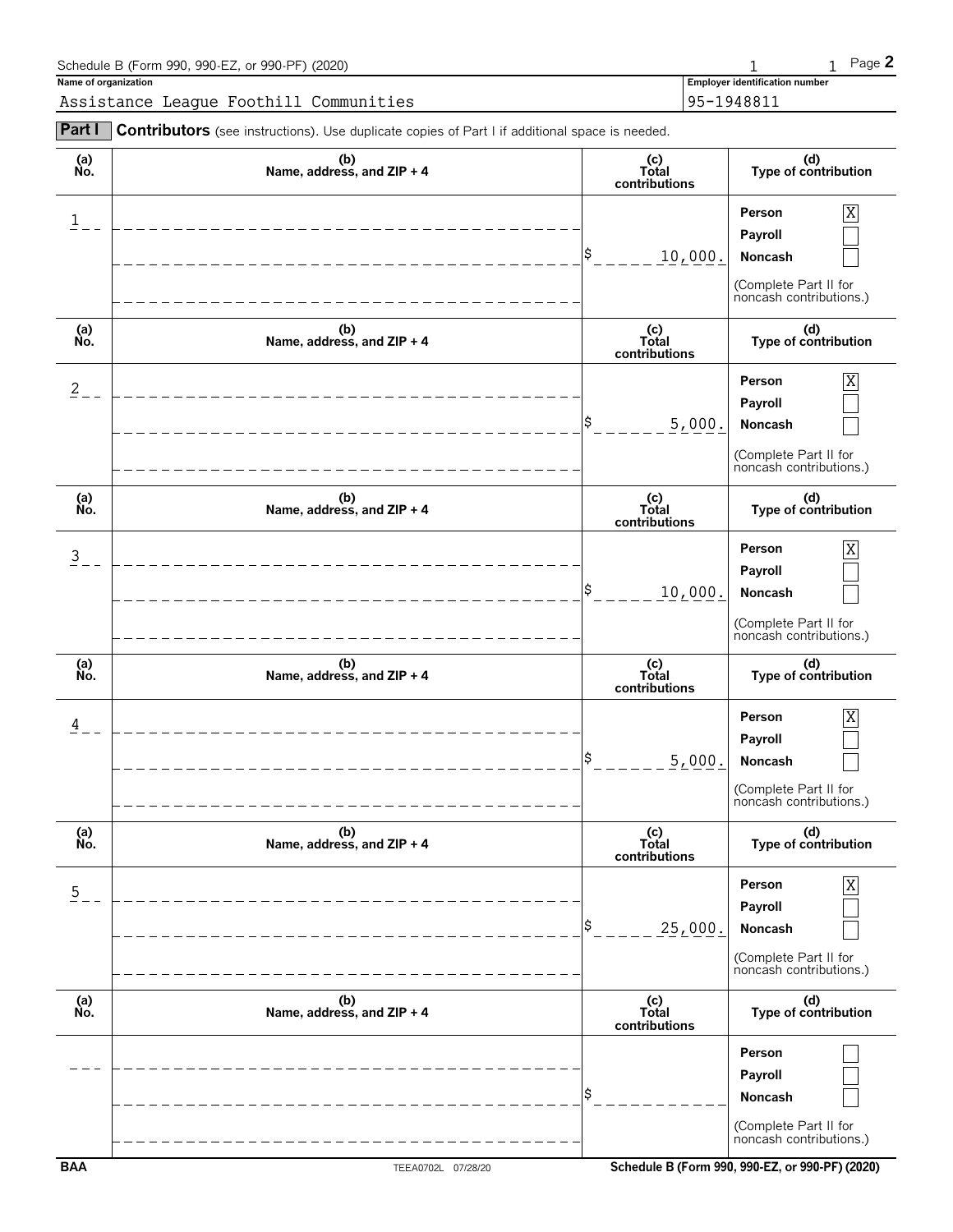| Schedule B (Form 990, 990-EZ, or 990-PF) (2020) |            |                                | Page 3 |  |
|-------------------------------------------------|------------|--------------------------------|--------|--|
| Name of organization                            |            | Employer identification number |        |  |
| Assistance League Foothill Communities          | 95-1948811 |                                |        |  |

**Part II** Noncash Property (see instructions). Use duplicate copies of Part II if additional space is needed.

| (a) No.<br>from<br>Part I | (b)<br>Description of noncash property given | (c)<br>FMV (or estimate)<br>(See instructions.) | (d)<br>Date received |
|---------------------------|----------------------------------------------|-------------------------------------------------|----------------------|
|                           | N/A                                          |                                                 |                      |
|                           |                                              |                                                 |                      |
| (a) No.<br>from<br>Part I | (b)<br>Description of noncash property given | (c)<br>FMV (or estimate)<br>(See instructions.) | (d)<br>Date received |
|                           |                                              |                                                 |                      |
|                           |                                              | \$                                              |                      |
| (a) No.<br>from<br>Part I | (b)<br>Description of noncash property given | (c)<br>FMV (or estimate)<br>(See instructions.) | (d)<br>Date received |
|                           |                                              |                                                 |                      |
|                           |                                              |                                                 |                      |
| (a) No.<br>from<br>Part I | (b)<br>Description of noncash property given | (c)<br>FMV (or estimate)<br>(See instructions.) | (d)<br>Date received |
|                           |                                              |                                                 |                      |
|                           |                                              | Ś                                               |                      |
| (a) No.<br>from<br>Part I | (b)<br>Description of noncash property given | (c)<br>FMV (or estimate)<br>(See instructions.) | (d)<br>Date received |
|                           |                                              |                                                 |                      |
|                           |                                              | \$                                              |                      |
| (a) No.<br>from<br>Part I | (b)<br>Description of noncash property given | (c)<br>FMV (or estimate)<br>(See instructions.) | (d)<br>Date received |
|                           |                                              |                                                 |                      |
|                           |                                              | Ś                                               |                      |
| <b>BAA</b>                |                                              | Schedule B (Form 990, 990-EZ, or 990-PF) (2020) |                      |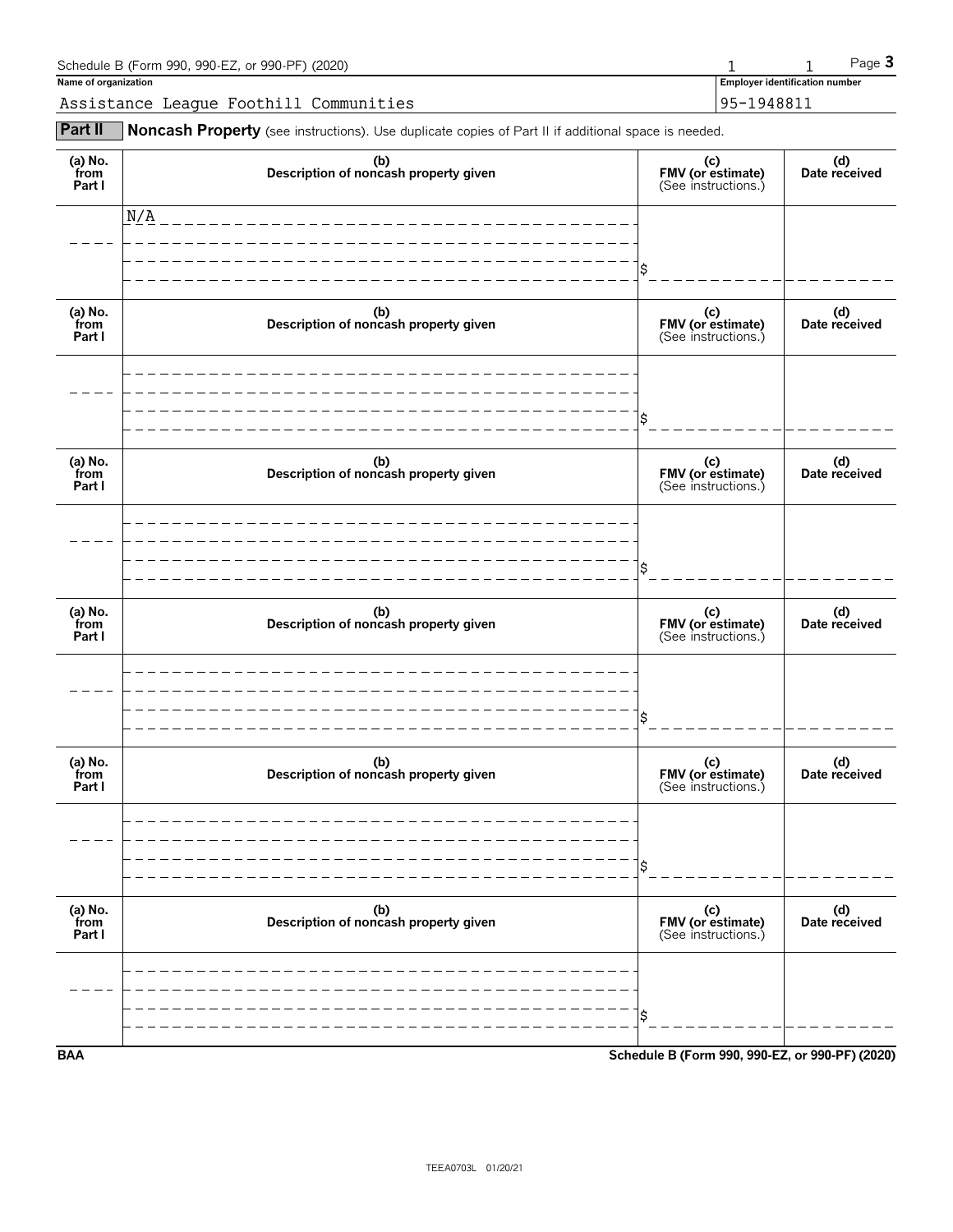|                           | Schedule B (Form 990, 990-EZ, or 990-PF) (2020)                                                                              |                       | Page 4                                                                                                                            |  |  |  |  |  |  |  |
|---------------------------|------------------------------------------------------------------------------------------------------------------------------|-----------------------|-----------------------------------------------------------------------------------------------------------------------------------|--|--|--|--|--|--|--|
| Name of organization      |                                                                                                                              |                       | <b>Employer identification number</b>                                                                                             |  |  |  |  |  |  |  |
| Part III                  | Assistance League Foothill Communities                                                                                       |                       | 95-1948811<br>Exclusively religious, charitable, etc., contributions to organizations described in section 501(c)(7), (8),        |  |  |  |  |  |  |  |
|                           | or (10) that total more than \$1,000 for the year from any one contributor. Complete columns (a) through (e) and             |                       |                                                                                                                                   |  |  |  |  |  |  |  |
|                           | the following line entry. For organizations completing Part III, enter the total of exclusively religious, charitable, etc., |                       |                                                                                                                                   |  |  |  |  |  |  |  |
|                           | Use duplicate copies of Part III if additional space is needed.                                                              |                       | contributions of \$1,000 or less for the year. (Enter this information once. See instructions.) $\triangleright$ \$___________N/A |  |  |  |  |  |  |  |
| (a)<br>No. from<br>Part I | (b) Purpose of gift                                                                                                          | (c) Use of gift       | (d) Description of how gift is held                                                                                               |  |  |  |  |  |  |  |
|                           | N/A<br>_______________                                                                                                       | _____________________ |                                                                                                                                   |  |  |  |  |  |  |  |
|                           |                                                                                                                              |                       |                                                                                                                                   |  |  |  |  |  |  |  |
|                           |                                                                                                                              |                       |                                                                                                                                   |  |  |  |  |  |  |  |
|                           |                                                                                                                              | (e) Transfer of gift  |                                                                                                                                   |  |  |  |  |  |  |  |
|                           | Transferee's name, address, and ZIP + 4                                                                                      |                       | Relationship of transferor to transferee                                                                                          |  |  |  |  |  |  |  |
|                           |                                                                                                                              |                       |                                                                                                                                   |  |  |  |  |  |  |  |
|                           |                                                                                                                              |                       |                                                                                                                                   |  |  |  |  |  |  |  |
| (a)<br>No. from<br>Part I | (b) Purpose of gift                                                                                                          | (c) Use of gift       | (d) Description of how gift is held                                                                                               |  |  |  |  |  |  |  |
|                           |                                                                                                                              |                       |                                                                                                                                   |  |  |  |  |  |  |  |
|                           |                                                                                                                              |                       |                                                                                                                                   |  |  |  |  |  |  |  |
|                           | (e) Transfer of gift                                                                                                         |                       |                                                                                                                                   |  |  |  |  |  |  |  |
|                           | Transferee's name, address, and ZIP + 4                                                                                      |                       | Relationship of transferor to transferee                                                                                          |  |  |  |  |  |  |  |
|                           |                                                                                                                              |                       |                                                                                                                                   |  |  |  |  |  |  |  |
|                           |                                                                                                                              |                       |                                                                                                                                   |  |  |  |  |  |  |  |
| (a)<br>No. from           | (b) Purpose of gift                                                                                                          | (c) Use of gift       | (d) Description of how gift is held                                                                                               |  |  |  |  |  |  |  |
| Part I                    |                                                                                                                              |                       |                                                                                                                                   |  |  |  |  |  |  |  |
|                           |                                                                                                                              |                       |                                                                                                                                   |  |  |  |  |  |  |  |
|                           |                                                                                                                              |                       |                                                                                                                                   |  |  |  |  |  |  |  |
|                           |                                                                                                                              | (e) Transfer of gift  |                                                                                                                                   |  |  |  |  |  |  |  |
|                           | Transferee's name, address, and ZIP + 4                                                                                      |                       | Relationship of transferor to transferee                                                                                          |  |  |  |  |  |  |  |
|                           |                                                                                                                              |                       |                                                                                                                                   |  |  |  |  |  |  |  |
|                           |                                                                                                                              |                       |                                                                                                                                   |  |  |  |  |  |  |  |
| (a)<br>No. from           | (b) Purpose of gift                                                                                                          | (c) Use of gift       | (d) Description of how gift is held                                                                                               |  |  |  |  |  |  |  |
| Part I                    |                                                                                                                              |                       |                                                                                                                                   |  |  |  |  |  |  |  |
|                           |                                                                                                                              |                       |                                                                                                                                   |  |  |  |  |  |  |  |
|                           |                                                                                                                              |                       |                                                                                                                                   |  |  |  |  |  |  |  |
|                           |                                                                                                                              | (e) Transfer of gift  |                                                                                                                                   |  |  |  |  |  |  |  |
|                           | Transferee's name, address, and ZIP + 4                                                                                      |                       | Relationship of transferor to transferee                                                                                          |  |  |  |  |  |  |  |
|                           |                                                                                                                              |                       |                                                                                                                                   |  |  |  |  |  |  |  |
|                           |                                                                                                                              |                       |                                                                                                                                   |  |  |  |  |  |  |  |
| <b>BAA</b>                |                                                                                                                              |                       | Schedule B (Form 990, 990-EZ, or 990-PF) (2020)                                                                                   |  |  |  |  |  |  |  |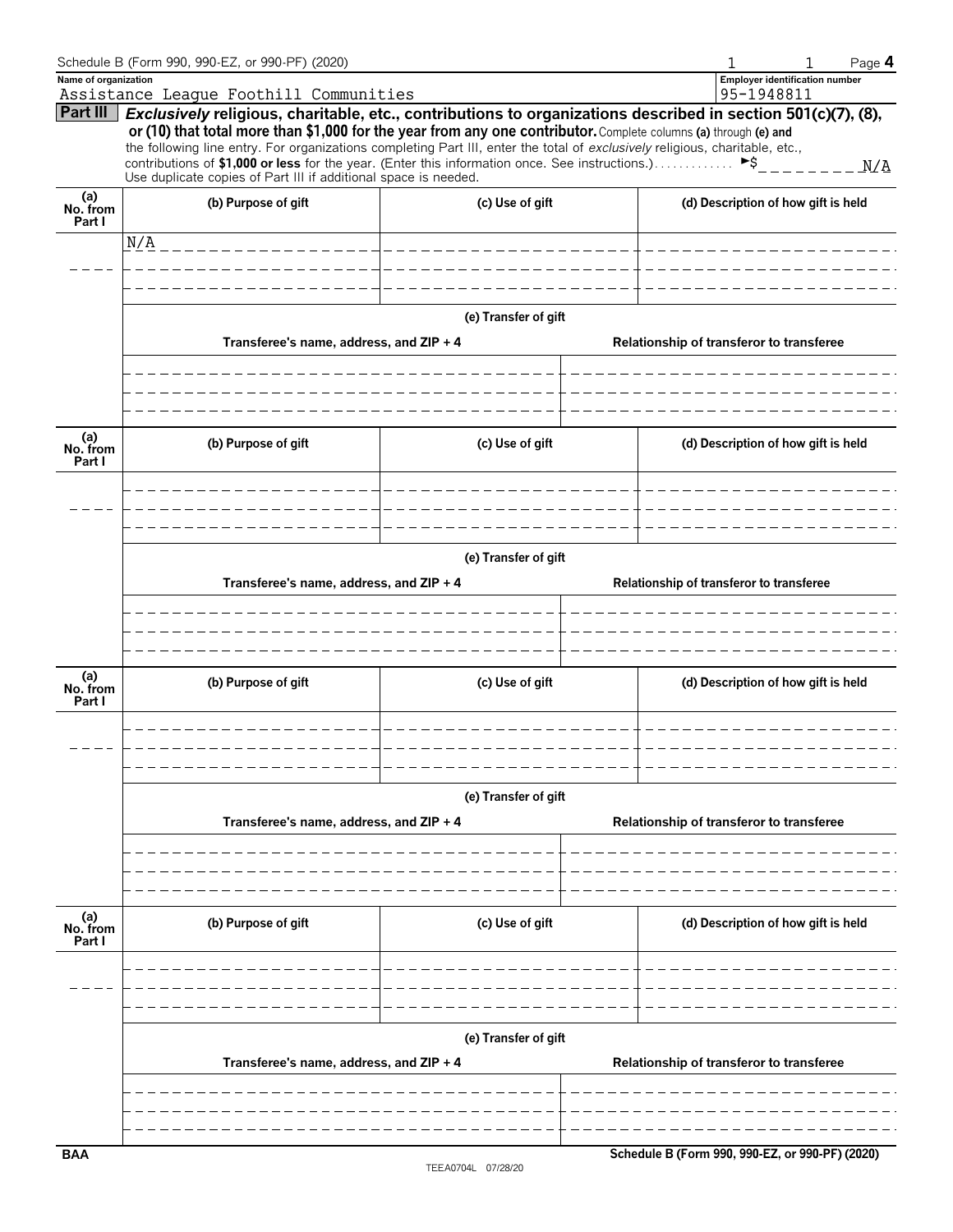|                | <b>SCHEDULE D</b>                                      |                                                                                                   | <b>Supplemental Financial Statements</b>                                                                                                                                                                                                                                                                                                                                                |                                                    |          |                   |                                       | OMB No. 1545-0047 |
|----------------|--------------------------------------------------------|---------------------------------------------------------------------------------------------------|-----------------------------------------------------------------------------------------------------------------------------------------------------------------------------------------------------------------------------------------------------------------------------------------------------------------------------------------------------------------------------------------|----------------------------------------------------|----------|-------------------|---------------------------------------|-------------------|
|                | (Form 990)                                             |                                                                                                   | Complete if the organization answered 'Yes' on Form 990,<br>Part IV, line 6, 7, 8, 9, 10, 11a, 11b, 11c, 11d, 11e, 11f, 12a, or 12b.                                                                                                                                                                                                                                                    |                                                    |          |                   |                                       | 2020              |
|                | Department of the Treasury<br>Internal Revenue Service |                                                                                                   | Attach to Form 990.<br>► Go to www.irs.gov/Form990 for instructions and the latest information.                                                                                                                                                                                                                                                                                         |                                                    |          | <b>Inspection</b> | <b>Open to Public</b>                 |                   |
|                | Name of the organization                               |                                                                                                   |                                                                                                                                                                                                                                                                                                                                                                                         |                                                    |          |                   | <b>Employer identification number</b> |                   |
|                |                                                        | Assistance League Foothill Communities                                                            |                                                                                                                                                                                                                                                                                                                                                                                         |                                                    |          | 95-1948811        |                                       |                   |
| Part I         |                                                        |                                                                                                   | Organizations Maintaining Donor Advised Funds or Other Similar Funds or Accounts.                                                                                                                                                                                                                                                                                                       |                                                    |          |                   |                                       |                   |
|                |                                                        |                                                                                                   | Complete if the organization answered 'Yes' on Form 990, Part IV, line 6.                                                                                                                                                                                                                                                                                                               |                                                    |          |                   |                                       |                   |
| 1              |                                                        | Total number at end of year                                                                       | (a) Donor advised funds                                                                                                                                                                                                                                                                                                                                                                 |                                                    |          |                   | (b) Funds and other accounts          |                   |
| 2              |                                                        | Aggregate value of contributions to (during year)                                                 |                                                                                                                                                                                                                                                                                                                                                                                         |                                                    |          |                   |                                       |                   |
| 3              |                                                        | Aggregate value of grants from (during year)                                                      |                                                                                                                                                                                                                                                                                                                                                                                         |                                                    |          |                   |                                       |                   |
| 4              |                                                        | Aggregate value at end of year                                                                    |                                                                                                                                                                                                                                                                                                                                                                                         |                                                    |          |                   |                                       |                   |
| 5              |                                                        |                                                                                                   | Did the organization inform all donors and donor advisors in writing that the assets held in donor advised funds<br>are the organization's property, subject to the organization's exclusive legal control?                                                                                                                                                                             |                                                    |          |                   | Yes                                   | No                |
| 6              |                                                        |                                                                                                   | Did the organization inform all grantees, donors, and donor advisors in writing that grant funds can be used only<br>for charitable purposes and not for the benefit of the donor or donor advisor, or for any other purpose conferring                                                                                                                                                 |                                                    |          |                   | Yes                                   | No                |
| <b>Part II</b> |                                                        | <b>Conservation Easements.</b>                                                                    | Complete if the organization answered 'Yes' on Form 990, Part IV, line 7.                                                                                                                                                                                                                                                                                                               |                                                    |          |                   |                                       |                   |
| 1              |                                                        |                                                                                                   | Purpose(s) of conservation easements held by the organization (check all that apply).                                                                                                                                                                                                                                                                                                   |                                                    |          |                   |                                       |                   |
|                |                                                        | Preservation of land for public use (for example, recreation or education)                        |                                                                                                                                                                                                                                                                                                                                                                                         | Preservation of a historically important land area |          |                   |                                       |                   |
|                |                                                        | Protection of natural habitat                                                                     |                                                                                                                                                                                                                                                                                                                                                                                         | Preservation of a certified historic structure     |          |                   |                                       |                   |
| $\mathbf{2}$   |                                                        | Preservation of open space                                                                        | Complete lines 2a through 2d if the organization held a qualified conservation contribution in the form of a conservation easement on the                                                                                                                                                                                                                                               |                                                    |          |                   |                                       |                   |
|                | last day of the tax year.                              |                                                                                                   |                                                                                                                                                                                                                                                                                                                                                                                         |                                                    |          |                   |                                       |                   |
|                |                                                        |                                                                                                   |                                                                                                                                                                                                                                                                                                                                                                                         |                                                    |          |                   | Held at the End of the Tax Year       |                   |
|                |                                                        |                                                                                                   |                                                                                                                                                                                                                                                                                                                                                                                         |                                                    | 2a<br>2b |                   |                                       |                   |
|                |                                                        |                                                                                                   | <b>c</b> Number of conservation easements on a certified historic structure included in (a) $\dots \dots \dots$                                                                                                                                                                                                                                                                         |                                                    | 2c       |                   |                                       |                   |
|                |                                                        |                                                                                                   | d Number of conservation easements included in (c) acquired after 7/25/06, and not on a historic                                                                                                                                                                                                                                                                                        |                                                    |          |                   |                                       |                   |
| 3              | tax year $\blacktriangleright$                         |                                                                                                   | Number of conservation easements modified, transferred, released, extinguished, or terminated by the organization during the                                                                                                                                                                                                                                                            |                                                    | 2d       |                   |                                       |                   |
| 4              |                                                        | Number of states where property subject to conservation easement is located $\blacktriangleright$ |                                                                                                                                                                                                                                                                                                                                                                                         |                                                    |          |                   |                                       |                   |
| 5              |                                                        |                                                                                                   | Does the organization have a written policy regarding the periodic monitoring, inspection, handling of violations,                                                                                                                                                                                                                                                                      |                                                    |          |                   |                                       |                   |
|                |                                                        |                                                                                                   | Staff and volunteer hours devoted to monitoring, inspecting, handling of violations, and enforcing conservation easements during the year                                                                                                                                                                                                                                               |                                                    |          |                   | <b>Yes</b>                            | No                |
|                |                                                        |                                                                                                   |                                                                                                                                                                                                                                                                                                                                                                                         |                                                    |          |                   |                                       |                   |
| 7              | ►\$                                                    |                                                                                                   | Amount of expenses incurred in monitoring, inspecting, handling of violations, and enforcing conservation easements during the year                                                                                                                                                                                                                                                     |                                                    |          |                   |                                       |                   |
| 8              |                                                        |                                                                                                   |                                                                                                                                                                                                                                                                                                                                                                                         |                                                    |          |                   | Yes                                   | <b>No</b>         |
| 9              | conservation easements.                                |                                                                                                   | In Part XIII, describe how the organization reports conservation easements in its revenue and expense statement and balance sheet, and<br>include, if applicable, the text of the footnote to the organization's financial statements that describes the organization's accounting for                                                                                                  |                                                    |          |                   |                                       |                   |
| Part III       |                                                        |                                                                                                   | Organizations Maintaining Collections of Art, Historical Treasures, or Other Similar Assets.<br>Complete if the organization answered 'Yes' on Form 990, Part IV, line 8.                                                                                                                                                                                                               |                                                    |          |                   |                                       |                   |
|                |                                                        |                                                                                                   | 1 a If the organization elected, as permitted under FASB ASC 958, not to report in its revenue statement and balance sheet works of art,<br>historical treasures, or other similar assets held for public exhibition, education, or research in furtherance of public service, provide in<br>Part XIII the text of the footnote to its financial statements that describes these items. |                                                    |          |                   |                                       |                   |
|                |                                                        | following amounts relating to these items:                                                        | b If the organization elected, as permitted under FASB ASC 958, to report in its revenue statement and balance sheet works of art,<br>historical treasures, or other similar assets held for public exhibition, education, or research in furtherance of public service, provide the                                                                                                    |                                                    |          |                   |                                       |                   |
|                |                                                        |                                                                                                   |                                                                                                                                                                                                                                                                                                                                                                                         |                                                    |          | ►s                |                                       |                   |
| 2              |                                                        |                                                                                                   | If the organization received or held works of art, historical treasures, or other similar assets for financial gain, provide the following                                                                                                                                                                                                                                              |                                                    |          |                   |                                       |                   |
|                |                                                        |                                                                                                   | amounts required to be reported under FASB ASC 958 relating to these items:                                                                                                                                                                                                                                                                                                             |                                                    |          |                   |                                       |                   |

| BAA For Paperwork Reduction Act Notice, see the Instructions for Form 990. | TEEA3301L 08/18/20 | Schedule D (Form 990) 2020 |
|----------------------------------------------------------------------------|--------------------|----------------------------|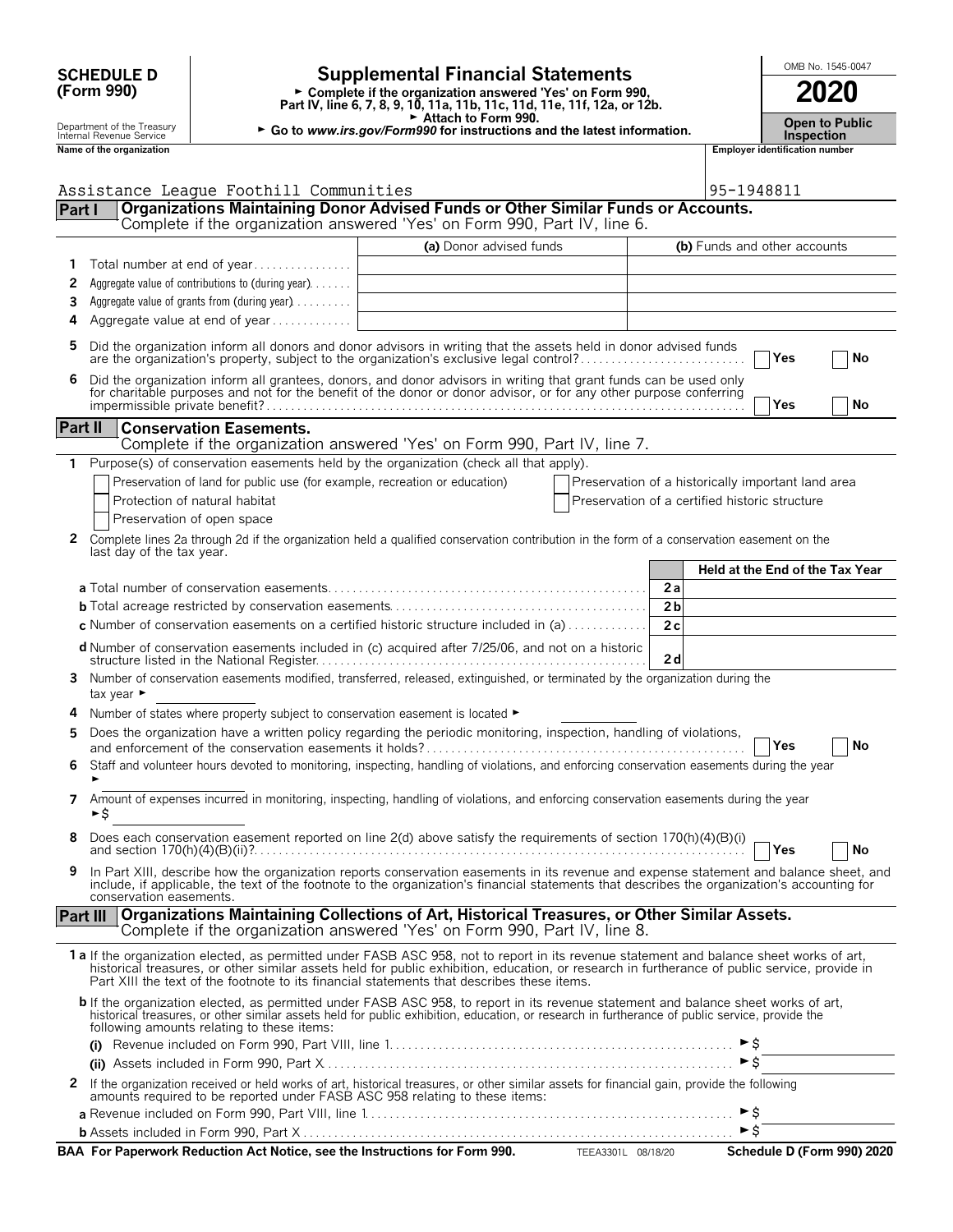|                | Schedule D (Form 990) 2020 Assistance League Foothill Communities                                                                                                                                                         |                  |                                         |                                    | 95-1948811                      |                            | Page 2    |
|----------------|---------------------------------------------------------------------------------------------------------------------------------------------------------------------------------------------------------------------------|------------------|-----------------------------------------|------------------------------------|---------------------------------|----------------------------|-----------|
| Part III       | Organizations Maintaining Collections of Art, Historical Treasures, or Other Similar Assets (continued)                                                                                                                   |                  |                                         |                                    |                                 |                            |           |
| 3              | Using the organization's acquisition, accession, and other records, check any of the following that make significant use of its collection<br>items (check all that apply):                                               |                  |                                         |                                    |                                 |                            |           |
| a              | Public exhibition                                                                                                                                                                                                         |                  |                                         | Loan or exchange program           |                                 |                            |           |
| b              | Scholarly research                                                                                                                                                                                                        |                  | Other<br>е                              |                                    |                                 |                            |           |
| с              | Preservation for future generations                                                                                                                                                                                       |                  |                                         |                                    |                                 |                            |           |
|                | Provide a description of the organization's collections and explain how they further the organization's exempt purpose in<br>Part XIII.                                                                                   |                  |                                         |                                    |                                 |                            |           |
|                | During the year, did the organization solicit or receive donations of art, historical treasures, or other similar assets to be sold to raise funds rather than to be maintained as part of the organization's collection? |                  |                                         |                                    |                                 | Yes                        | <b>No</b> |
| <b>Part IV</b> | <b>Escrow and Custodial Arrangements.</b> Complete if the organization answered 'Yes' on Form 990, Part IV,                                                                                                               |                  |                                         |                                    |                                 |                            |           |
|                | line 9, or reported an amount on Form 990, Part X, line 21.                                                                                                                                                               |                  |                                         |                                    |                                 |                            |           |
|                | 1 a Is the organization an agent, trustee, custodian or other intermediary for contributions or other assets not included                                                                                                 |                  |                                         |                                    |                                 | Yes                        | No        |
|                | <b>b</b> If 'Yes,' explain the arrangement in Part XIII and complete the following table:                                                                                                                                 |                  |                                         |                                    |                                 |                            |           |
|                |                                                                                                                                                                                                                           |                  |                                         |                                    |                                 | Amount                     |           |
|                |                                                                                                                                                                                                                           |                  |                                         |                                    | – 1 c<br>1 d                    |                            |           |
|                |                                                                                                                                                                                                                           |                  |                                         |                                    | <b>1e</b>                       |                            |           |
|                |                                                                                                                                                                                                                           |                  |                                         |                                    | 1f                              |                            |           |
|                | 2a Did the organization include an amount on Form 990, Part X, line 21, for escrow or custodial account liability?                                                                                                        |                  |                                         |                                    |                                 |                            | No        |
|                |                                                                                                                                                                                                                           |                  |                                         |                                    |                                 |                            |           |
|                |                                                                                                                                                                                                                           |                  |                                         |                                    |                                 |                            |           |
| <b>Part V</b>  | <b>Endowment Funds.</b> Complete if the organization answered 'Yes' on Form 990, Part IV, line 10.                                                                                                                        |                  |                                         |                                    |                                 |                            |           |
|                |                                                                                                                                                                                                                           | (a) Current year | (b) Prior year                          | (c) Two years back                 | (d) Three years back            | (e) Four years back        |           |
|                | <b>1a</b> Beginning of year balance                                                                                                                                                                                       |                  |                                         |                                    |                                 |                            |           |
|                | <b>b</b> Contributions                                                                                                                                                                                                    |                  |                                         |                                    |                                 |                            |           |
|                | c Net investment earnings, gains,                                                                                                                                                                                         |                  |                                         |                                    |                                 |                            |           |
|                | and losses                                                                                                                                                                                                                |                  |                                         |                                    |                                 |                            |           |
|                | <b>d</b> Grants or scholarships $\ldots \ldots$                                                                                                                                                                           |                  |                                         |                                    |                                 |                            |           |
|                | <b>e</b> Other expenditures for facilities<br>and programs                                                                                                                                                                |                  |                                         |                                    |                                 |                            |           |
|                | f Administrative expenses                                                                                                                                                                                                 |                  |                                         |                                    |                                 |                            |           |
|                | $\alpha$ End of year balance $\ldots \ldots \ldots$                                                                                                                                                                       |                  |                                         |                                    |                                 |                            |           |
|                | 2 Provide the estimated percentage of the current year end balance (line 1g, column (a)) held as:                                                                                                                         |                  |                                         |                                    |                                 |                            |           |
|                | a Board designated or quasi-endowment $\blacktriangleright$                                                                                                                                                               |                  |                                         |                                    |                                 |                            |           |
|                | <b>b</b> Permanent endowment $\blacktriangleright$                                                                                                                                                                        | ଽ                |                                         |                                    |                                 |                            |           |
|                | $c$ Term endowment $\blacktriangleright$                                                                                                                                                                                  | ž                |                                         |                                    |                                 |                            |           |
|                | The percentages on lines 2a, 2b, and 2c should equal 100%.                                                                                                                                                                |                  |                                         |                                    |                                 |                            |           |
|                |                                                                                                                                                                                                                           |                  |                                         |                                    |                                 |                            |           |
|                | 3a Are there endowment funds not in the possession of the organization that are held and administered for the<br>organization by:                                                                                         |                  |                                         |                                    |                                 | Yes                        | No        |
|                |                                                                                                                                                                                                                           |                  |                                         |                                    |                                 | 3a(i)                      |           |
|                |                                                                                                                                                                                                                           |                  |                                         |                                    |                                 | 3a(ii)                     |           |
|                |                                                                                                                                                                                                                           |                  |                                         |                                    |                                 | 3b                         |           |
|                | 4 Describe in Part XIII the intended uses of the organization's endowment funds.                                                                                                                                          |                  |                                         |                                    |                                 |                            |           |
|                | <b>Part VI</b> Land, Buildings, and Equipment.                                                                                                                                                                            |                  |                                         |                                    |                                 |                            |           |
|                | Complete if the organization answered 'Yes' on Form 990, Part IV, line 11a. See Form 990, Part X, line 10.                                                                                                                |                  |                                         |                                    |                                 |                            |           |
|                | Description of property                                                                                                                                                                                                   |                  | (a) Cost or other basis<br>(investment) | (b) Cost or other<br>basis (other) | (c) Accumulated<br>depreciation | (d) Book value             |           |
|                |                                                                                                                                                                                                                           |                  |                                         | 149,870.                           |                                 |                            | 149,870.  |
|                |                                                                                                                                                                                                                           |                  |                                         | 360,652.                           | 244,728.                        |                            | 115,924.  |
|                | c Leasehold improvements                                                                                                                                                                                                  |                  |                                         | 757,076.                           | 433, 123.                       |                            | 323, 953. |
|                |                                                                                                                                                                                                                           |                  |                                         | 34, 162.                           | 26, 100.                        |                            | 8,062.    |
|                |                                                                                                                                                                                                                           |                  |                                         | 66,658.                            | 57,735.                         |                            | 8,923.    |
|                | Total. Add lines 1a through 1e. (Column (d) must equal Form 990, Part X, column (B), line 10c.)                                                                                                                           |                  |                                         |                                    |                                 |                            | 606,732.  |
| <b>BAA</b>     |                                                                                                                                                                                                                           |                  |                                         |                                    |                                 | Schedule D (Form 990) 2020 |           |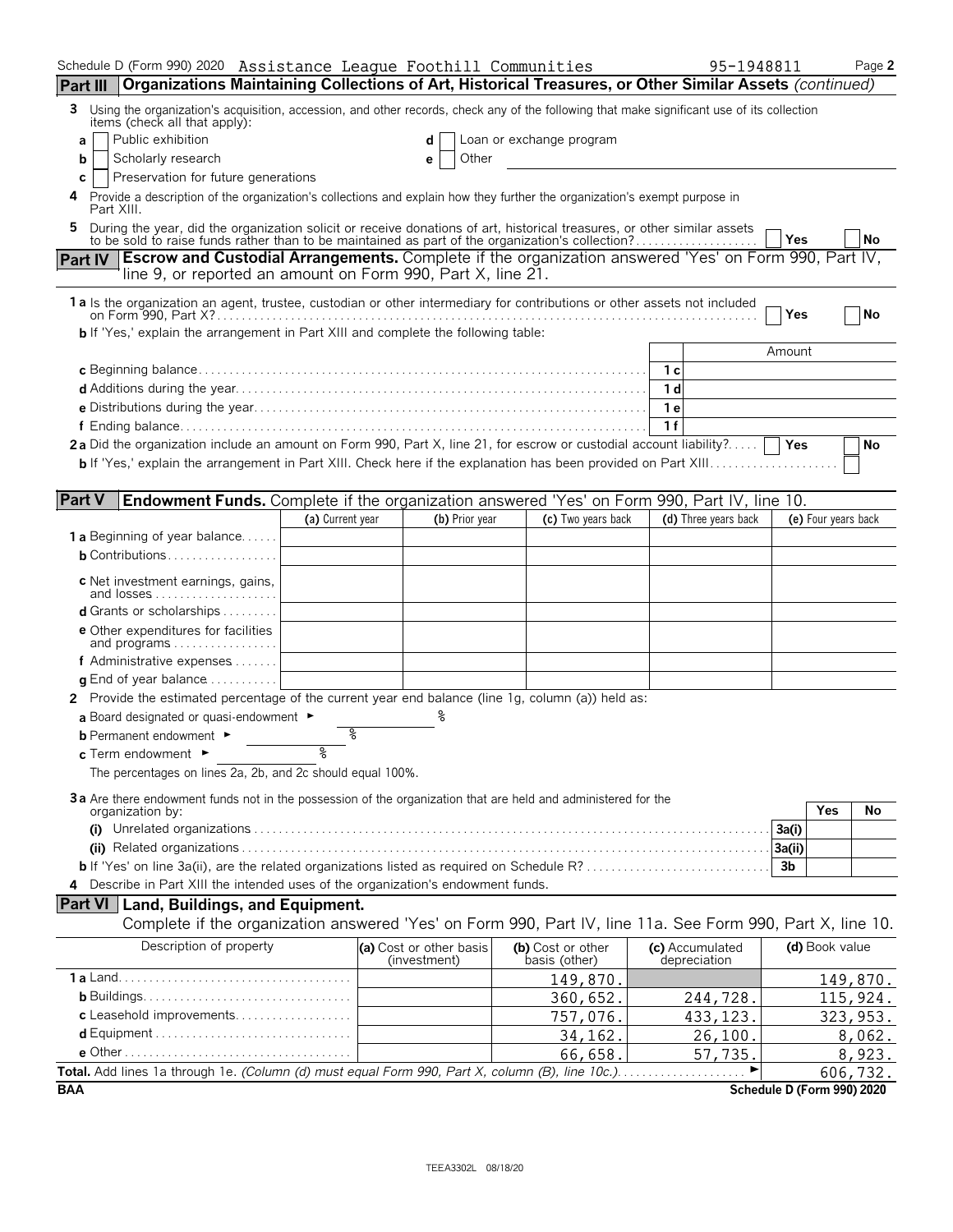| Schedule D (Form 990) 2020 Assistance League Foothill Communities                                                                                                                                                         |                              |     | 95-1948811                                                | Page 3         |
|---------------------------------------------------------------------------------------------------------------------------------------------------------------------------------------------------------------------------|------------------------------|-----|-----------------------------------------------------------|----------------|
| Part VII   Investments - Other Securities.                                                                                                                                                                                |                              | N/A |                                                           |                |
| Complete if the organization answered 'Yes' on Form 990, Part IV, line 11b. See Form 990, Part X, line 12.                                                                                                                |                              |     |                                                           |                |
| (a) Description of security or category (including name of security)                                                                                                                                                      | (b) Book value               |     | (c) Method of valuation: Cost or end-of-year market value |                |
|                                                                                                                                                                                                                           |                              |     |                                                           |                |
|                                                                                                                                                                                                                           |                              |     |                                                           |                |
| (3) Other<br>______________________                                                                                                                                                                                       |                              |     |                                                           |                |
| (A)                                                                                                                                                                                                                       |                              |     |                                                           |                |
| (B)                                                                                                                                                                                                                       |                              |     |                                                           |                |
| $\overline{(\mathsf{C})}$                                                                                                                                                                                                 |                              |     |                                                           |                |
| (D)                                                                                                                                                                                                                       |                              |     |                                                           |                |
| (E)                                                                                                                                                                                                                       |                              |     |                                                           |                |
| (F)<br>(G)                                                                                                                                                                                                                |                              |     |                                                           |                |
| (H)                                                                                                                                                                                                                       |                              |     |                                                           |                |
| (1)                                                                                                                                                                                                                       |                              |     |                                                           |                |
| Total. (Column (b) must equal Form 990, Part X, column (B) line 12.). $\blacktriangleright$                                                                                                                               |                              |     |                                                           |                |
|                                                                                                                                                                                                                           |                              |     |                                                           |                |
| N/A Nill <b>Investments – Program Related.</b> N/A N/A Nill <b>Part VIII</b> Investments – Program Related.<br>Complete if the organization answered 'Yes' on Form 990, Part IV, line 11c. See Form 990, Part X, line 13. |                              |     |                                                           |                |
| (a) Description of investment                                                                                                                                                                                             | (b) Book value               |     | (c) Method of valuation: Cost or end-of-year market value |                |
| (1)                                                                                                                                                                                                                       |                              |     |                                                           |                |
| (2)                                                                                                                                                                                                                       |                              |     |                                                           |                |
| (3)                                                                                                                                                                                                                       |                              |     |                                                           |                |
| (4)                                                                                                                                                                                                                       |                              |     |                                                           |                |
| (5)                                                                                                                                                                                                                       |                              |     |                                                           |                |
| (6)                                                                                                                                                                                                                       |                              |     |                                                           |                |
| (7)                                                                                                                                                                                                                       |                              |     |                                                           |                |
| (8)                                                                                                                                                                                                                       |                              |     |                                                           |                |
| (9)                                                                                                                                                                                                                       |                              |     |                                                           |                |
| (10)<br>Total. (Column (b) must equal Form 990, Part X, column (B) line 13.).                                                                                                                                             |                              |     |                                                           |                |
| <b>Other Assets.</b><br>Part IX                                                                                                                                                                                           | N/A                          |     |                                                           |                |
| Complete if the organization answered 'Yes' on Form 990, Part IV, line 11d. See Form 990, Part X, line 15.                                                                                                                |                              |     |                                                           |                |
|                                                                                                                                                                                                                           | (a) Description              |     |                                                           | (b) Book value |
| (1)                                                                                                                                                                                                                       |                              |     |                                                           |                |
| (2)<br>(3)                                                                                                                                                                                                                |                              |     |                                                           |                |
| (4)                                                                                                                                                                                                                       |                              |     |                                                           |                |
| (၁)                                                                                                                                                                                                                       |                              |     |                                                           |                |
| (6)                                                                                                                                                                                                                       |                              |     |                                                           |                |
| (7)                                                                                                                                                                                                                       |                              |     |                                                           |                |
| (8)                                                                                                                                                                                                                       |                              |     |                                                           |                |
| (9)<br>(10)                                                                                                                                                                                                               |                              |     |                                                           |                |
|                                                                                                                                                                                                                           |                              |     | ▶                                                         |                |
| <b>Other Liabilities.</b>                                                                                                                                                                                                 |                              |     |                                                           |                |
| Part X<br>Complete if the organization answered 'Yes' on Form 990, Part IV, line 11e or 11f. See Form 990, Part X, line 25.                                                                                               |                              |     |                                                           |                |
| 1.                                                                                                                                                                                                                        | (a) Description of liability |     | (b) Book value                                            |                |
| (1) Federal income taxes                                                                                                                                                                                                  |                              |     |                                                           |                |
| (2)                                                                                                                                                                                                                       |                              |     |                                                           |                |
| $\overline{3}$                                                                                                                                                                                                            |                              |     |                                                           |                |
| (4)                                                                                                                                                                                                                       |                              |     |                                                           |                |
| $\overline{(5)}$<br>(6)                                                                                                                                                                                                   |                              |     |                                                           |                |
| (7)                                                                                                                                                                                                                       |                              |     |                                                           |                |
| (8)                                                                                                                                                                                                                       |                              |     |                                                           |                |
| $\overline{(\overline{9})}$                                                                                                                                                                                               |                              |     |                                                           |                |
| (10)                                                                                                                                                                                                                      |                              |     |                                                           |                |
| (11)                                                                                                                                                                                                                      |                              |     |                                                           |                |
|                                                                                                                                                                                                                           |                              |     |                                                           |                |
| 2. Liability for uncertain tax positions. In Part XIII, provide the text of the footnote to the organization's financial statements that reports the organization's liability for uncertain                               |                              |     |                                                           |                |

| <b>2.</b> Liability for uncertain tax positions. In Part XIII, provide the text of the footnote to the organization's financial statements that reports the organization's liability for uncertain |  |  |
|----------------------------------------------------------------------------------------------------------------------------------------------------------------------------------------------------|--|--|
| See Part XIII  X<br>tax positions under FASB ASC 740. Check here if the text of the footnote has been provided in Part XIII                                                                        |  |  |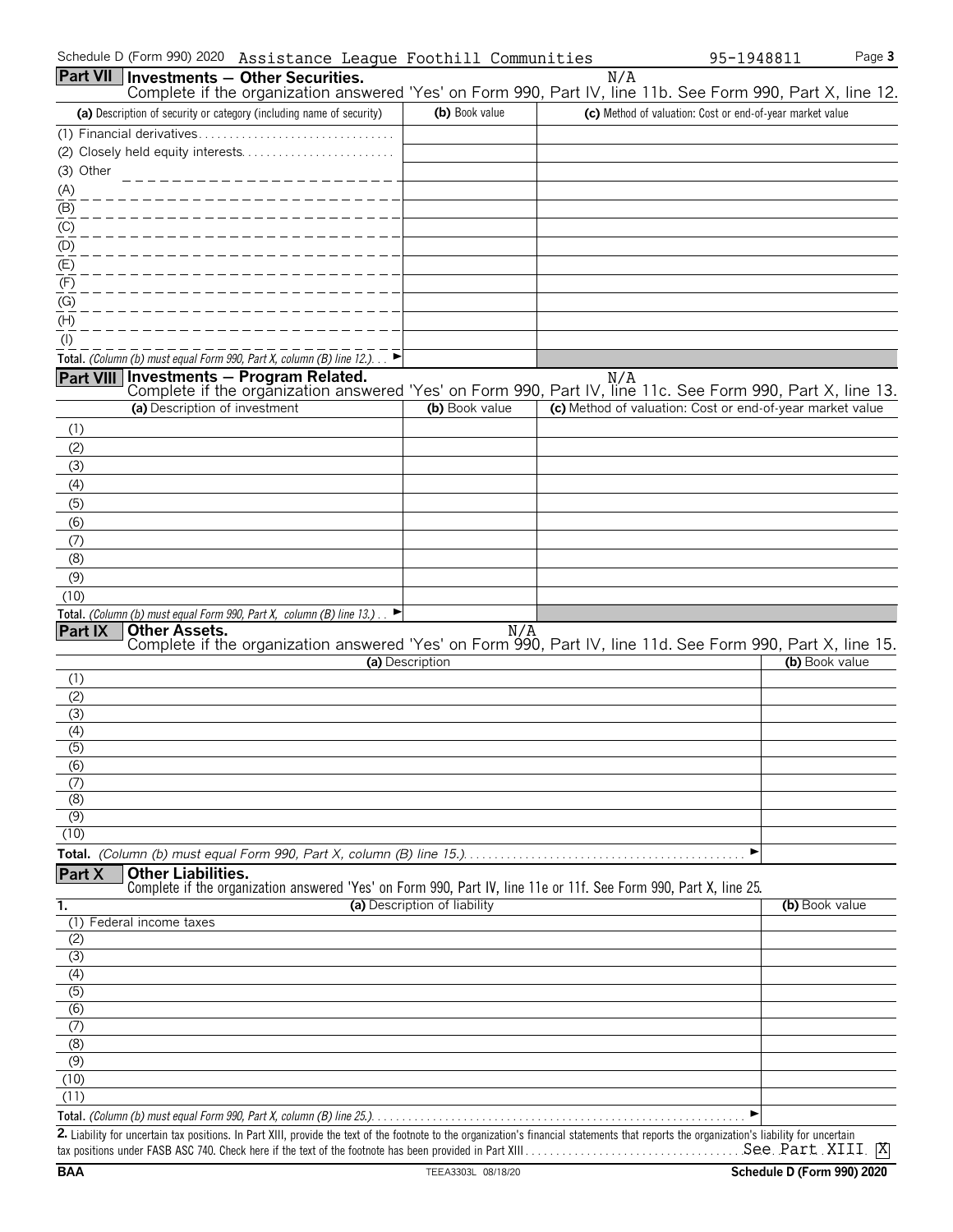| Schedule D (Form 990) 2020 Assistance League Foothill Communities                                     | 95-1948811   | Page 4    |
|-------------------------------------------------------------------------------------------------------|--------------|-----------|
| <b>Part XI</b> Reconciliation of Revenue per Audited Financial Statements With Revenue per Return.    |              |           |
| Complete if the organization answered 'Yes' on Form 990, Part IV, line 12a.                           |              |           |
| 1                                                                                                     | $\mathbf{1}$ | 521,477.  |
| Amounts included on line 1 but not on Form 990, Part VIII, line 12:<br>2                              |              |           |
| 2a<br>112, 102.                                                                                       |              |           |
| 2 <sub>b</sub>                                                                                        |              |           |
| 2c                                                                                                    |              |           |
| 2d                                                                                                    |              |           |
|                                                                                                       | 2e           | 112,102.  |
| 3                                                                                                     | $\mathbf{3}$ | 409,375.  |
| Amounts included on Form 990, Part VIII, line 12, but not on line 1:<br>4                             |              |           |
| <b>a</b> Investment expenses not included on Form 990, Part VIII, line 7b.   4a<br>7,288.             |              |           |
|                                                                                                       |              |           |
|                                                                                                       | 4 c          | 7,288.    |
| 5 Total revenue. Add lines 3 and 4c. (This must equal Form 990, Part I, line 12.)                     | $5^{\circ}$  | 416,663.  |
| <b>Part XII</b> Reconciliation of Expenses per Audited Financial Statements With Expenses per Return. |              |           |
| Complete if the organization answered 'Yes' on Form 990, Part IV, line 12a.                           |              |           |
|                                                                                                       | $\mathbf{1}$ | 402,627.  |
| Amounts included on line 1 but not on Form 990, Part IX, line 25:<br>2                                |              |           |
| 2a                                                                                                    |              |           |
| 2 <sub>b</sub>                                                                                        |              |           |
| 2c                                                                                                    |              |           |
| 2d                                                                                                    |              |           |
|                                                                                                       | <b>2e</b>    |           |
| 3                                                                                                     | 3            | 402,627.  |
| Amounts included on Form 990, Part IX, line 25, but not on line 1:<br>4                               |              |           |
| 7,288.                                                                                                |              |           |
| 4h                                                                                                    |              |           |
|                                                                                                       | 4 c          | 7,288.    |
| 5 Total expenses. Add lines 3 and 4c. (This must equal Form 990, Part I, line 18.)                    | 5            | 409, 915. |
| Part XIII Supplemental Information.                                                                   |              |           |

Provide the descriptions required for Part II, lines 3, 5, and 9; Part III, lines 1a and 4; Part IV, lines 1b and 2b; Part V,

line 4; Part X, line 2; Part XI, lines 2d and 4b; and Part XII, lines 2d and 4b. Also complete this part to provide any additional information.

### **Part X - FASB ASC 740 Footnote**

The Chapter has applied the provisions of Financial Accounting Standard Board's Accounting Standards Codification (ASC) 740-10, Accounting for Uncertainty in Income Taxes. Under ASC 740-10, nonpublic enterprises, including nonprofit organizations, are required to record a tax liability when substantial uncertainties exist as to whether certain income is exempt from federal, state, and local income tax. As of May 31, 2021, the Chapter had no substantial uncertain income tax positions.

**BAA Schedule D (Form 990) 2020**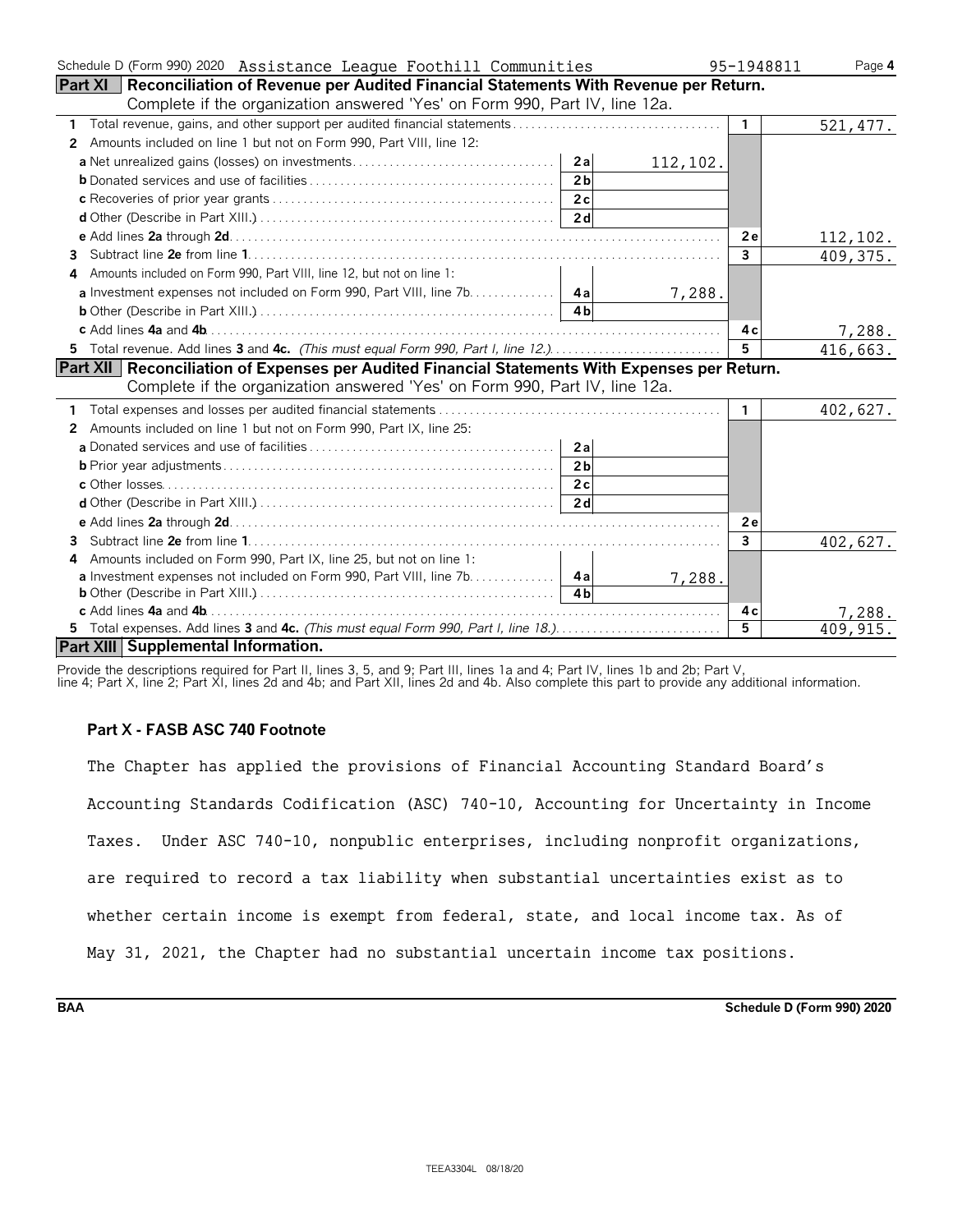|                                                                    |                                                            |               |     |                                                                      | Supplemental Information Regarding Fundraising or Gaming Activities                                                                                                                                                                              |                                                                              | OMB No. 1545-0047                                       |        |
|--------------------------------------------------------------------|------------------------------------------------------------|---------------|-----|----------------------------------------------------------------------|--------------------------------------------------------------------------------------------------------------------------------------------------------------------------------------------------------------------------------------------------|------------------------------------------------------------------------------|---------------------------------------------------------|--------|
| <b>SCHEDULE G</b><br>(Form 990 or 990-EZ)                          |                                                            |               |     |                                                                      | Complete if the organization answered 'Yes' on Form 990, Part IV, line 17, 18, or 19, or if the<br>organization entered more than \$15,000 on Form 990-EZ, line 6a.                                                                              |                                                                              |                                                         |        |
| Department of the Treasury<br>Internal Revenue Service             |                                                            |               |     |                                                                      | Attach to Form 990 or Form 990-EZ.<br>Go to www.irs.gov/Form990 for instructions and the latest information.                                                                                                                                     |                                                                              | <b>Open to Public</b><br><b>Inspection</b>              |        |
| Name of the organization<br>Assistance League Foothill Communities |                                                            |               |     |                                                                      |                                                                                                                                                                                                                                                  | <b>Employer identification number</b><br>95-1948811                          |                                                         |        |
| Part I                                                             | Form 990-EZ filers are not required to complete this part. |               |     |                                                                      | Fundraising Activities. Complete if the organization answered 'Yes' on Form 990, Part IV, line 17.                                                                                                                                               |                                                                              |                                                         |        |
| 1                                                                  |                                                            |               |     |                                                                      | Indicate whether the organization raised funds through any of the following activities. Check all that apply.                                                                                                                                    |                                                                              |                                                         |        |
| a   X   Mail solicitations                                         |                                                            |               |     |                                                                      | <b>e</b> $\overline{X}$ Solicitation of non-government grants                                                                                                                                                                                    |                                                                              |                                                         |        |
| b                                                                  | Internet and email solicitations                           |               |     | f                                                                    | Solicitation of government grants                                                                                                                                                                                                                |                                                                              |                                                         |        |
| Phone solicitations<br>с<br>In-person solicitations<br>d           |                                                            |               |     | q                                                                    | ΙX<br>Special fundraising events                                                                                                                                                                                                                 |                                                                              |                                                         |        |
|                                                                    |                                                            |               |     |                                                                      | 2a Did the organization have a written or oral agreement with any individual (including officers, directors, trustees, or key                                                                                                                    |                                                                              |                                                         |        |
| compensated at least \$5,000 by the organization.                  |                                                            |               |     |                                                                      | employees listed in Form 990, Part VII) or entity in connection with professional fundraising services?<br>b If 'Yes,' list the 10 highest paid individuals or entities (fundraisers) pursuant to agreements under which the fundraiser is to be |                                                                              | │  Yes                                                  | $X$ No |
| (i) Name and address of individual<br>or entity (fundraiser)       |                                                            | (ii) Activity |     | (iii) Did fundraiser<br>have custody or control<br>of contributions? | (iv) Gross receipts<br>from activity                                                                                                                                                                                                             | (v) Amount paid to<br>(or retained by)<br>fundraiser listed in<br>column (i) | (vi) Amount paid to<br>(or retained by)<br>organization |        |
|                                                                    |                                                            |               | Yes | No                                                                   |                                                                                                                                                                                                                                                  |                                                                              |                                                         |        |
| 1                                                                  |                                                            |               |     |                                                                      |                                                                                                                                                                                                                                                  |                                                                              |                                                         |        |
|                                                                    |                                                            |               |     |                                                                      |                                                                                                                                                                                                                                                  |                                                                              |                                                         |        |
| 2                                                                  |                                                            |               |     |                                                                      |                                                                                                                                                                                                                                                  |                                                                              |                                                         |        |
|                                                                    |                                                            |               |     |                                                                      |                                                                                                                                                                                                                                                  |                                                                              |                                                         |        |
| 3                                                                  |                                                            |               |     |                                                                      |                                                                                                                                                                                                                                                  |                                                                              |                                                         |        |
| 4                                                                  |                                                            |               |     |                                                                      |                                                                                                                                                                                                                                                  |                                                                              |                                                         |        |
| 5                                                                  |                                                            |               |     |                                                                      |                                                                                                                                                                                                                                                  |                                                                              |                                                         |        |
|                                                                    |                                                            |               |     |                                                                      |                                                                                                                                                                                                                                                  |                                                                              |                                                         |        |
| 6                                                                  |                                                            |               |     |                                                                      |                                                                                                                                                                                                                                                  |                                                                              |                                                         |        |
| 7                                                                  |                                                            |               |     |                                                                      |                                                                                                                                                                                                                                                  |                                                                              |                                                         |        |
|                                                                    |                                                            |               |     |                                                                      |                                                                                                                                                                                                                                                  |                                                                              |                                                         |        |
| 8                                                                  |                                                            |               |     |                                                                      |                                                                                                                                                                                                                                                  |                                                                              |                                                         |        |
| 9                                                                  |                                                            |               |     |                                                                      |                                                                                                                                                                                                                                                  |                                                                              |                                                         |        |
|                                                                    |                                                            |               |     |                                                                      |                                                                                                                                                                                                                                                  |                                                                              |                                                         |        |
| 10                                                                 |                                                            |               |     |                                                                      |                                                                                                                                                                                                                                                  |                                                                              |                                                         |        |
|                                                                    |                                                            |               |     |                                                                      |                                                                                                                                                                                                                                                  |                                                                              |                                                         | 0.     |
| 3<br>or licensing.                                                 |                                                            |               |     |                                                                      | List all states in which the organization is registered or licensed to solicit contributions or has been notified it is exempt from registration                                                                                                 |                                                                              |                                                         |        |
|                                                                    |                                                            |               |     |                                                                      |                                                                                                                                                                                                                                                  |                                                                              |                                                         |        |
|                                                                    |                                                            |               |     |                                                                      |                                                                                                                                                                                                                                                  |                                                                              |                                                         |        |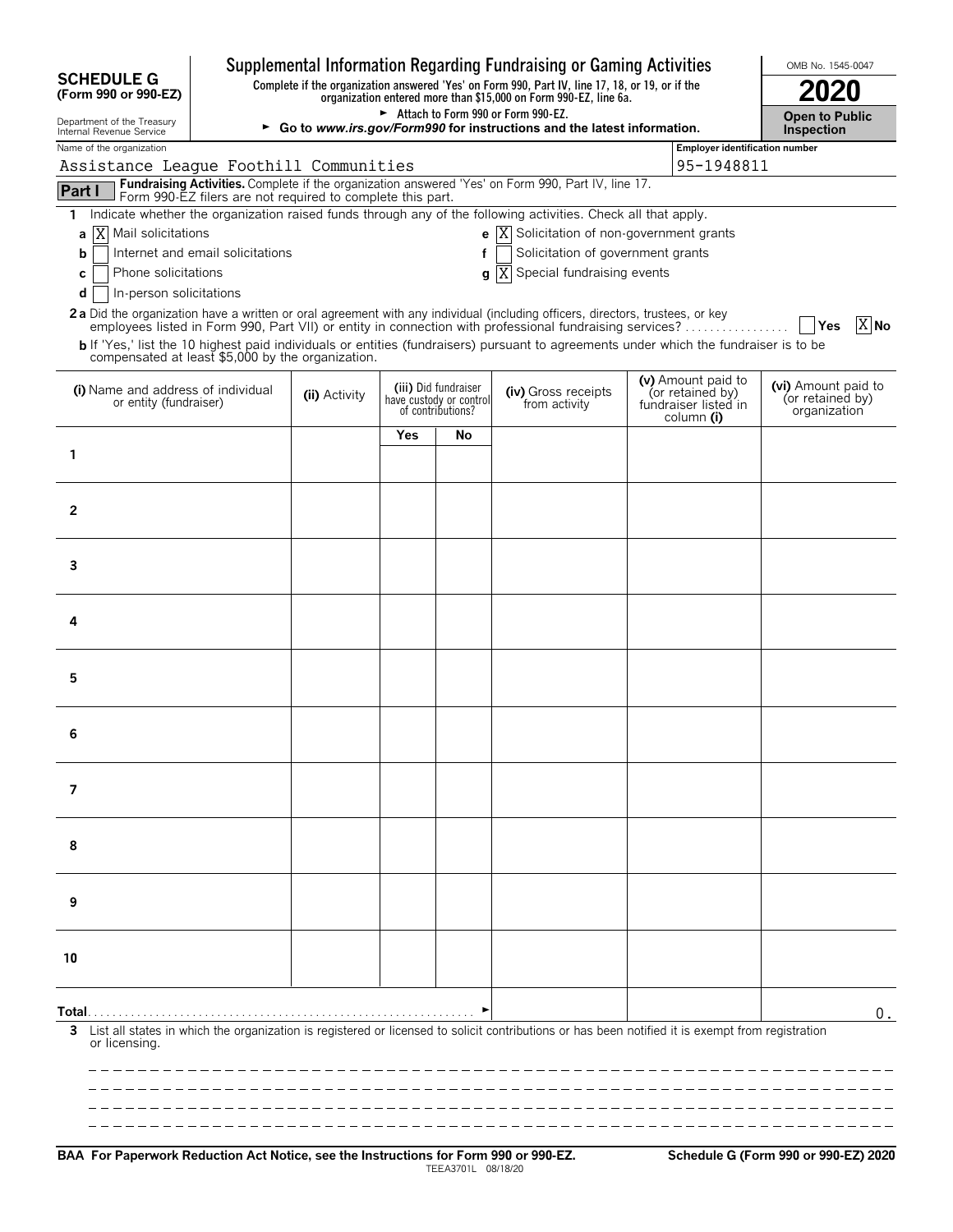| Schedule G (Form 990 or 990-EZ) 2020 Assistance League Foothill Communities |  | 95-1948811 | Page 2 |
|-----------------------------------------------------------------------------|--|------------|--------|
|-----------------------------------------------------------------------------|--|------------|--------|

**Part II Fundraising Events.** Complete if the organization answered 'Yes' on Form 990, Part IV, line 18, or reported more than \$15,000 of fundraising event contributions and gross income on Form 990-EZ, lines 1 and 6b.

|  |  | . |                                                       |  |  |
|--|--|---|-------------------------------------------------------|--|--|
|  |  |   | List events with gross receipts greater than \$5,000. |  |  |
|  |  |   |                                                       |  |  |
|  |  |   |                                                       |  |  |
|  |  |   |                                                       |  |  |

|                 |    | LIST EVENTS WITH GrOSS RECEIDIS GREATER THAIT \$5,000.                                                                   |                                                  |                                                     |                                            |                                                               |
|-----------------|----|--------------------------------------------------------------------------------------------------------------------------|--------------------------------------------------|-----------------------------------------------------|--------------------------------------------|---------------------------------------------------------------|
|                 |    |                                                                                                                          | (a) Event $#1$<br>Annual Fundrai<br>(event type) | (b) Event $#2$<br>Mailers<br>(event type)           | (c) Other events<br>None<br>(total number) | (d) Total events<br>(add column (a)<br>through column $(c)$   |
|                 |    |                                                                                                                          |                                                  |                                                     |                                            |                                                               |
| Revenue         | 1. | Gross receipts                                                                                                           | 87,535.                                          | 12,275.                                             |                                            | 99,810.                                                       |
|                 |    | 2 Less: Contributions                                                                                                    | 14,455.                                          |                                                     |                                            | 14,455.                                                       |
|                 | 3  | Gross income (line 1 minus line 2)                                                                                       | 73,080.                                          | 12,275.                                             |                                            | 85, 355.                                                      |
|                 | 4  | Cash prizes                                                                                                              |                                                  |                                                     |                                            |                                                               |
|                 | 5  | Noncash prizes                                                                                                           | 14,455.                                          |                                                     |                                            | 14,455.                                                       |
|                 | 6  | Rent/facility costs                                                                                                      |                                                  |                                                     |                                            |                                                               |
| Direct Expenses | 7  | Food and beverages                                                                                                       |                                                  |                                                     |                                            |                                                               |
|                 | 8  | Entertainment                                                                                                            |                                                  |                                                     |                                            |                                                               |
|                 | 9  | Other direct expenses                                                                                                    | 1,120.                                           |                                                     |                                            | 1,120.                                                        |
|                 | 10 |                                                                                                                          |                                                  |                                                     |                                            | 15,575.                                                       |
|                 | 11 |                                                                                                                          |                                                  |                                                     |                                            | 69,780.                                                       |
|                 |    | <b>Part III</b> Gaming. Complete if the organization answered 'Yes' on Form 990, Part IV, line 19, or reported more than |                                                  |                                                     |                                            |                                                               |
|                 |    | \$15,000 on Form 990-EZ, line 6a.                                                                                        |                                                  |                                                     |                                            |                                                               |
| Revenue         |    |                                                                                                                          | (a) Bingo                                        | (b) Pull tabs/instant<br>bingo/progressive<br>bingo | (c) Other gaming                           | (d) Total gaming<br>(add column (a)<br>through column $(c)$ ) |
|                 | 1. |                                                                                                                          |                                                  |                                                     |                                            |                                                               |
|                 |    | 2 Cash prizes                                                                                                            |                                                  |                                                     |                                            |                                                               |
|                 |    | 3 Noncash prizes                                                                                                         |                                                  |                                                     |                                            |                                                               |
| Direct Expenses | 4  | Rent/facility costs                                                                                                      |                                                  |                                                     |                                            |                                                               |
|                 | 5  | Other direct expenses                                                                                                    |                                                  |                                                     |                                            |                                                               |
|                 | 6  |                                                                                                                          | %<br>Yes<br>No                                   | oه<br>Yes<br><b>No</b>                              | %<br>Yes<br>No                             |                                                               |
|                 | 7  |                                                                                                                          |                                                  |                                                     |                                            |                                                               |
|                 | 8  |                                                                                                                          |                                                  |                                                     |                                            |                                                               |
|                 |    |                                                                                                                          |                                                  |                                                     |                                            |                                                               |
| 9               |    | Enter the state(s) in which the organization conducts gaming activities:<br><b>b</b> If 'No,' explain:                   |                                                  |                                                     |                                            | No                                                            |
|                 |    | <b>b</b> If 'Yes,' explain:                                                                                              |                                                  |                                                     |                                            | 1No                                                           |

**BAA** TEEA3702L 08/18/20 **Schedule G (Form 990 or 990-EZ) 2020**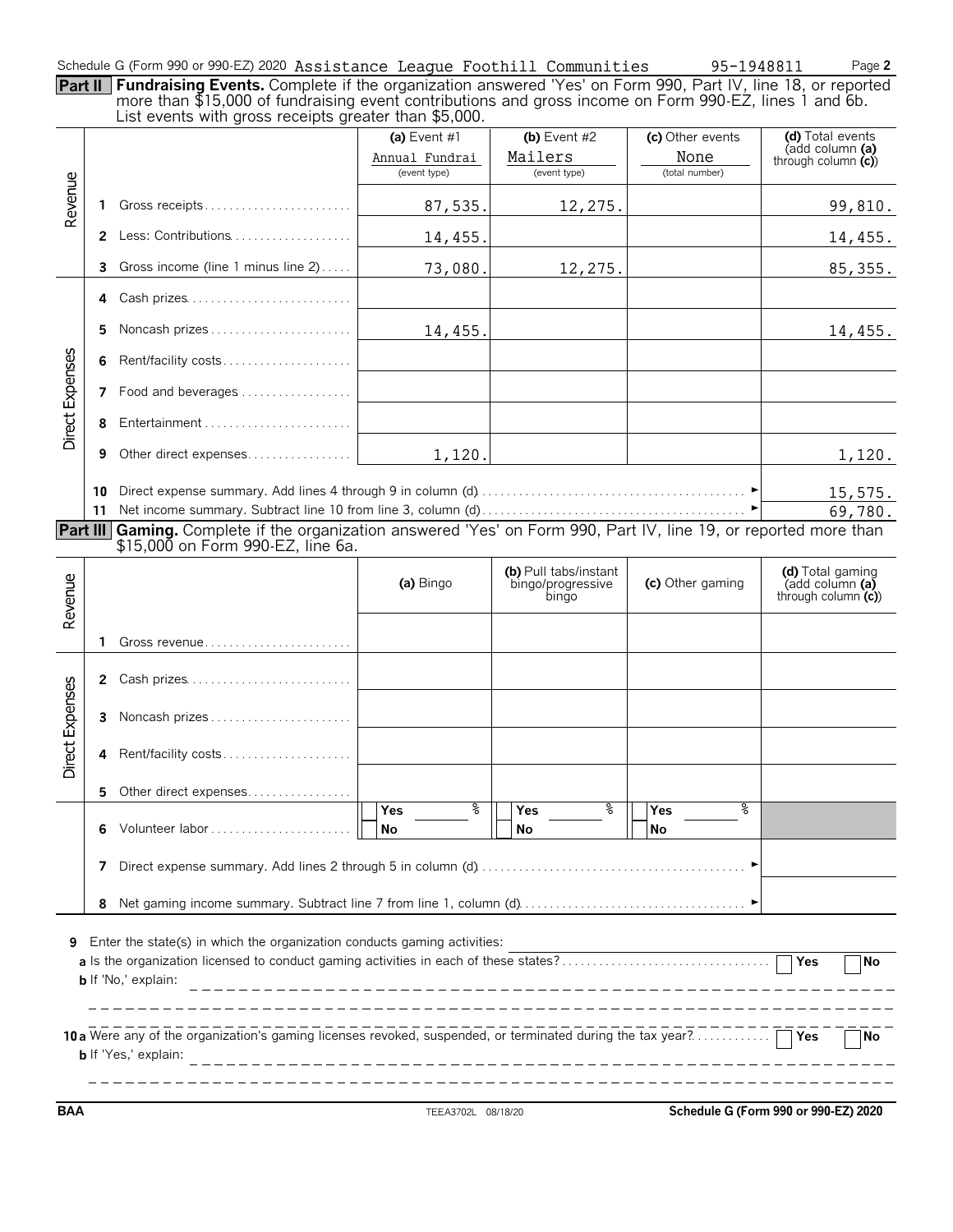|     | Schedule G (Form 990 or 990-EZ) 2020 Assistance League Foothill Communities                                                                                                                                                                                                                                                                                                                      | 95-1948811      | Page 3    |
|-----|--------------------------------------------------------------------------------------------------------------------------------------------------------------------------------------------------------------------------------------------------------------------------------------------------------------------------------------------------------------------------------------------------|-----------------|-----------|
| 11  |                                                                                                                                                                                                                                                                                                                                                                                                  | Yes             | No        |
| 12  | Is the organization a grantor, beneficiary or trustee of a trust, or a member of a partnership or other entity formed to                                                                                                                                                                                                                                                                         | <b>Yes</b>      | No        |
| 13. | Indicate the percentage of gaming activity conducted in:                                                                                                                                                                                                                                                                                                                                         | 13a             | ႜ         |
|     |                                                                                                                                                                                                                                                                                                                                                                                                  | 13 <sub>b</sub> | ⊱         |
|     | 14 Enter the name and address of the person who prepares the organization's gaming/special events books and records:                                                                                                                                                                                                                                                                             |                 |           |
|     | Name $\blacktriangleright$                                                                                                                                                                                                                                                                                                                                                                       |                 |           |
|     | Address $\blacktriangleright$                                                                                                                                                                                                                                                                                                                                                                    |                 |           |
|     | <b>15a</b> Does the organization have a contract with a third party from whom the organization receives gaming revenue?<br><b>b</b> If 'Yes,' enter the amount of gaming revenue received by the organization $\frac{1}{2}$<br>of gaming revenue retained by the third party $\blacktriangleright$ $\blacktriangleright$<br>__________<br>c If 'Yes,' enter name and address of the third party: | and the amount  | No        |
|     | Name $\blacktriangleright$                                                                                                                                                                                                                                                                                                                                                                       |                 |           |
|     | Address $\blacktriangleright$                                                                                                                                                                                                                                                                                                                                                                    |                 |           |
| 16  | Gaming manager information:                                                                                                                                                                                                                                                                                                                                                                      |                 |           |
|     | Name $\blacktriangleright$                                                                                                                                                                                                                                                                                                                                                                       |                 |           |
|     |                                                                                                                                                                                                                                                                                                                                                                                                  |                 |           |
|     | Description of services provided ►                                                                                                                                                                                                                                                                                                                                                               |                 |           |
|     | Employee<br>Director/officer<br>Independent contractor                                                                                                                                                                                                                                                                                                                                           |                 |           |
| 17  | Mandatory distributions:                                                                                                                                                                                                                                                                                                                                                                         |                 |           |
|     | a Is the organization required under state law to make charitable distributions from the gaming proceeds to retain the                                                                                                                                                                                                                                                                           | .   Yes         | <b>No</b> |
|     | <b>b</b> Enter the amount of distributions required under state law to be distributed to other exempt organizations or spent in the                                                                                                                                                                                                                                                              |                 |           |
|     | organization's own exempt activities during the tax year $\blacktriangleright$ $\blacklozenge$<br><b>Supplemental Information.</b> Provide the explanations required by Part I, line 2b, columns (iii) and (v);<br><b>Part IV</b>                                                                                                                                                                |                 |           |
|     | and Part III, lines 9, 9b, 10b, 15b, 15c, 16, and 17b, as applicable. Also provide any additional<br>information. See instructions.                                                                                                                                                                                                                                                              |                 |           |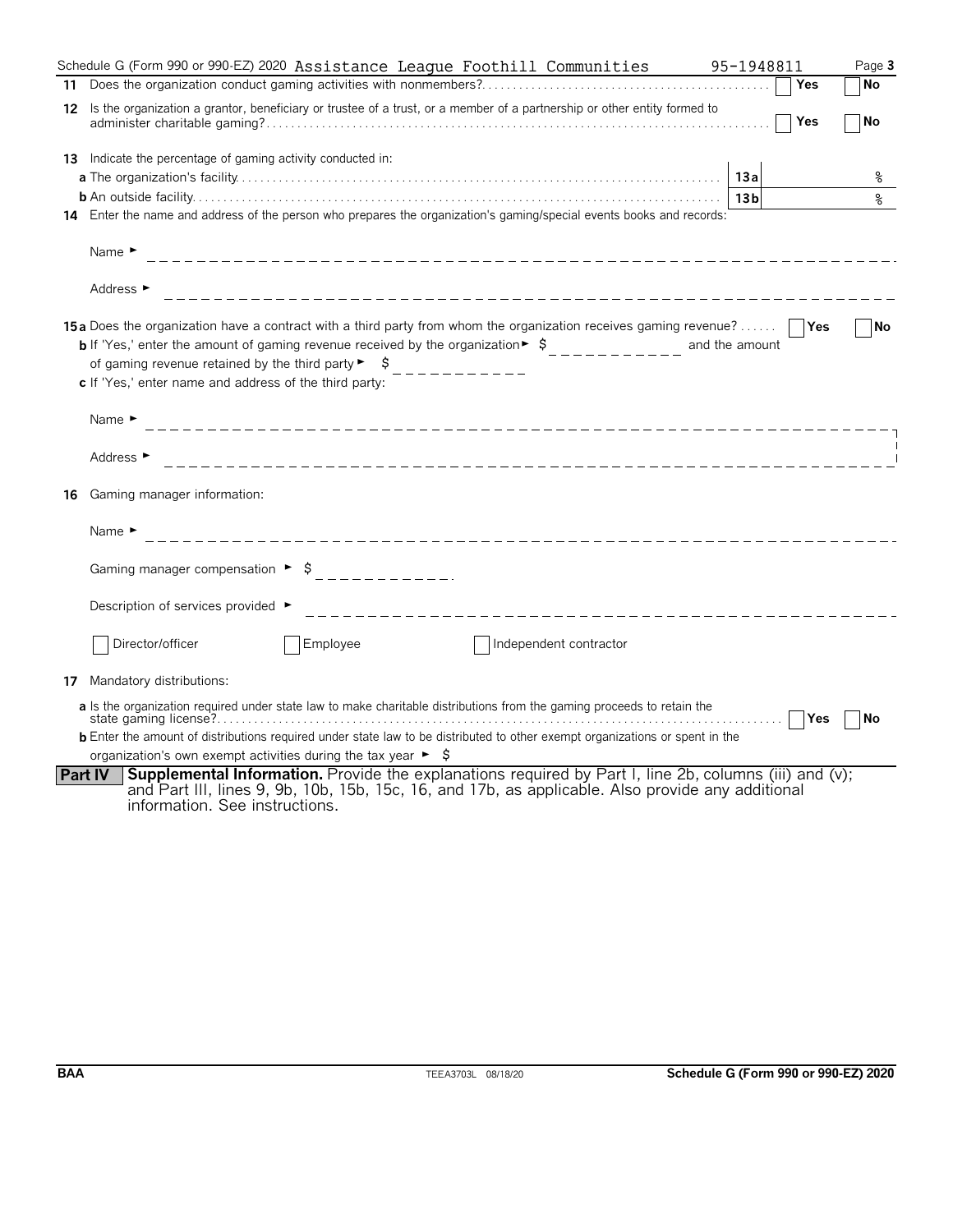| <b>SCHEDULE I</b><br>(Form 990)                                                                                                        | <b>Grants and Other Assistance to Organizations,</b><br>Governments, and Individuals in the United States |                                                                                                                                                                      |                                    |                                                                                                                                                              |                                      |                                                             |                                          | OMB No. 1545-0047                     |  |  |  |
|----------------------------------------------------------------------------------------------------------------------------------------|-----------------------------------------------------------------------------------------------------------|----------------------------------------------------------------------------------------------------------------------------------------------------------------------|------------------------------------|--------------------------------------------------------------------------------------------------------------------------------------------------------------|--------------------------------------|-------------------------------------------------------------|------------------------------------------|---------------------------------------|--|--|--|
|                                                                                                                                        |                                                                                                           |                                                                                                                                                                      |                                    | 2020                                                                                                                                                         |                                      |                                                             |                                          |                                       |  |  |  |
| Department of the Treasury<br>Internal Revenue Service                                                                                 |                                                                                                           | Complete if the organization answered 'Yes' on Form 990, Part IV, line 21 or 22.<br>► Attach to Form 990.<br>► Go to www.irs.gov/Form990 for the latest information. |                                    |                                                                                                                                                              |                                      |                                                             |                                          |                                       |  |  |  |
| Name of the organization                                                                                                               |                                                                                                           |                                                                                                                                                                      |                                    |                                                                                                                                                              |                                      |                                                             | <b>Employer identification number</b>    |                                       |  |  |  |
| Assistance League Foothill Communities                                                                                                 |                                                                                                           |                                                                                                                                                                      |                                    |                                                                                                                                                              |                                      |                                                             | 95-1948811                               |                                       |  |  |  |
| Part I General Information on Grants and Assistance                                                                                    |                                                                                                           |                                                                                                                                                                      |                                    |                                                                                                                                                              |                                      |                                                             |                                          |                                       |  |  |  |
|                                                                                                                                        |                                                                                                           |                                                                                                                                                                      |                                    | 1 Does the organization maintain records to substantiate the amount of the grants or assistance, the grantees' eligibility for the grants or assistance, and |                                      |                                                             |                                          | $X$ Yes<br><b>No</b>                  |  |  |  |
|                                                                                                                                        |                                                                                                           |                                                                                                                                                                      |                                    | 2 Describe in Part IV the organization's procedures for monitoring the use of grant funds in the United States.                                              |                                      |                                                             |                                          |                                       |  |  |  |
| Part II Grants and Other Assistance to Domestic Organizations and Domestic Governments. Complete if the organization answered 'Yes' on |                                                                                                           |                                                                                                                                                                      |                                    | Form 990, Part IV, line 21, for any recipient that received more than \$5,000. Part II can be duplicated if additional space is needed.                      |                                      |                                                             |                                          |                                       |  |  |  |
| 1 (a) Name and address of organization<br>or government                                                                                |                                                                                                           | $(b)$ EIN                                                                                                                                                            | (c) IRC section<br>(if applicable) | (d) Amount of cash grant                                                                                                                                     | (e) Amount of non-cash<br>assistance | (f) Method of valuation<br>(book, FMV, appraisal,<br>other) | (g) Description of<br>noncash assistance | (h) Purpose of grant<br>or assistance |  |  |  |
| (1)                                                                                                                                    |                                                                                                           |                                                                                                                                                                      |                                    |                                                                                                                                                              |                                      |                                                             |                                          |                                       |  |  |  |
|                                                                                                                                        |                                                                                                           |                                                                                                                                                                      |                                    |                                                                                                                                                              |                                      |                                                             |                                          |                                       |  |  |  |
| (2)<br>_________________                                                                                                               |                                                                                                           |                                                                                                                                                                      |                                    |                                                                                                                                                              |                                      |                                                             |                                          |                                       |  |  |  |
|                                                                                                                                        |                                                                                                           |                                                                                                                                                                      |                                    |                                                                                                                                                              |                                      |                                                             |                                          |                                       |  |  |  |
|                                                                                                                                        |                                                                                                           |                                                                                                                                                                      |                                    |                                                                                                                                                              |                                      |                                                             |                                          |                                       |  |  |  |
| (3)                                                                                                                                    |                                                                                                           |                                                                                                                                                                      |                                    |                                                                                                                                                              |                                      |                                                             |                                          |                                       |  |  |  |
|                                                                                                                                        |                                                                                                           |                                                                                                                                                                      |                                    |                                                                                                                                                              |                                      |                                                             |                                          |                                       |  |  |  |
| (4)                                                                                                                                    |                                                                                                           |                                                                                                                                                                      |                                    |                                                                                                                                                              |                                      |                                                             |                                          |                                       |  |  |  |
|                                                                                                                                        |                                                                                                           |                                                                                                                                                                      |                                    |                                                                                                                                                              |                                      |                                                             |                                          |                                       |  |  |  |
| (5)<br>________________                                                                                                                |                                                                                                           |                                                                                                                                                                      |                                    |                                                                                                                                                              |                                      |                                                             |                                          |                                       |  |  |  |
|                                                                                                                                        |                                                                                                           |                                                                                                                                                                      |                                    |                                                                                                                                                              |                                      |                                                             |                                          |                                       |  |  |  |
|                                                                                                                                        |                                                                                                           |                                                                                                                                                                      |                                    |                                                                                                                                                              |                                      |                                                             |                                          |                                       |  |  |  |
| $\underline{(6)}$                                                                                                                      |                                                                                                           |                                                                                                                                                                      |                                    |                                                                                                                                                              |                                      |                                                             |                                          |                                       |  |  |  |
|                                                                                                                                        |                                                                                                           |                                                                                                                                                                      |                                    |                                                                                                                                                              |                                      |                                                             |                                          |                                       |  |  |  |
| (7)                                                                                                                                    |                                                                                                           |                                                                                                                                                                      |                                    |                                                                                                                                                              |                                      |                                                             |                                          |                                       |  |  |  |
|                                                                                                                                        |                                                                                                           |                                                                                                                                                                      |                                    |                                                                                                                                                              |                                      |                                                             |                                          |                                       |  |  |  |
| (8)                                                                                                                                    |                                                                                                           |                                                                                                                                                                      |                                    |                                                                                                                                                              |                                      |                                                             |                                          |                                       |  |  |  |
|                                                                                                                                        |                                                                                                           |                                                                                                                                                                      |                                    |                                                                                                                                                              |                                      |                                                             |                                          |                                       |  |  |  |
|                                                                                                                                        |                                                                                                           |                                                                                                                                                                      |                                    |                                                                                                                                                              |                                      |                                                             |                                          | 0                                     |  |  |  |
|                                                                                                                                        |                                                                                                           |                                                                                                                                                                      |                                    |                                                                                                                                                              |                                      |                                                             |                                          | $\overline{0}$                        |  |  |  |

**BAA For Paperwork Reduction Act Notice, see the Instructions for Form 990.** TEEA3901L 07/15/20 **Schedule I** (Form 990) 2020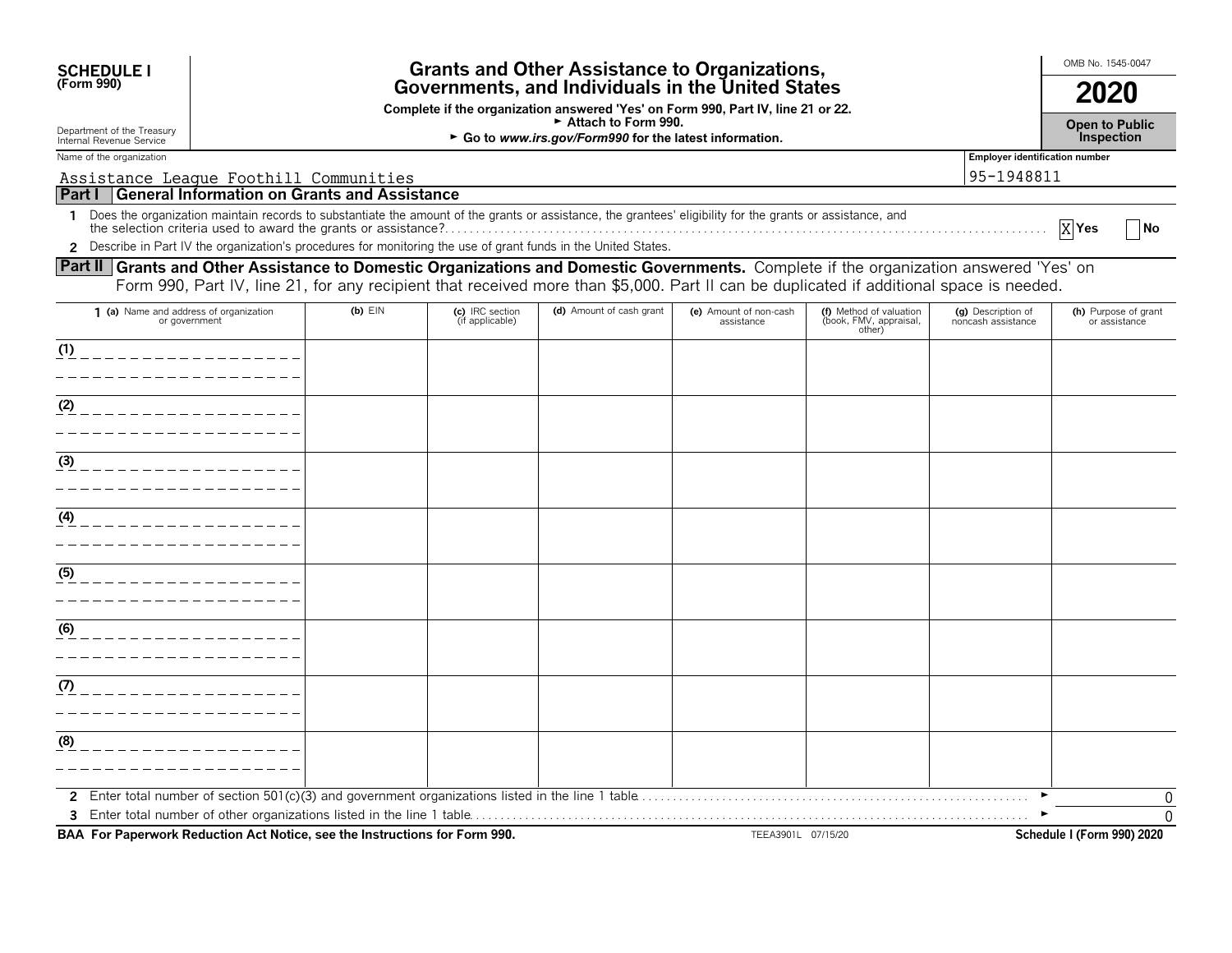| Part III   Grants and Other Assistance to Domestic Individuals. Complete if the organization answered 'Yes' on Form 990, Part IV, line 22. Part III |  |
|-----------------------------------------------------------------------------------------------------------------------------------------------------|--|
| can be duplicated if additional space is needed.                                                                                                    |  |

| (a) Type of grant or assistance                                                                                                                  | (b) Number of<br>recipients | (c) Amount of<br>cash grant | (d) Amount of<br>noncash assistance | (e) Method of valuation (book,<br>FMV, appraisal, other) | (f) Description of noncash assistance |
|--------------------------------------------------------------------------------------------------------------------------------------------------|-----------------------------|-----------------------------|-------------------------------------|----------------------------------------------------------|---------------------------------------|
| New school clothing for children                                                                                                                 | 1,942                       |                             | 97,721. Cost                        |                                                          | School clothes                        |
| 2 Household assist. to young adults                                                                                                              | 251                         |                             | 25,306. Cost                        |                                                          | Groceries and household items         |
| 3 Food boxes                                                                                                                                     | 2,080                       |                             | 31,204. Cost                        |                                                          | Emergency groceries                   |
| 4                                                                                                                                                |                             |                             |                                     |                                                          |                                       |
| h                                                                                                                                                |                             |                             |                                     |                                                          |                                       |
| 6                                                                                                                                                |                             |                             |                                     |                                                          |                                       |
| Day BL Complemental Information, Durida the information resulted in Dayl. Line O. Dayl. III. salvage (b), and any atlant additional information. |                             |                             |                                     |                                                          |                                       |

### **Part IV** Supplemental Information. Provide the information required in Part I, line 2; Part III, column (b); and any other additional information.

#### **Part IV - Additional Supplemental Information**

ALFC provides new school clothes and grooming kits to elementary school students

identified by school personnel. The children are fitted for school clothes that is

purchased by ALFC. ALFC also provides groceries and household items to young adults

who are transitioning from foster care. Program recipients are identified through

referrals from our local foster care system.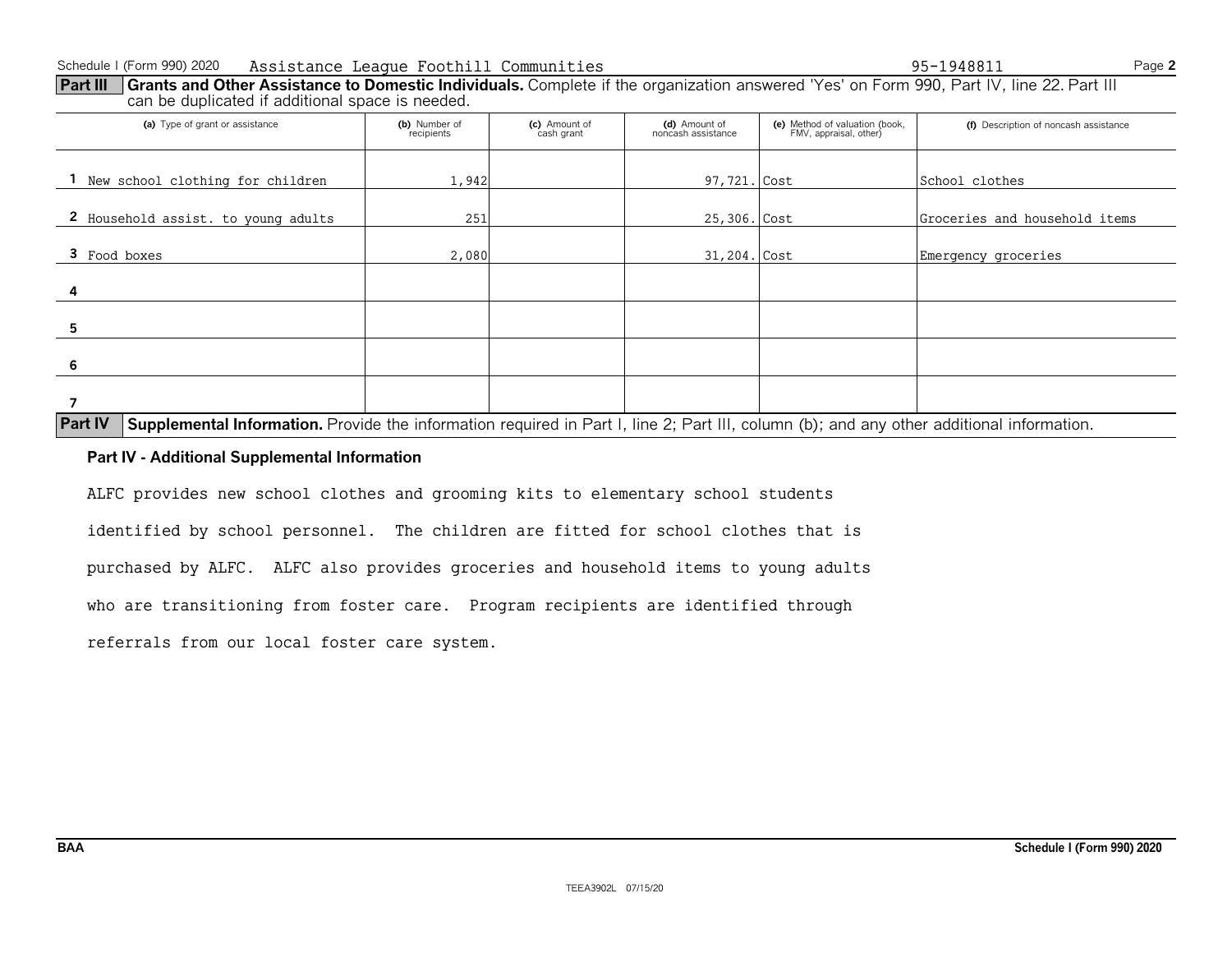# **SCHEDULE M Noncash Contributions Contributions CONDING.** 1545-0047<br> **Complete if the examinations answered "Yes' on Form 990, Bart IV, lines 29 or 30. <b>2020**

| 1191199911 991111199119119                                                           | 2020 |
|--------------------------------------------------------------------------------------|------|
| ► Complete if the organizations answered 'Yes' on Form 990, Part IV, lines 29 or 30. |      |

Department of the Treasury **► Attach to Form 990.**<br>Internal Revenue Service ► Go to *www.irs.gov/Form990* for instructions and the latest information. Inspection

Name of the organization **Employer identification number Employer identification number** 

#### Assistance League Foothill Communities 95-1948811

| Linpioyer identification i |  |        |  |
|----------------------------|--|--------|--|
|                            |  | ------ |  |

| <b>Part I</b> | <b>Types of Property</b>                                                                                                                     |                               |                                                           |                                                                                       |                              |     |                       |    |
|---------------|----------------------------------------------------------------------------------------------------------------------------------------------|-------------------------------|-----------------------------------------------------------|---------------------------------------------------------------------------------------|------------------------------|-----|-----------------------|----|
|               |                                                                                                                                              | (a)<br>Check if<br>applicable | (b)<br>Number of<br>contributions or<br>items contributed | (c)<br>Noncash contribution<br>amounts reported<br>on Form 990,<br>Part VIII, line 1q | noncash contribution amounts | (d) | Method of determining |    |
|               |                                                                                                                                              |                               |                                                           |                                                                                       |                              |     |                       |    |
| 2             | Art - Historical treasures                                                                                                                   |                               |                                                           |                                                                                       |                              |     |                       |    |
| 3             | Art - Fractional interests                                                                                                                   |                               |                                                           |                                                                                       |                              |     |                       |    |
| 4             | Books and publications                                                                                                                       |                               |                                                           |                                                                                       |                              |     |                       |    |
| 5             | Clothing and household goods                                                                                                                 |                               |                                                           | 190,593.                                                                              |                              |     |                       |    |
| 6             | Cars and other vehicles                                                                                                                      |                               |                                                           |                                                                                       |                              |     |                       |    |
| 7             | Boats and planes                                                                                                                             |                               |                                                           |                                                                                       |                              |     |                       |    |
| 8             |                                                                                                                                              |                               |                                                           |                                                                                       |                              |     |                       |    |
| 9             | Securities - Publicly traded                                                                                                                 |                               |                                                           |                                                                                       |                              |     |                       |    |
| 10            | Securities - Closely held stock                                                                                                              |                               |                                                           |                                                                                       |                              |     |                       |    |
| 11            | Securities - Partnership, LLC, or trust interests.                                                                                           |                               |                                                           |                                                                                       |                              |     |                       |    |
| 12            | Securities - Miscellaneous                                                                                                                   |                               |                                                           |                                                                                       |                              |     |                       |    |
| 13            | Qualified conservation contribution -                                                                                                        |                               |                                                           |                                                                                       |                              |     |                       |    |
| 14            | Qualified conservation contribution - Other                                                                                                  |                               |                                                           |                                                                                       |                              |     |                       |    |
| 15            | Real estate $-$ Residential $\ldots$ , $\ldots$ , $\ldots$ , $\ldots$ , $\ldots$                                                             |                               |                                                           |                                                                                       |                              |     |                       |    |
| 16            | Real estate - Commercial                                                                                                                     |                               |                                                           |                                                                                       |                              |     |                       |    |
| 17            | Real estate - Other                                                                                                                          |                               |                                                           |                                                                                       |                              |     |                       |    |
| 18            |                                                                                                                                              |                               |                                                           |                                                                                       |                              |     |                       |    |
| 19            |                                                                                                                                              |                               |                                                           |                                                                                       |                              |     |                       |    |
| 20            | Drugs and medical supplies                                                                                                                   |                               |                                                           |                                                                                       |                              |     |                       |    |
| 21            |                                                                                                                                              |                               |                                                           |                                                                                       |                              |     |                       |    |
| 22            |                                                                                                                                              |                               |                                                           |                                                                                       |                              |     |                       |    |
| 23            | Scientific specimens                                                                                                                         |                               |                                                           |                                                                                       |                              |     |                       |    |
| 24            | Archeological artifacts                                                                                                                      |                               |                                                           |                                                                                       |                              |     |                       |    |
| 25            | Other $\triangleright$ (Fundraising _______)                                                                                                 |                               |                                                           | 14,455.                                                                               |                              |     |                       |    |
| 26            | Other $\blacktriangleright$<br>(________________)                                                                                            |                               |                                                           |                                                                                       |                              |     |                       |    |
| 27            | Other $\blacktriangleright$<br>(________________                                                                                             |                               |                                                           |                                                                                       |                              |     |                       |    |
| 28            | Other $\blacktriangleright$                                                                                                                  |                               |                                                           |                                                                                       |                              |     |                       |    |
| 29            | Number of Forms 8283 received by the organization during the tax year for contributions for which the                                        |                               |                                                           |                                                                                       |                              |     |                       |    |
|               |                                                                                                                                              |                               |                                                           |                                                                                       | 29                           |     |                       |    |
|               |                                                                                                                                              |                               |                                                           |                                                                                       |                              |     | Yes                   | No |
|               | 30a During the year, did the organization receive by contribution any property reported in Part I, lines 1 through 28, that                  |                               |                                                           |                                                                                       |                              |     |                       |    |
|               | it must hold for at least three years from the date of the initial contribution, and which isn't required to be used                         |                               |                                                           |                                                                                       |                              |     |                       | Χ  |
|               | <b>b</b> If 'Yes,' describe the arrangement in Part II.                                                                                      |                               |                                                           |                                                                                       |                              |     |                       |    |
| 31            | Does the organization have a gift acceptance policy that requires the review of any nonstandard contributions?                               |                               |                                                           |                                                                                       |                              | 31  |                       | Χ  |
|               | 32a Does the organization hire or use third parties or related organizations to solicit, process, or sell                                    |                               |                                                           |                                                                                       |                              | 32a |                       | Χ  |
|               | <b>b</b> If 'Yes,' describe in Part II.                                                                                                      |                               |                                                           |                                                                                       |                              |     |                       |    |
|               | 33 If the organization didn't report an amount in column (c) for a type of property for which column (a) is checked,<br>describe in Part II. |                               |                                                           |                                                                                       |                              |     |                       |    |

**BAA For Paperwork Reduction Act Notice, see the Instructions for Form 990. Schedule M (Form 990) 2020**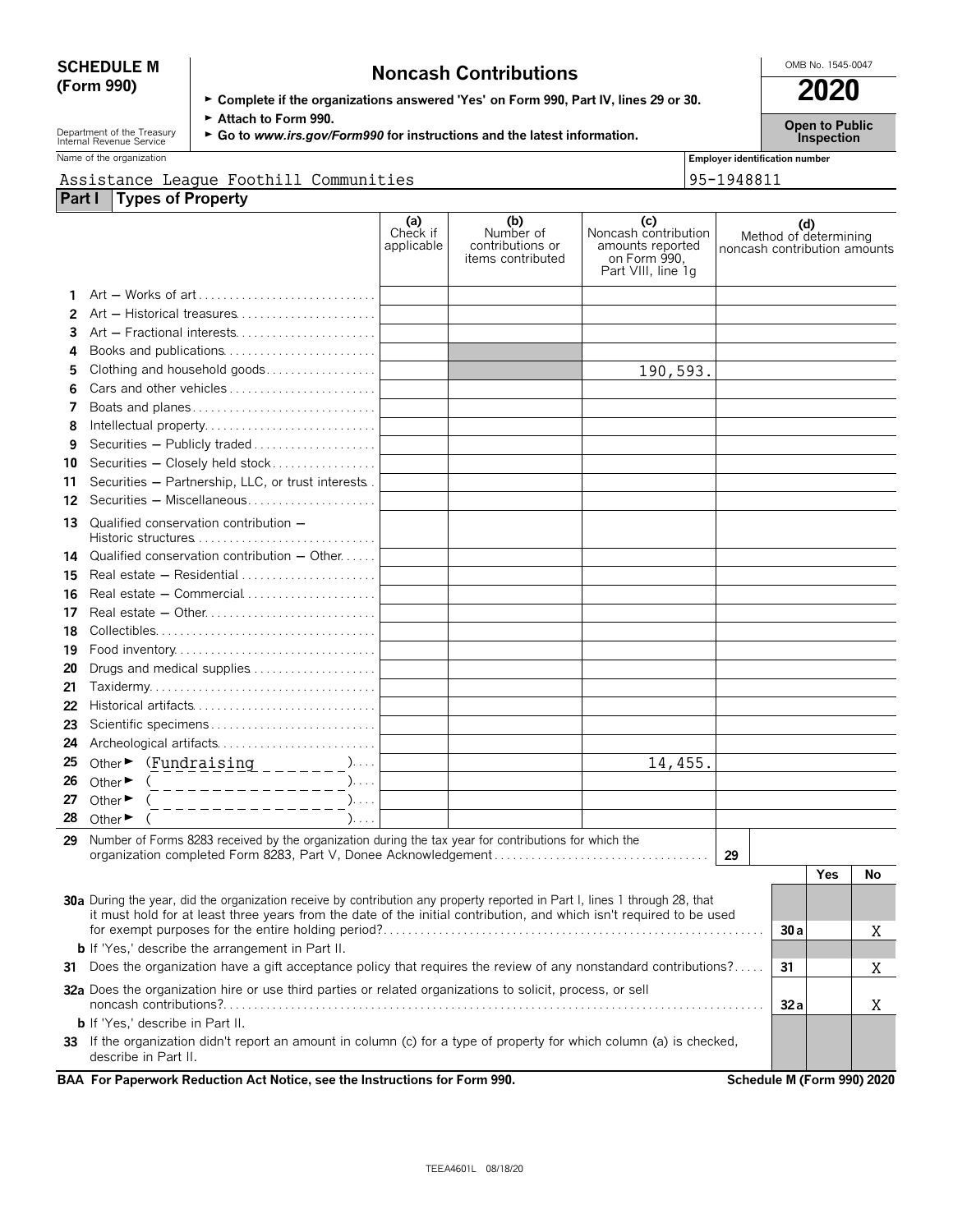**Part II Supplemental Information.** Provide the information required by Part I, lines 30b, 32b, and 33, and whether the organization is reporting in Part I, column (b), the number of contributions, the number of items received, or a combination of both. Also complete this part for any additional information.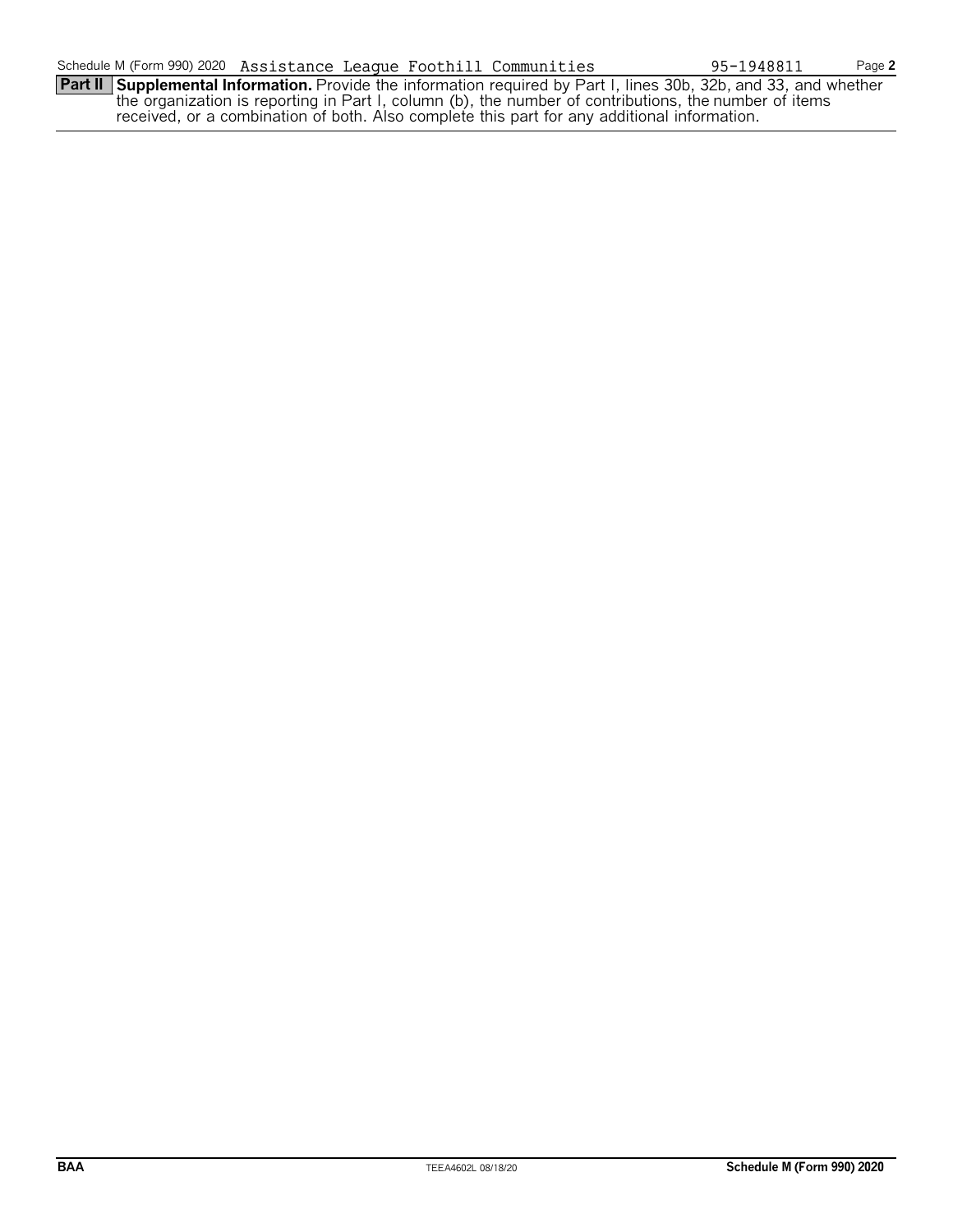Name of the organization **Employer identification number Employer identification number** 

Assistance League Foothill Communities 95-1948811

#### **Form 990, Part III, Line 4b - Program Service Accomplishments**

Other programs include:

Waste Not donates gently used unsold clothing, shoes, and other items from the Thrift Shop to other  $501(c)$  (3) nonprofit organizations for them to distribute to those in need. Thrift Shop unsellable bedding and towels are donated to a local animal shelter and toys are given to Santa Claus, Inc.

AL Bear distributes teddy bears to local police departments, fire departments, and two local hospitals to comfort children in traumatic situations.

WeCare, managed by the Assisteens® Auxiliary, provides families and children in need, referred by local school personnel, with gifts, food, clothes and supplies during holidays. They also host activities for senior citizens living in the Coy D. Estes Senior Housing in Upland.

#### **Form 990, Part III, Line 4d - Other Program Services Description**

Fostering New Beginnings provides move-in baskets of household items, linens, grocery cards, hygiene kits, and cleaning supplies to young adults exiting foster care and transitioning to independent living through our partner, Aspiranet. Through Chaffey College's outreach program, NextUp, former and current foster youth are given basic needs supplies, food gift cards, clothing and more to help support their health, well-being, and academic success.

#### **Form 990, Part VI, Line 6 - Explanation of Classes of Members or Shareholder**

The membership is composed of voting and nonvoting members. Membership as a voting or nonvoting member is open without discrimination to all individuals as long as

they comply with the responsibilities of members.